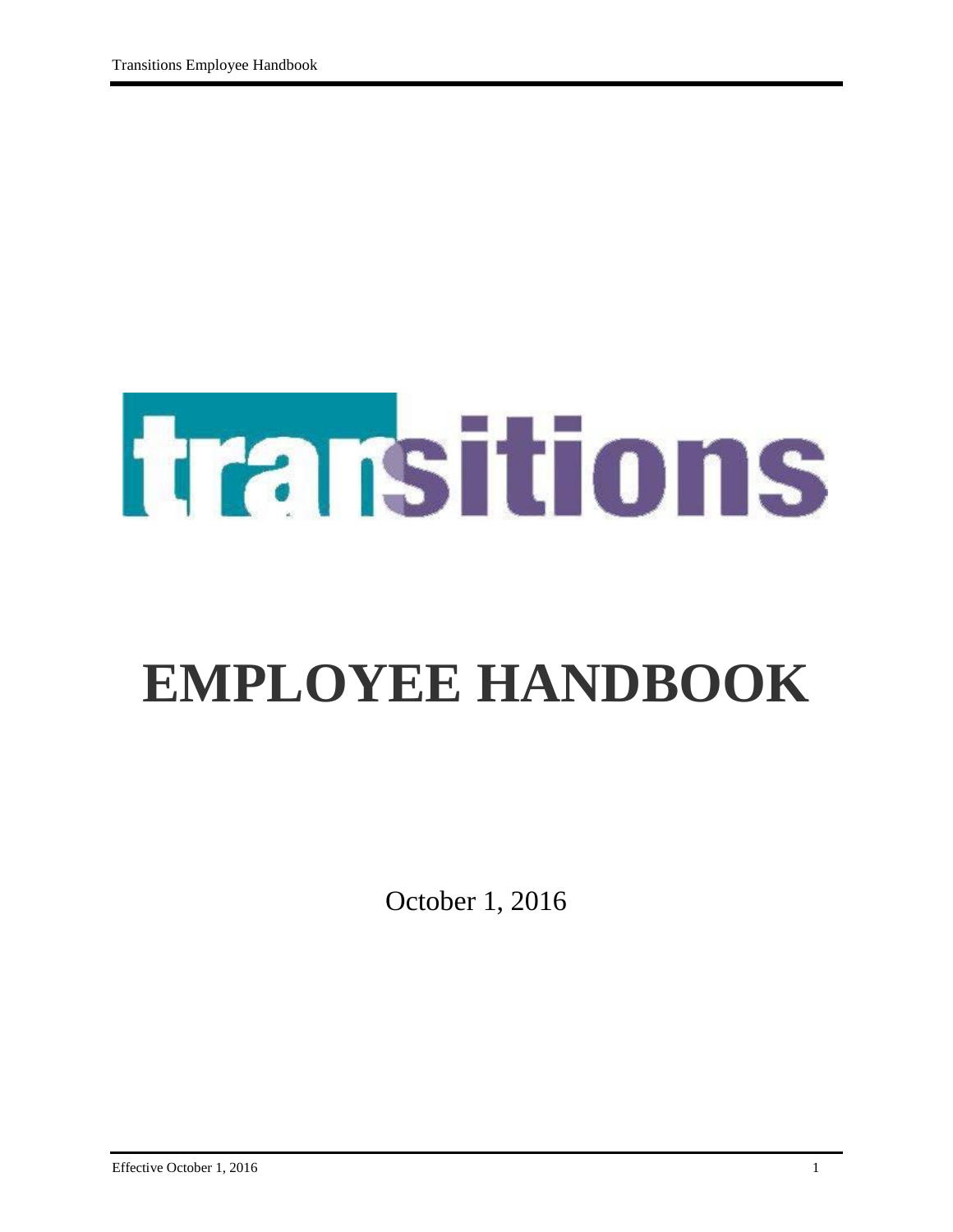# **Employment-At-Will Notice**

# **transitions**

# **IMPORTANT NOTICE TO EMPLOYEES**

# **PLEASE READ**

THIS HANDBOOK IS A GENERAL GUIDE AND DOES NOT CONSTITUTE AN EMPLOYMENT AGREEMENT OR A GUARANTEE TO CONTINUED EMPLOYMENT. IT IS NOT AN EMPLOYMENT CONTRACT. TRANSITIONS RESERVES THE RIGHT TO MAKE CHANGES TO THIS HANDBOOK AT ANY TIME WITHOUT NOTICE. HOWEVER, EMPLOYEES WILL BE PROVIDED A WRITTEN COPY OF THE CHANGES.

EMPLOYMENT AT TRANSITIONS IS EMPLOYMENT AT WILL AND MAY BE TERMINATED AT THE WILL OF EITHER THE COMPANY OR THE EMPLOYEE. YOU HAVE THE RIGHT TO TERMINATE YOUR EMPLOYMENT AT ANY TIME, WITH OR WITHOUT CAUSE OR NOTICE, AND THE COMPANY HAS THE SAME RIGHT.

THE PERSONNEL COMMITTEE OF THE TRANSITIONS BOARD WILL REVIEW THE EMPLOYEE POLICIES AS DESCRIBED IN THIS HANDBOOK EVERY TWO YEARS.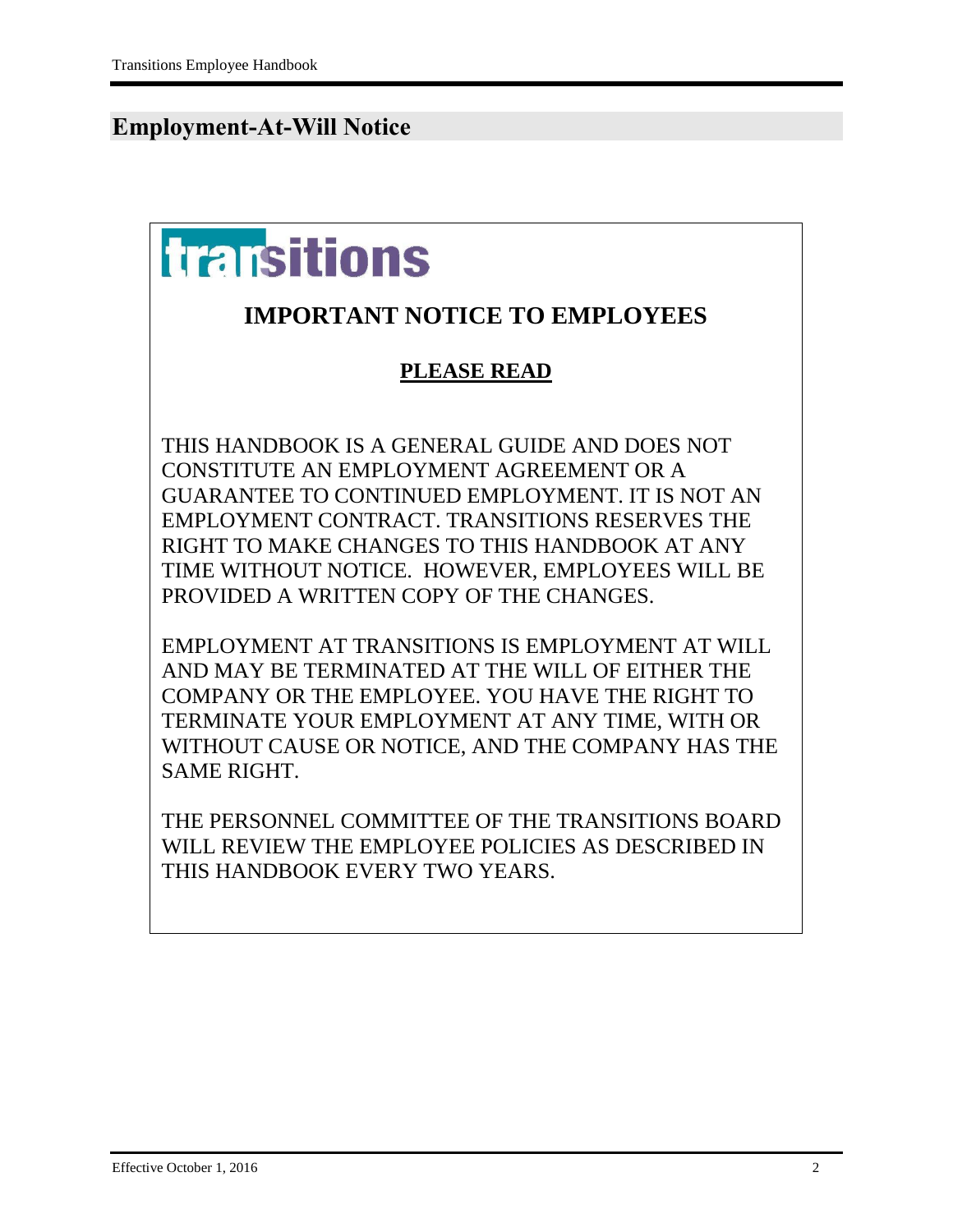| <b>Table of Contents</b> |  |  |
|--------------------------|--|--|
|                          |  |  |
|                          |  |  |
|                          |  |  |
|                          |  |  |
|                          |  |  |
|                          |  |  |
|                          |  |  |
|                          |  |  |
|                          |  |  |
|                          |  |  |
|                          |  |  |
|                          |  |  |
|                          |  |  |
|                          |  |  |
|                          |  |  |
|                          |  |  |
|                          |  |  |
|                          |  |  |
|                          |  |  |
|                          |  |  |
|                          |  |  |
|                          |  |  |
|                          |  |  |
|                          |  |  |
|                          |  |  |
|                          |  |  |
|                          |  |  |
|                          |  |  |
|                          |  |  |
|                          |  |  |
|                          |  |  |
|                          |  |  |
|                          |  |  |
|                          |  |  |
|                          |  |  |
|                          |  |  |
|                          |  |  |
|                          |  |  |
|                          |  |  |
|                          |  |  |
|                          |  |  |
|                          |  |  |
|                          |  |  |
|                          |  |  |
|                          |  |  |
|                          |  |  |
|                          |  |  |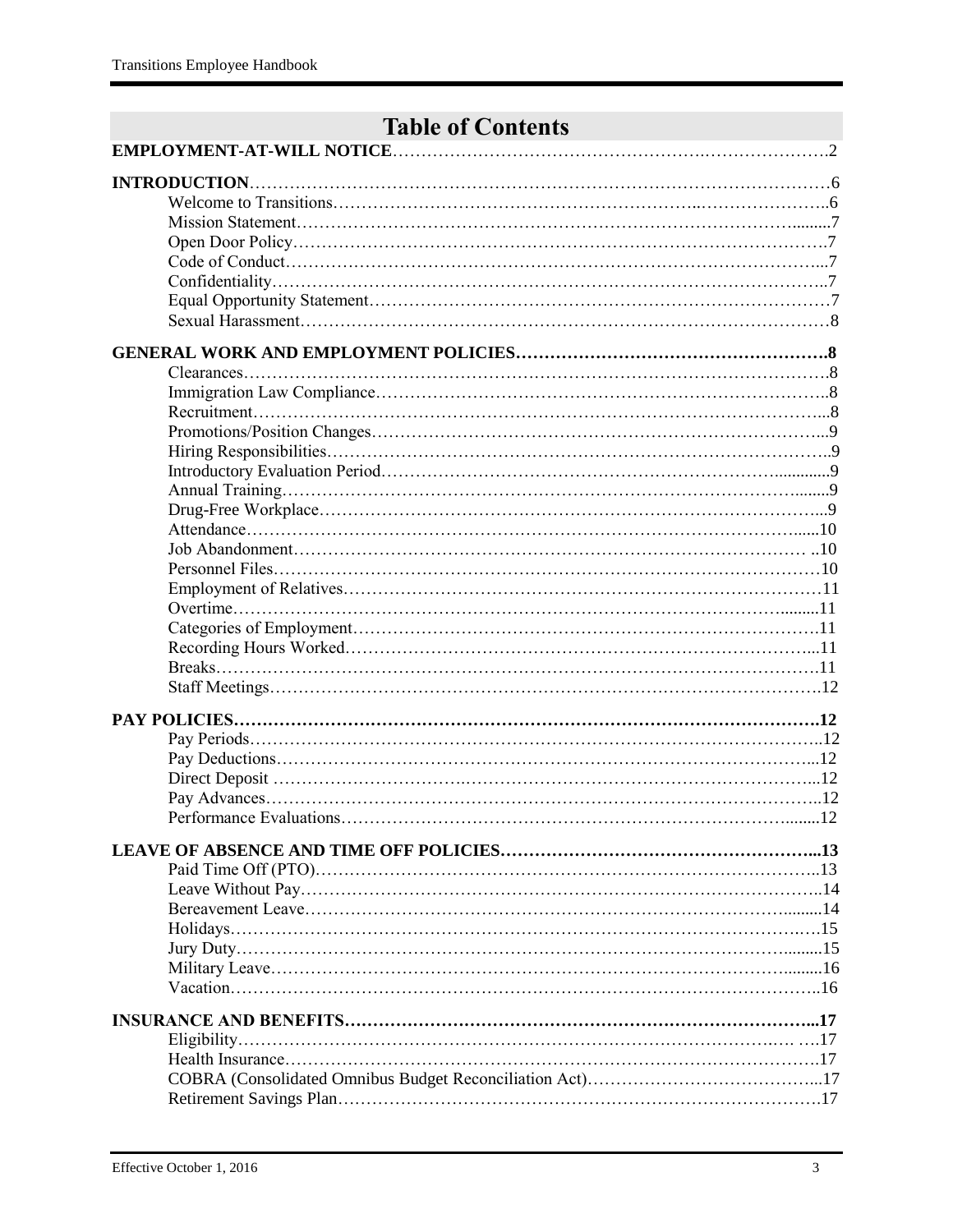| Appendix I: Human Immunodeficiency (HIV) and Acquired Immune Deficiency |  |
|-------------------------------------------------------------------------|--|
|                                                                         |  |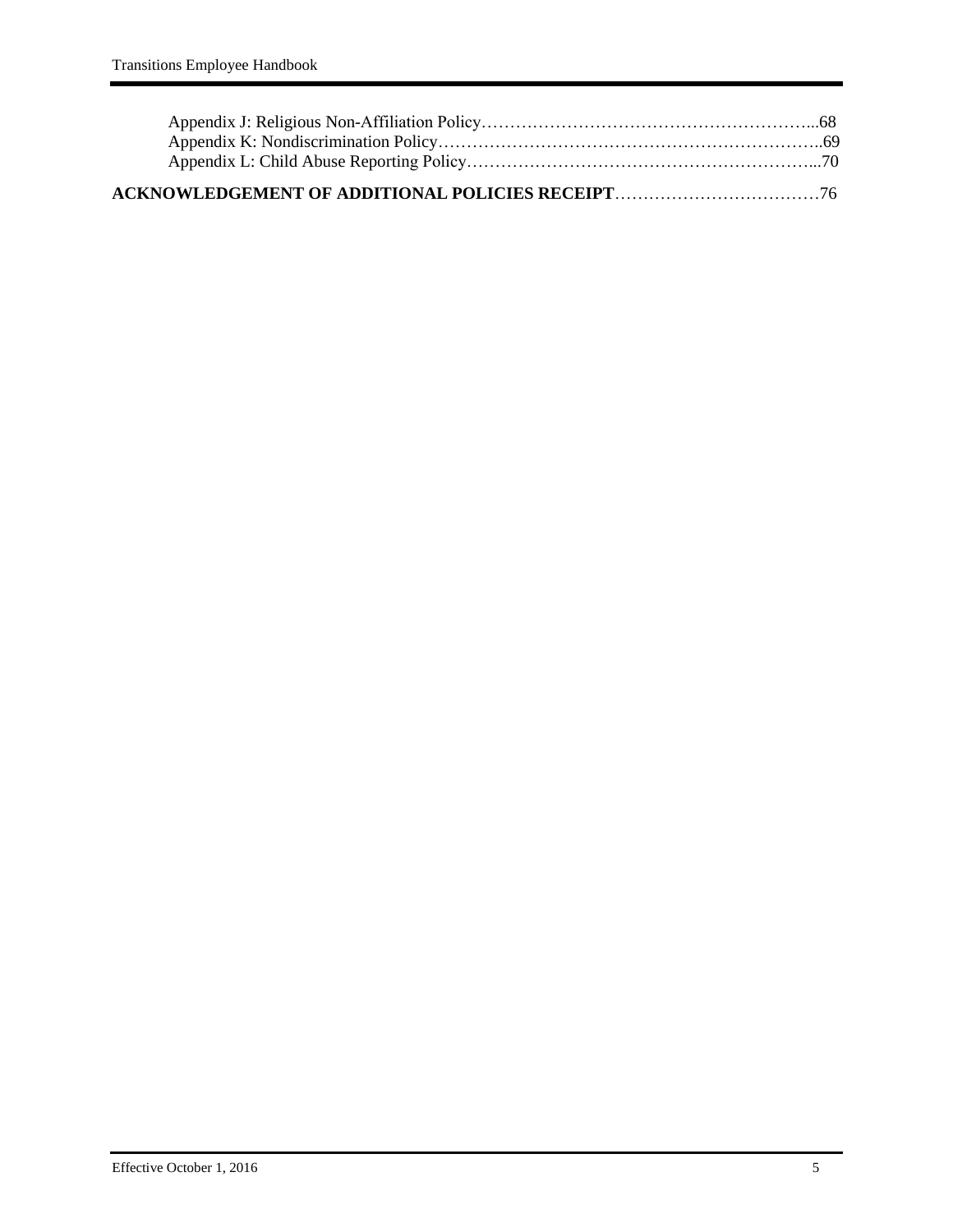## **Introduction Welcome to Transitions**

Transitions ("the Company") has prepared this handbook to provide you with an overview of the Company's policies, benefits and rules. **PLEASE READ IT CAREFULLY**. It is intended to familiarize you with important information about the Company, as well as provide guidelines for your employment experience with us to foster a safe and healthy work environment.

Transitions is a non-profit organization that receives program and operating capital from several funding sources. Changes in funding may, at times, affect the organization's policies. All personnel policies are a condition of employment and will apply in addition to any applicable laws and regulations. Upon completion of your review of this handbook, please sign the acknowledgment statement on the last page and return to the Fiscal Fundraising Administrator by the close of business the following day.

Thank you for joining our team!

For assistance or questions regarding any of these handbook policies, you may contact your immediate supervisor, \_\_\_\_\_\_\_\_\_\_\_\_\_\_\_\_\_\_\_\_\_\_.

Hours of Operation:

Transitions is a 24-hour service organization.

Business Contact Information:

Phone number (main line): 570-523-1134

Address: P.O. Box 170 Lewisburg, PA 17837

Web address: www.transitionsofpa.org

For life threatening emergencies, contact **911.**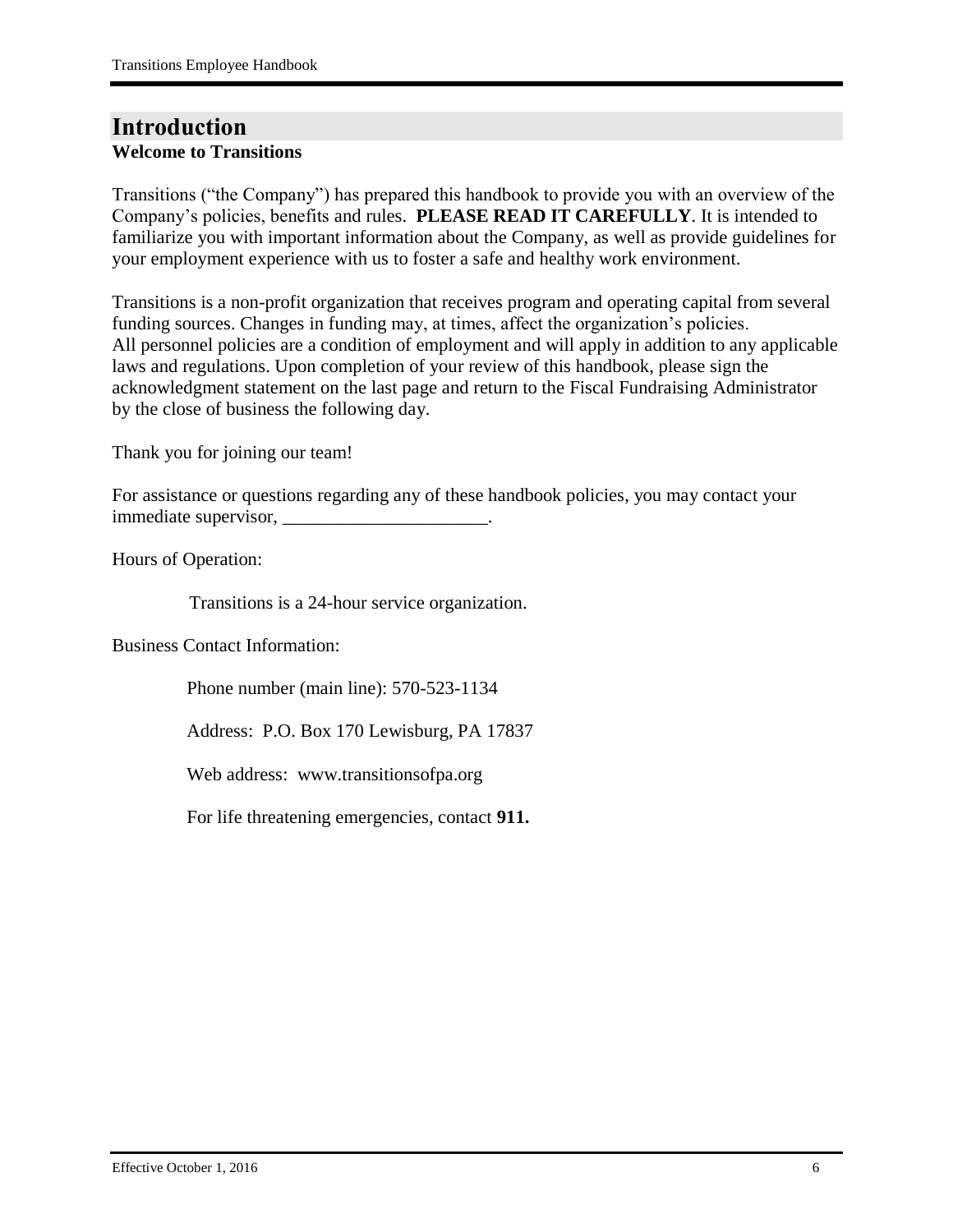#### **Mission Statement**

Transitions is a crisis center that provides advocacy, empowerment and education to victims, survivors, families and communities to end patterns of violence and abuse.

#### **Open Door Policy**

Transitions seeks to provide a work environment that encourages direct and open communication between employees and management. For this reason, the Company has adopted a formal open door policy. We encourage open communication, feedback and discussion about any matter of importance to an employee. Management at Transitions maintains this open door policy and is committed to listening and responding to you.

#### **Code of Conduct**

Employees at Transitions must conduct themselves at all times in an ethical and professional manner. The Company code of conduct requires that employees act with honesty, integrity and good judgment. Each employee should demonstrate respect for the rights of others. Any incident of unethical or dishonest behavior should be reported to your immediate supervisor. All reports of unethical behavior will be investigated thoroughly. If the allegation is substantiated, management will determine the appropriate disciplinary action. Employees who violate ethical standards may be subject to discipline, up to and including termination.

Transitions follows the NASW (National Association of Social Workers) Standards of Conduct. Professional ethics are at the core of social work. The profession has an obligation to articulate its basic values, ethical principles and ethical standards. The *NASW Code of Ethics* sets forth these values, principles and standards to guide social workers' conduct. The *Code* is relevant to all social workers and social work students, regardless of their professional functions, the settings in which they work or the populations they serve. All staff is trained and given a copy of the complete *NASW Code of Ethics*. Staff will be required to review and sign that they have read and agree to follow the *NASW Code of Ethics* on an annual basis. See **Appendix A** for the complete *NASW Code of Ethics*.

#### **Confidentiality**

All information about service recipients is privileged information and is held in strict confidence. Employees receive a copy of the Confidentiality Policy during their orientation periods. Because of the importance of confidentiality at Transitions, employees are required to sign a Confidentiality Agreement Form confirming they have read and understand the policy. This form is kept in the employee's personnel file. See **Appendix B** for the complete policy.

#### **Equal Opportunity Statement**

Transitions is an Equal Opportunity Employer. Individuals are hired solely by their qualifications and ability to fulfill the requirements of the job.

Transitions has an ongoing commitment to the creation of a workplace free of discrimination and harassment. Transitions does not discriminate against any applicant, volunteer, employee or client because of age, race, color, religion, ancestry, national origin, ethnicity, sexual orientation, marital status, disability, gender identity or gender, except when gender is a bonafide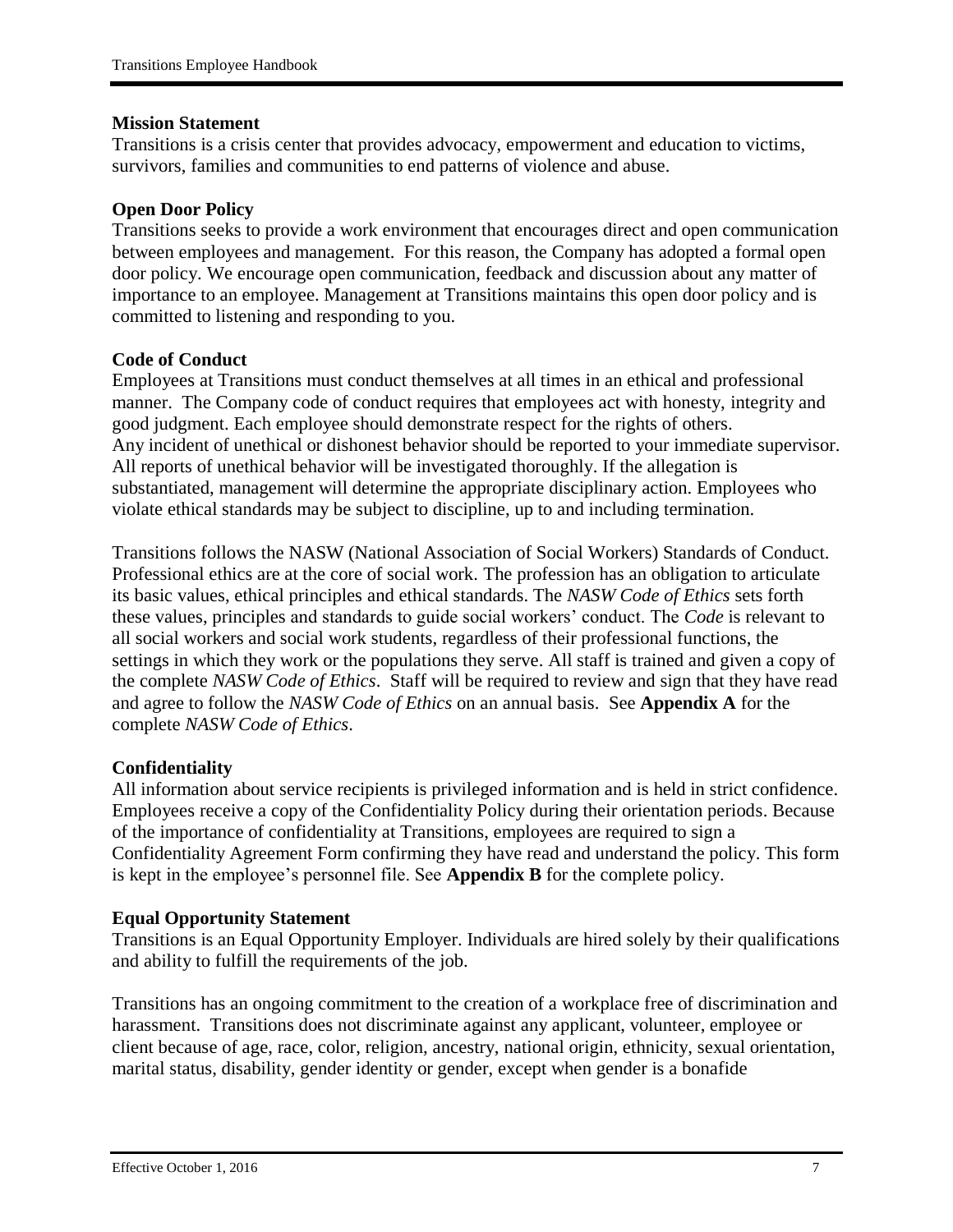occupational qualification. We comply with all local, state and federal laws pertaining to employment. Discrimination will not be tolerated.

Every employee and supervisor has the responsibility to uphold this policy. Any questions or concerns regarding any aspect of this policy should be directed to the County Coordinator.

#### **Sexual Harassment**

Transitions is committed to providing a respectful, non-hostile work environment. Sexual harassment is a form of misconduct that undermines the workplace, violates the respect for fellow workers, lowers morale and productivity and causes absenteeism.

The EEOC defines sexual harassment as unwelcome sexual advances, requests for sexual favors and other verbal and physical conduct of a sexual nature that explicitly or implicitly involves a condition of employment or creates an intimidating, hostile or offensive work environment.

If you or a co-worker has been the subject of sexual harassment, immediately report the conduct to your supervisor. Transitions will immediately have the incident investigated. A worker determined to exhibit behavior contributing to sexual harassment of anyone in the workplace will be subject to disciplinary action, including termination, with or without notice. Any Transitions employee who is the target of sexual harassment should follow the steps listed in **Appendix C**.

# **General Work and Employment Policies**

#### **Clearances**

All employees of Transitions are required to have Child Abuse and State and Federal Criminal History Record clearances. Clearances must be completed in accordance with funders' standards.

#### **Immigration Law Compliance**

Federal Law requires all employees to present documentation confirming their identity and eligibility to work in the United States. New employees and re-hires must complete the I-9 Employment Eligibility Verification Form within three business days of their start date.

#### **Recruitment**

Staff and volunteers are notified of job openings through regular internal communications. All Transitions vacancies will be posted internally for five business days. If an internal candidate applies for the open position, a decision will be reached regarding the application within an additional five business days, and an interview will be scheduled if the individual meets the minimum qualifications of the position. The internal candidate will be notified of the outcome of this decision. When an internal candidate is not selected, external recruiting may begin.

Transitions shall provide written notice to Career Link regarding all job openings. Notification of position openings is sent to Pennsylvania Coalition Against Domestic Violence (PCADV) and Pennsylvania Coalition Against Rape (PCAR) for inclusion in statewide coalition publications. Classified advertisements are placed in local and regional newspapers.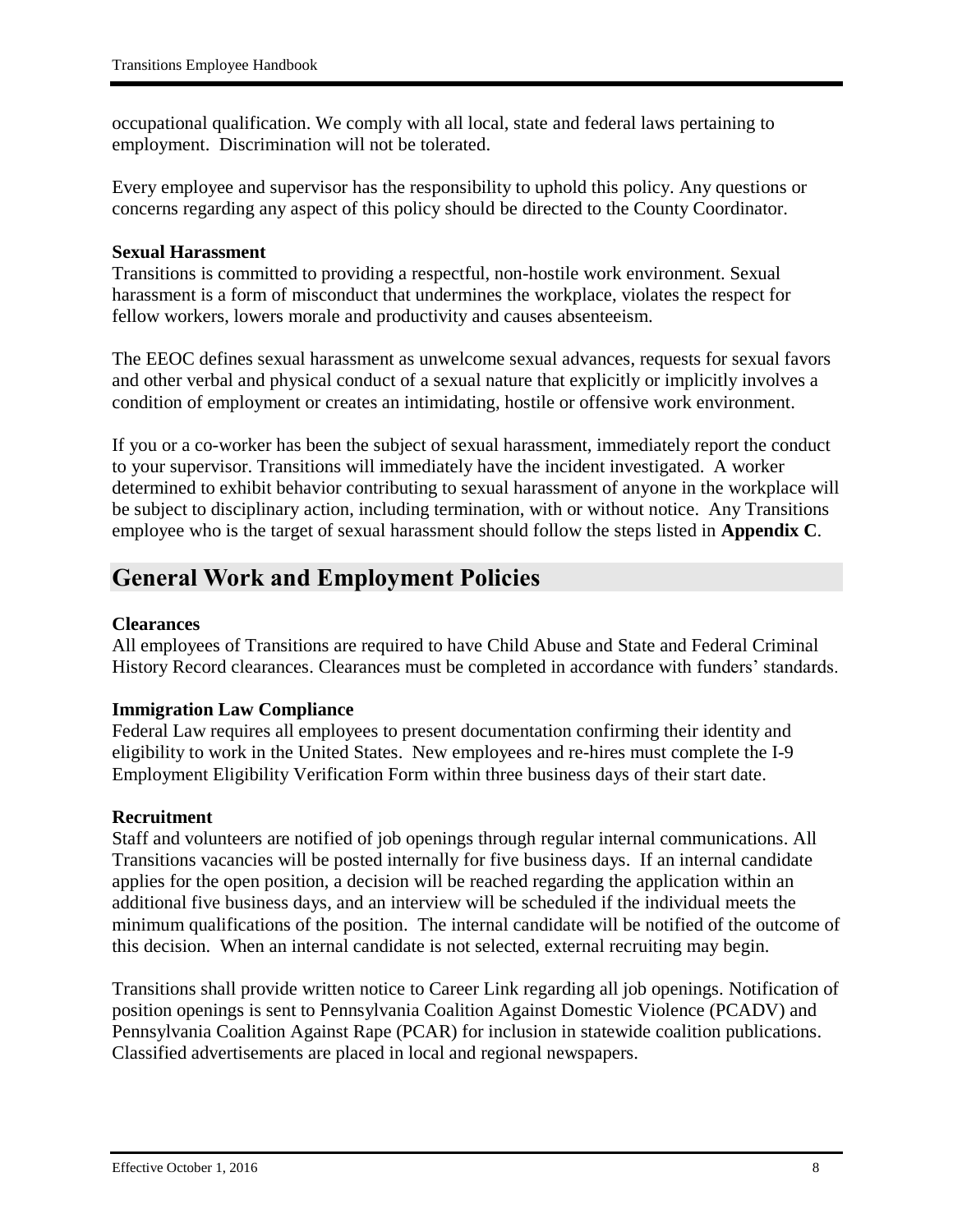#### **Promotions/Position Changes**

Employees may apply for any open positions in the agency for which they are qualified. When an employee assumes a new position in the agency, the employee is subject to the introductory requirements of the new position (see Introductory Evaluation Period). Transitions reserves the right to promote or move an employee to a newly created position when:

- A. the employee meets the minimum qualifications for this position and
- B. the employee is currently performing twenty-five percent or more of the job duties to be assumed in the new position.

#### **Hiring Responsibilities**

The Board of Directors is responsible for recruiting and selecting the Chief Executive Officer. An Ad Hoc Committee, composed of representatives from the Board, staff and volunteers, is appointed to accomplish this task. The Chief Executive Officer is responsible for selecting or overseeing the selection of individuals for all other positions in the organization. Personal interviews and references are required from applicants for all positions.

#### **Introductory Evaluation Period**

All new employees, except the Chief Executive Officer, are hired as temporary employees subject to a 90-day introductory period. Employee performance will be carefully evaluated during this period. At the end of the introductory period, the employee's supervisor will meet with the employee for a performance evaluation. If employee's evaluation is not satisfactory, the introductory period will be extended for a longer period or employment will be terminated. Employees are considered temporary until an offer of continued employment has been provided in writing.

During the introductory period, the employee must complete all mandatory training required by the Pennsylvania Coalition Against Domestic Violence (PCADV), the Pennsylvania Coalition Against Rape, the Pennsylvania Commission on Crime and Delinquency and the Company's own orientation.

This policy in no way alters the at-will employment relationship: Transitions may end the employment relationship at any time during or after the introductory period.

#### **Annual Training**

All employees are required to attend a minimum of 10 hours of annual training after the first year of employment in accordance with funder requirements.

#### **Drug-Free Workplace**

Transitions complies with the regulations of the Drug-Free Workplace Act of 1988. Transitions is committed to enforcing a drug-free workplace environment. Possession of alcohol, illegal drugs or a controlled substance is prohibited on company property or in any location in which the employee represents the Company for business purposes. Employees are expected to report to work on time in appropriate mental and physical condition. The unlawful manufacturing, distribution, dispensation, possession or use of a controlled substance on company premises or while conducting company business is absolutely prohibited. Violation can lead to termination,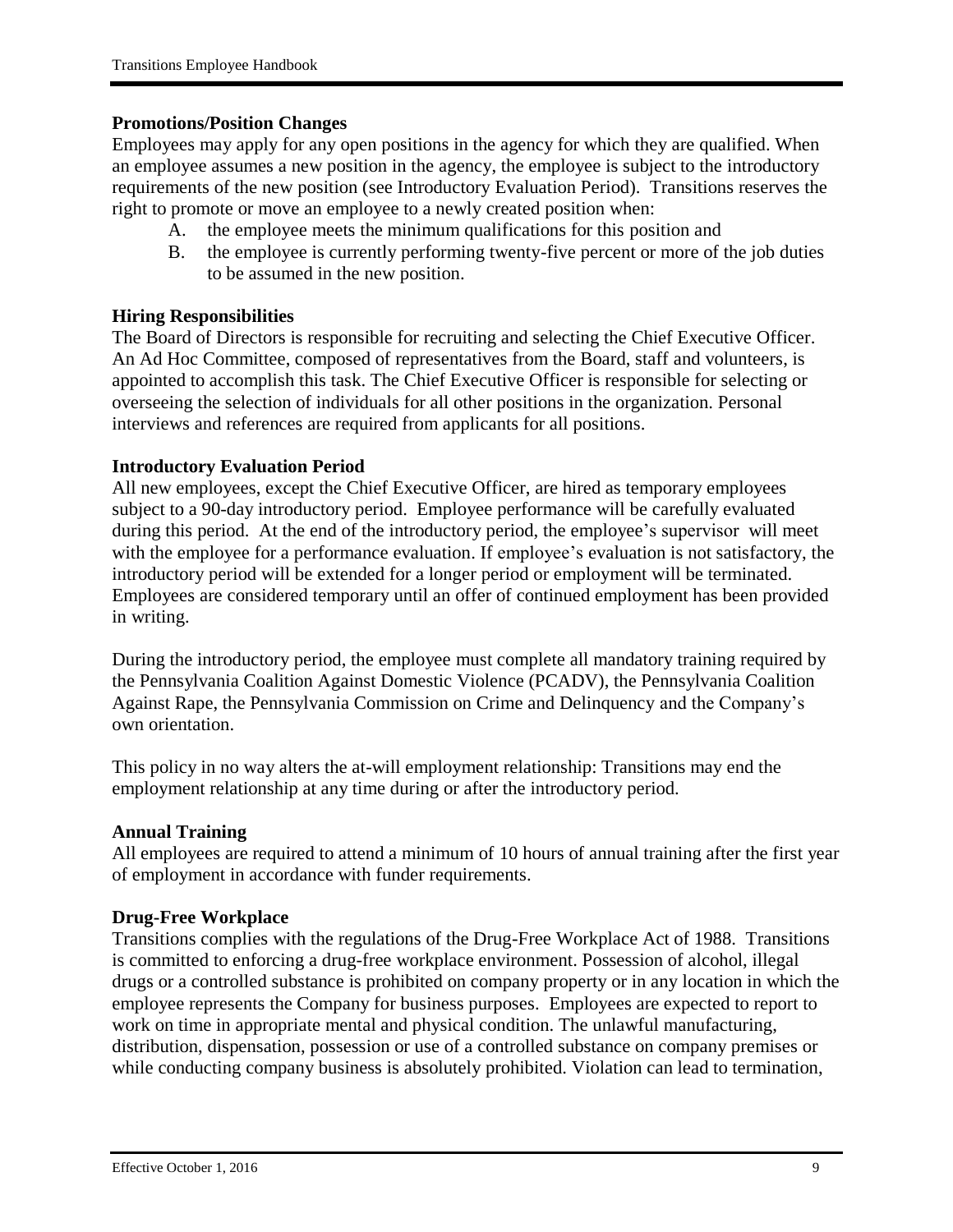with or without notice. For more information on Transitions' Drug-Free Workplace Policy, see **Appendix D**.

#### **Attendance**

Employees of Transitions are required to complete their assigned duties to meet the needs of the community. Employees are responsible for arriving at work on time and limiting absences from work as much as possible.

- When employees anticipate being absent from work because of sickness, injury or any other reason, they are responsible for notifying their immediate supervisor of the absence and the reason for the absence. If the employee's immediate supervisor is unavailable, the Programs Director should be notified.
- The notification should be made before the employee's regular starting time if possible.
- The same procedure should be followed when an employee expects to be late for work.
- Initial notification of absence or lateness must be made via telephone on each day of absence or tardiness in the time frame as stated above.
- **Texts and e-mails are unacceptable forms of notification and will be considered unexcused and unpaid absences and will result in disciplinary action.**
- When employees become ill during the work day, they are to notify their immediate supervisor of the need to leave the worksite. If the employee's immediate supervisor is unavailable, the Programs Director should be notified.
- If an employee is absent from work on three or more consecutive days, the supervisor may request a doctor's excuse.
- When an employee is frequently absent or late to work, the immediate supervisor is responsible for discussing the situation with the employees in an attempt to provide an opportunity to correct the situation.
- If necessary, and after program goals are met, Transitions will attempt to accommodate an employee's need for a change of work hours for legitimate reasons.
- Employees who excessively use Paid Time Off for reasons other than chronic major medical issues will be subject to disciplinary action.

#### **Job Abandonment**

An absence of two days in a row without calling in or returning to work will be considered job abandonment, and Transitions will process your work separation as a voluntary resignation on your part.

#### **Personnel Files**

Transitions maintains fiscal, medical and personnel files on each staff member. These files are kept in secured locations. Employee files are confidential and are the property of Transitions. Access to the information contained within the files is restricted to qualified personnel who have a legitimate need to view the information. Files must be viewed in the presence of the Chief Executive Officer or the Fiscal/Fundraising Administrator.

Employees who wish to review their own file should contact their immediate supervisor. Employees may request correction or removal of inaccurate, irrelevant, outdated or incomplete information from their record. Employees may also submit rebuttal data or memoranda for inclusion in their personnel file.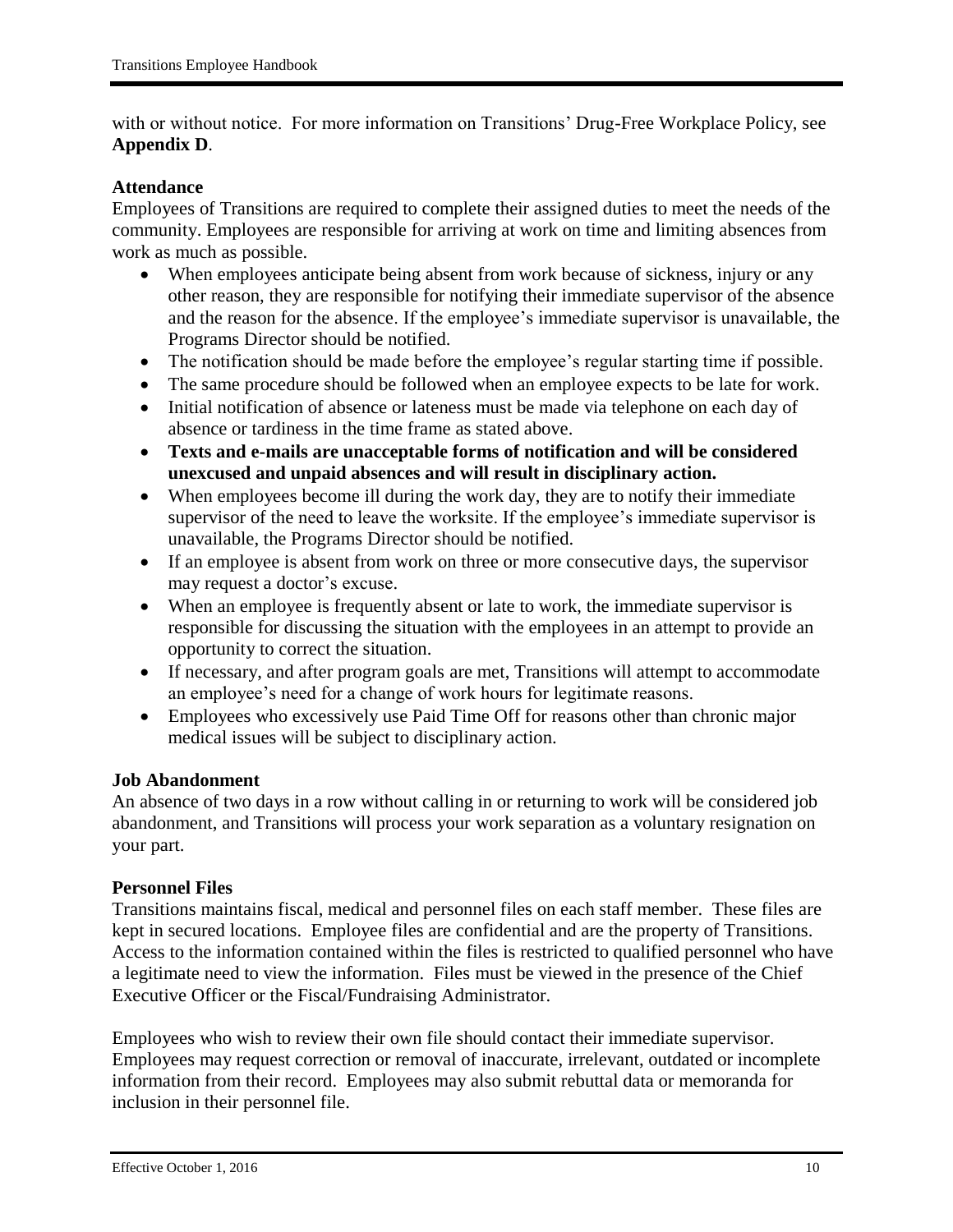Information from personnel files may not be released without the consent of the employee. An exception would be in the case where Transitions needs to contract with an attorney because of an employee dispute.

It is the responsibility of employees to forward training information to their immediate supervisor for inclusion in their personnel file.

Employee personnel files contain information regarding non-medical, non-financial, personal data, employment and personnel actions. The file includes, but is not limited to, records of training, Child Abuse and Criminal History Records. Medical records are kept separate from fiscal and personnel files and may include doctor's excuses and information regarding reasonable accommodations for an individual with a disability and fitness for work. Fiscal files include benefit and other financial information.

#### **Employment of Relatives**

Transitions permits the employment of qualified relatives of employees as long as such employment does not, in the opinion of the Company, create actual conflicts of interest. The decision to hire such an individual will be made by the Chief Executive Officer.

#### **Overtime**

Non-exempt employees are not permitted to work more than 40 hours during a workweek unless the additional work is approved by the supervisor or in the event of a client-related crisis. Non-exempt employees who perform overtime work will be compensated at the rate of one-andone-half times for every hour worked over 40 hours in a seven-day workweek. Overtime is based only on hours worked. Holidays, vacation, sick leave, jury duty and other hours paid but not worked are not considered when calculating overtime.

Hours incurred during on-call duty are addressed in the On-Call Policy located in **Appendix E**.

#### **Categories of Employment**

Full-time employees work at least a 40-hour workweek. Part-time employees customarily work less than 40 hours each week. Employees are categorized as "exempt" or "non-exempt" as indicated on each job description.

#### **Recording Hours Worked**

All employees are required to complete bi-weekly time sheets indicating all hours worked. Timesheets must be turned into employee's immediate supervisor by noon on Friday on the weeks employees do not receive a paycheck. Vacation days, sick days, holidays and absences such as jury duty must be specifically noted on the time sheets for days on which they occur.

#### **Breaks**

Lunch Periods: A paid ½ hour lunch period is provided in the middle of an eight-hour workday. Employees are responsible to inform the supervisor and/or co-workers when they are leaving for their lunch break to ensure that clients' needs are met.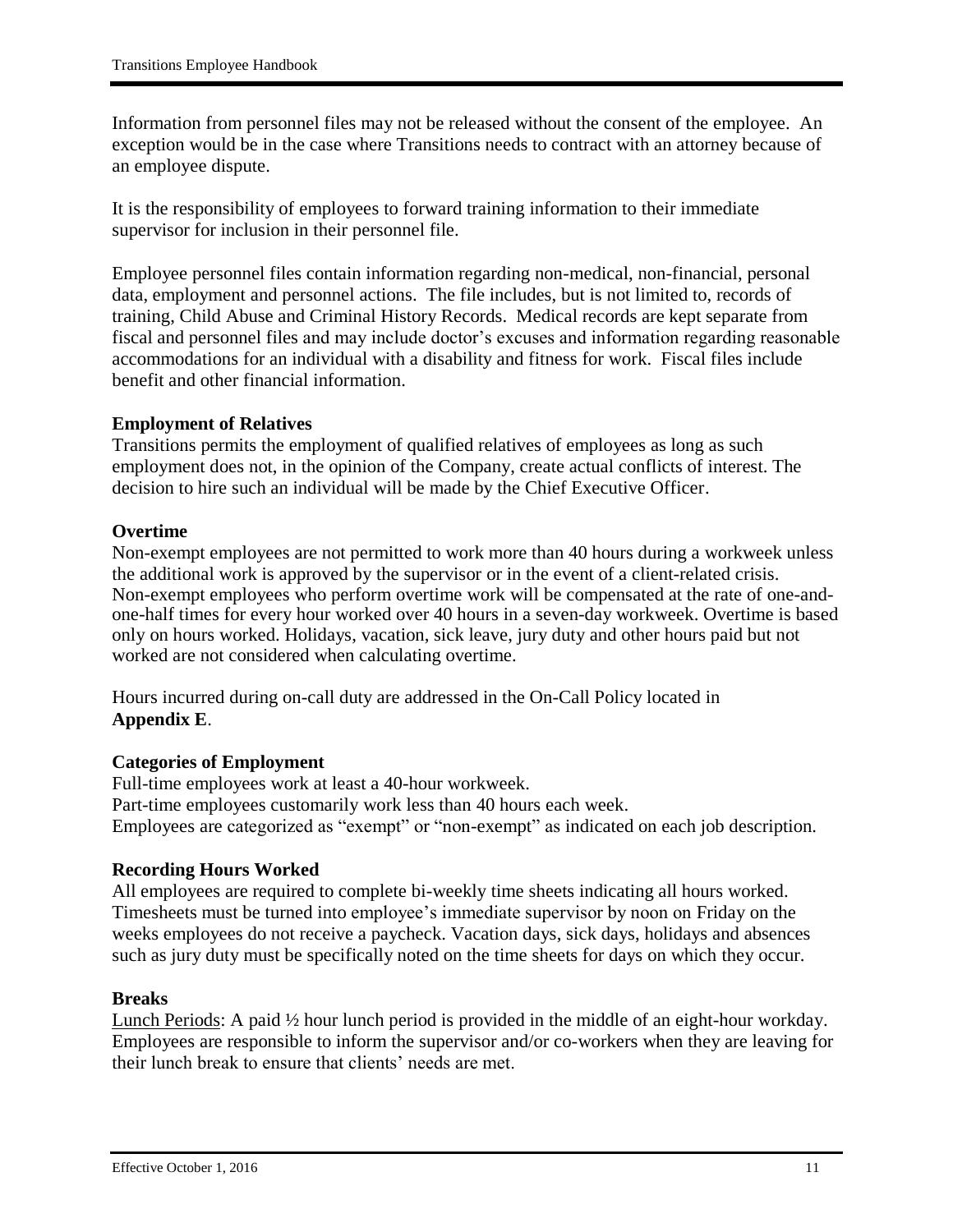Rest Breaks: Employees may take two paid 10-minute rest breaks in each complete workday, one in the morning and the other in the afternoon. Employees are not allowed to accumulate rest breaks and/or use them to extend their lunch period or shorten the workday.

#### **Staff Meetings**

Staff meetings are held weekly. These meetings provide employees with information on recent company activities and serve as an important communication tool for the staff.

# **Pay Policies**

#### **Pay Periods**

Employees are paid on a bi-weekly basis by direct deposit on alternating weeks. Pay periods start on Monday and end on the second Sunday.

#### **Pay Deductions**

Transitions is required by law to make certain deductions from your paycheck each pay period. Such deductions typically include federal and state taxes, Social Security (FICA) taxes and health insurance premiums. All deductions and the amount of the deductions are listed on employee's pay stub. These deductions are totaled each year on the employee's W-2 Form, Wage and Tax Statement.

Employees also have optional deductions from pay, including retirement and additional insurance premiums.

#### **Direct Deposit**

Paychecks are direct deposited into employee's bank account.

#### **Pay Advances**

Transitions recognizes that employees may need to request a pay advance in the event of an emergency. When this need arises, the employee should make this request to the Chief Executive Officer. The employee must complete a form to make this request. Employees may only request one pay advance per quarter, not to exceed four pay advances in one fiscal year. The maximum request for one pay advance is \$500. Employee must have sufficient vacation time available to cover any unpaid portions of the advance. Vacation time used to cover the advance cannot be taken until the advance is paid back. Employees must provide at least two business days' notice for a request for a pay advance.

#### **Performance Evaluations**

Performance evaluations are conducted annually. The performance evaluation interview is an opportunity for an employee and supervisor to establish mutual understanding of job standards and identify employee development objectives. Raises are not guaranteed, but are at management's discretion and based upon a variety of factors such as management's assessment of job performance as well as economic or financial conditions.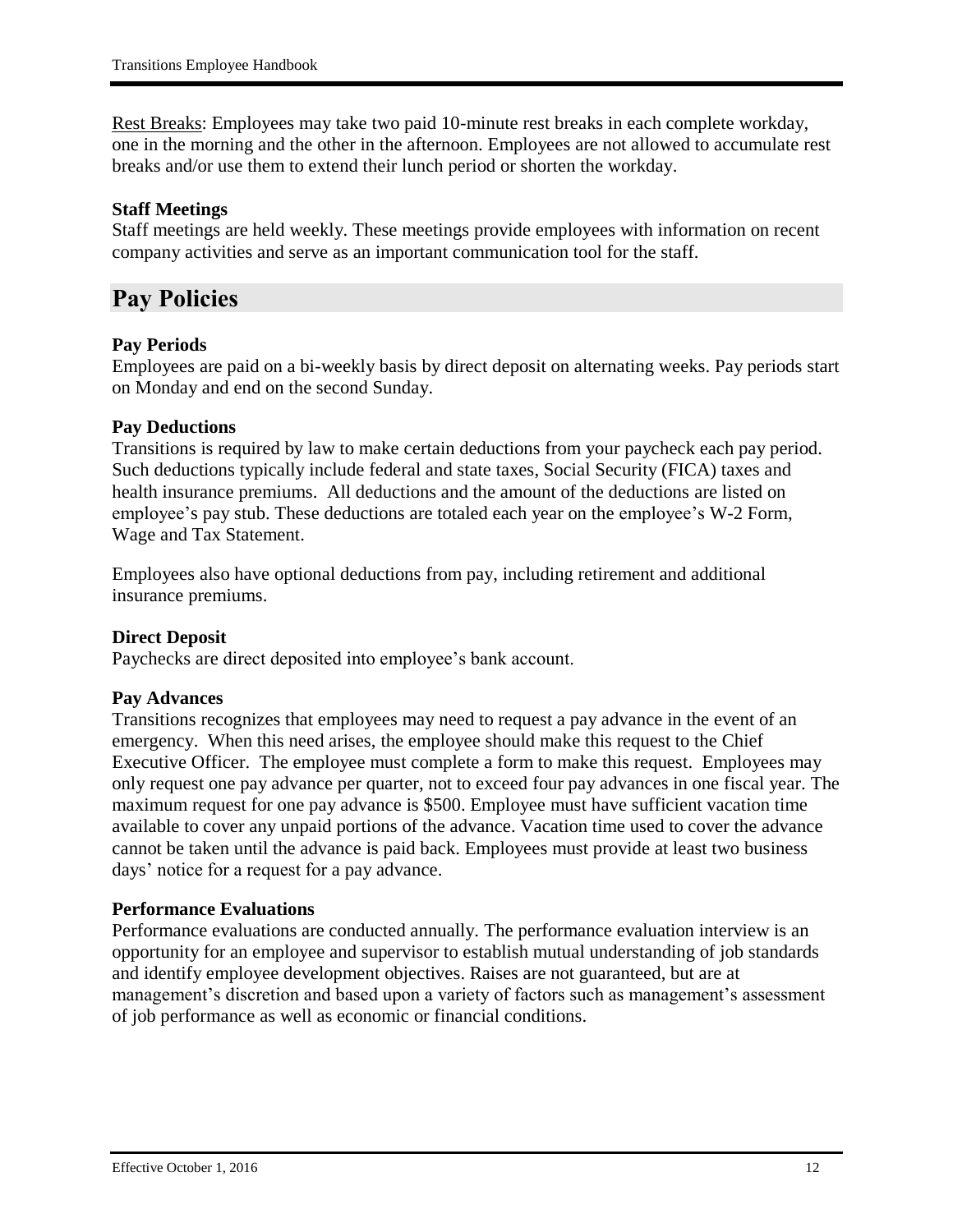# **Leave of Absence and Time-Off Policies**

Transitions is committed to assisting employees, in response to individual family situations, with the opportunity of leaves of absence. All regular full-time employees are eligible for paid or non-paid leaves of absence after completing a minimum of 90 days of continuous employment with Transitions. Where the need for leave is foreseeable, requests for leaves of absence, along with supporting documentation, should be submitted in advance for approval to the employee's immediate supervisor.

#### **Paid Time Off (PTO)**

Paid time off is provided to employees who work 40 hours a week or more and who have completed 90 days of employment at Transitions. PTO will begin accruing on the employee's start date. Requests for PTO should be made to the immediate supervisor at least two (2) days in advance when possible. Employees are not compensated for unused PTO upon termination of employment.

#### Sick Time

Full-time employees are eligible for ten (10) sick days per year. Eighty hours of sick time are provided on the first day of the fiscal year for all full-time employees who have successfully completed the introductory period. For new employees, sick days are prorated for the remaining pay periods in the fiscal year at the time they complete their introductory period.

Transitions expects all employees to be at work during their scheduled work hours. The agency recognizes there are days when an employee will need to use sick time. Sick time may not be used during the 90-day introductory period. After three (3) consecutive days of sick time, the supervisor may request a doctor's note upon returning to work. If an employee fails to provide required documentation from a physician, the employee may forfeit vacation time for the time away from work or, if vacation time is unavailable, use unpaid time off. The supervisor will schedule a consultation with any employee who, in the judgment of the supervisor, is abusing sick time.

Part-time employees are eligible for five (5) days of sick time per year.

#### Personal Time

Personal days are credited on the first day of the fiscal year and cannot be carried over. Personal time may not be used during the 90-day introductory period. Each fiscal year, an employee can take up to three (3) days of personal time at the employee's discretion. When taking personal leave, the employee is asked to provide as much advanced notice to the supervisor as possible.

Part-time employees are not eligible for personal time.

#### **Leave Without Pay**

Leaves that may be granted without pay are as follows: Medical Leave: When employees are medically unable to perform their job duties.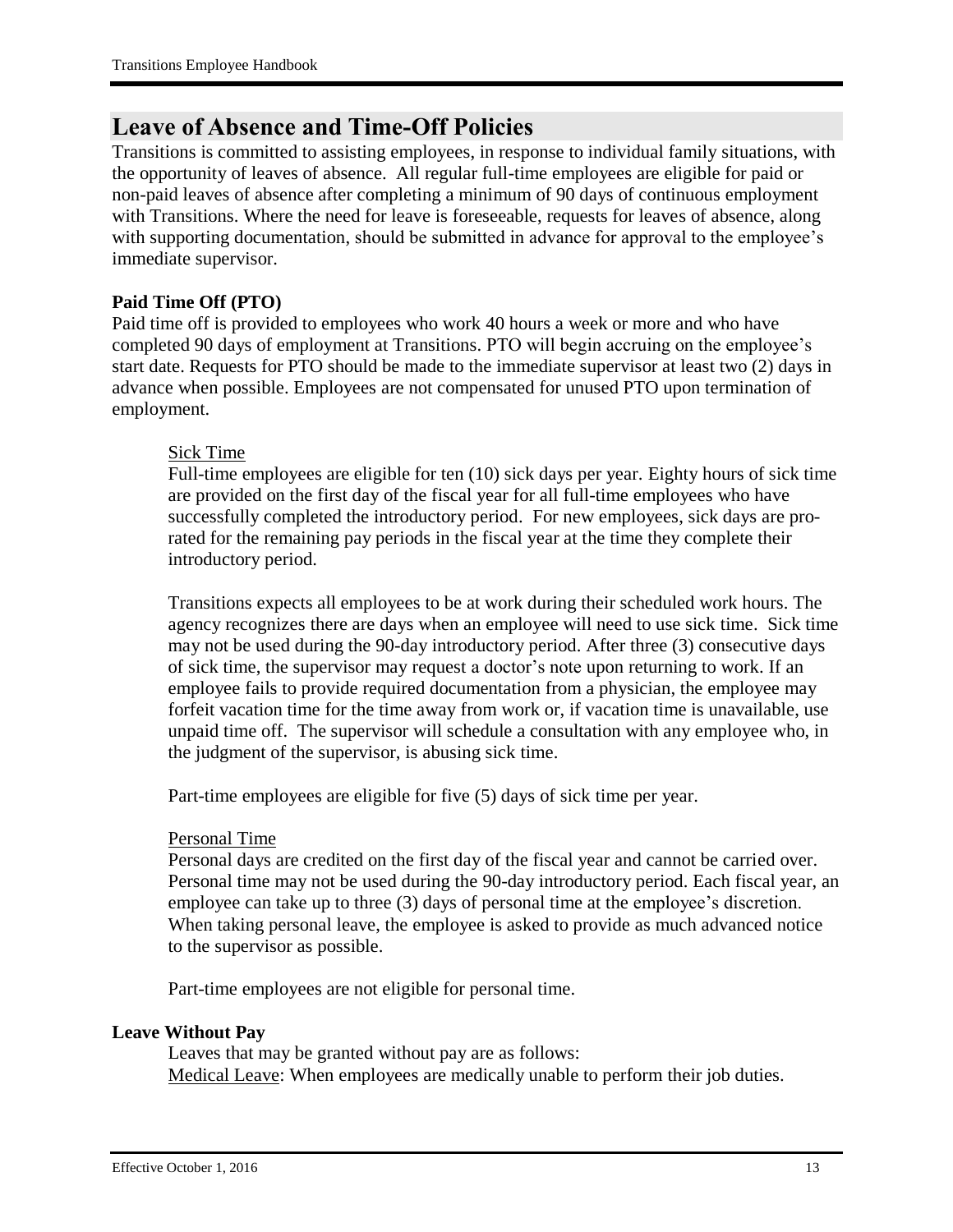Parental Leave: To prepare and or care for a newborn child or adopted child for up to three (3) months. Unpaid leave will begin after all earned paid time off is expended.

Personal Leave: When an employee has pressing personal reasons that require a prolonged absence. Pressing personal reasons include, but are not limited to, the settlement of an estate, attention to outside business activities or family situations such as serious illness of a family member.

Education Leave: When an employee is away from work for a long period to attend school full-time, attendance at school must be in the best interest of Transitions and must include courses of study relating to the job.

Leaves of absence without pay for employees in good standing may be granted for up to twelve (12) consecutive months. The Chief Executive Officer has final authority for approving all leaves of more than one month. While on leave, an employee's position may be filled by a temporary employee. **Requests for leaves of absence must be submitted to the Chief Executive Officer, stating the type of leave requested, the reason for the request, the proposed date of departure and the period requested**.

Benefit hours (vacation, sick leave, personal leave, holidays etc.) and retirement benefits are not accrued during leaves of absence and the leave period does not count toward years of service. Health insurance benefits are suspended, except in the case of medical or parental leave. Health insurance is provided to employees on medical or parental leave for up to six (6) months; employees have the option to purchase health insurance at their own expense thereafter according to the COBRA laws. The full cost of insurance coverage for dependents' coverage is at the employee's expense.

Employees on other types of leave have the option to continue health insurance coverage at their own expense. Normally, a leave of absence will not be granted until the employee's earned, accrued vacation time has been exhausted or, if granted for health reasons, the employee's earned, accrued vacation and sick time has been exhausted. When an employee returns to work following a leave of absence, the employee will be eligible for any cost of living increases granted during the leave.

#### **Bereavement Leave**

Transitions will provide up to three days of paid bereavement leave for an employee upon the death of an immediate family member. For purposes of this policy, "immediate family" is defined as the employee's or the employee's spouse's or domestic partner's parents, siblings, children, grandparents, grandchildren, the employee's spouse or domestic partner or any other relative who resides in the employee's household. If additional time is requested and approved by the supervisor, the employee may take PTO or unpaid leave.

All requests for Bereavement Leave should be directed to employee's immediate supervisor.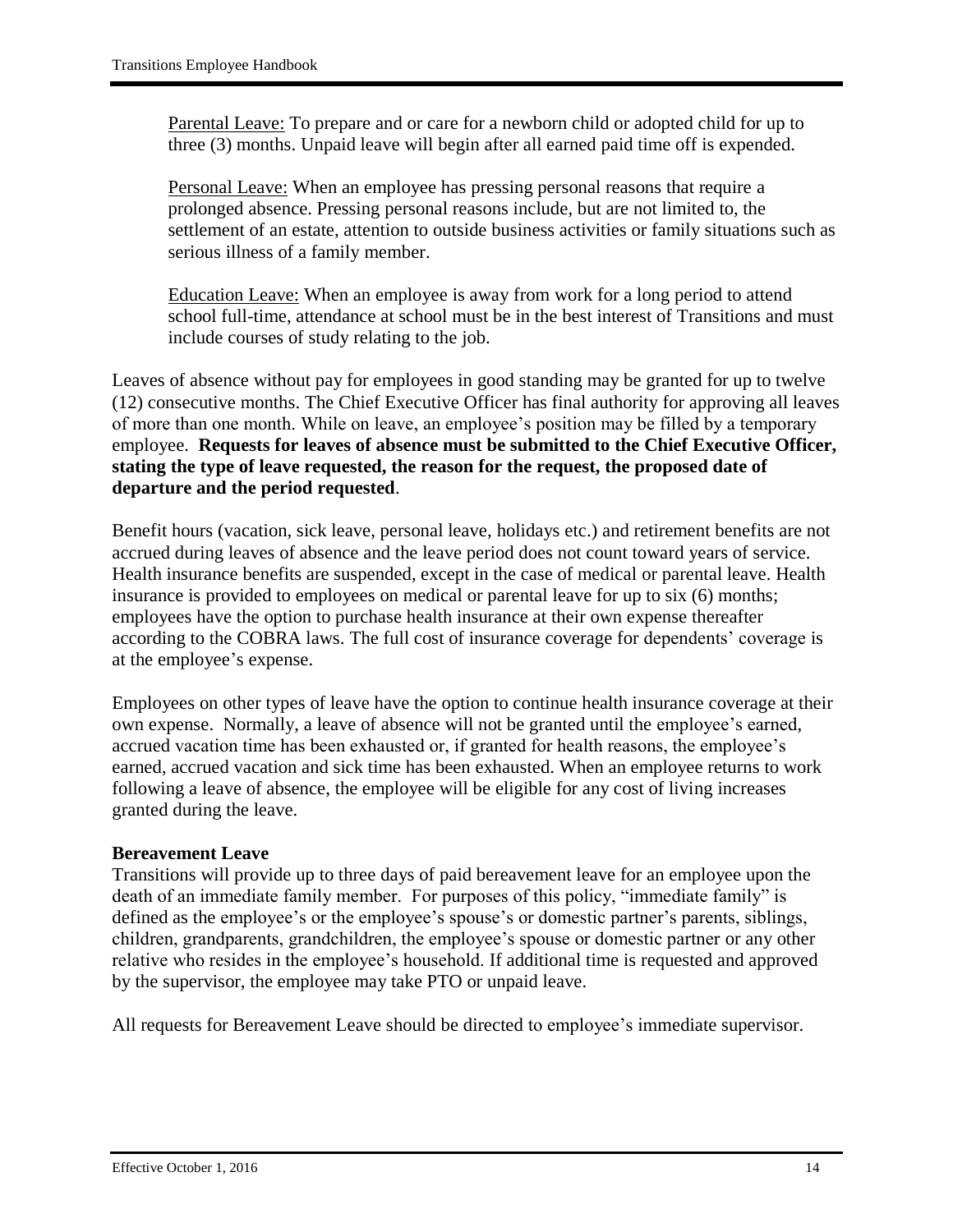#### **Holidays**

Transitions offers the following paid holidays each year to full-time employees:

- New Year's Day (January 1)
- Martin Luther King Jr. Day (Third Monday in January Floating Holiday)
- President's Day (Third Monday in February Floating Holiday)
- International Women's Day (March  $8$  Floating Holiday)
- Memorial Day (Last Monday in May)
- $\bullet$  Independence Day (July 4)
- Labor Day (First Monday in September)
- Veterans' Day (November 11 Floating Holiday)
- Thanksgiving (Fourth Thursday in November)
- Christmas Day or one day of another religious holiday in December
- The employee's birthday (Floating Holiday)
- One floating holiday to be used at the employee's discretion

When a non-floating holiday falls on a weekend, Transitions will designate either the Friday preceding or Monday following as the observed holiday.

Floating holidays do not carry over. They must be taken in the calendar year in which they occur. Employees who are hired on or after July  $1<sup>st</sup>$  are not eligible for the extra floating holiday until the next calendar year.

Employees may discuss alternate arrangements with their supervisor if a non-floating holiday falls within their on-call week.

Part-Time employees are not eligible for floating holidays. The Company does offer the following paid major holidays to part-time employees only if the holiday falls on the employee's regularly scheduled workday.

- New Year's Day (January 1)
- Memorial Day (Last Monday in May)
- $\bullet$  Independence Day (July 4)
- Labor Day (First Monday in September)
- Thanksgiving (Fourth Thursday in November)
- Christmas Day or one day of another religious holiday in December

#### **Jury Duty**

Employees who are called for jury duty will be granted time off with pay to perform their civic duty. Notify your supervisor as soon as possible if you receive a jury duty summons. If chosen to sit on a jury, immediately inform your supervisor how long the trial is expected to last. Thereafter, you are required to regularly check in with your supervisor to keep the Company updated as to the expected date of your return to work.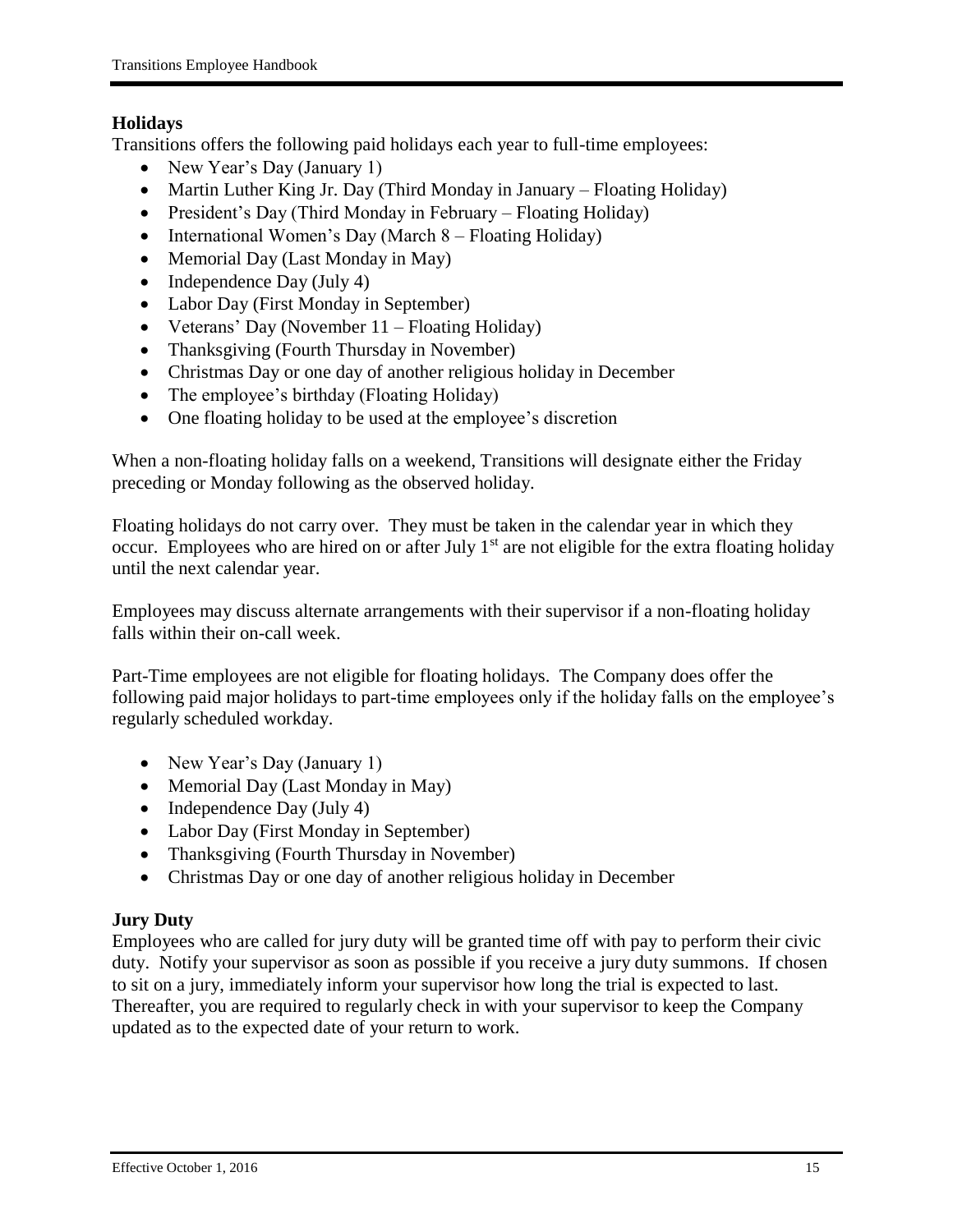#### **Military Leave**

Transitions will grant employees called into military service an unpaid leave of absence and reemployment rights as required by state and federal USERRA. Employees on military leave may, at their discretion, use any or all accrued paid vacation or personal leave during their absence but there is no requirement to do so. Transitions will continue insurance benefits coverage for the first thirty (30) days of active duty. Employees will be given the option of continuing the insurance at their own expense at the end of thirty (30) days.

#### **Vacation**

Transitions recognizes that all employees need time away from work and grants eligible employees with paid vacation days. The vacation year is from July  $1<sup>st</sup> -$  June  $30<sup>th</sup>$ . Full-time and part-time employees are granted paid vacation days every year. The amount of vacation granted is based on the length of an employee's continuous service with Transitions.

- 1. Vacation leave is accrued beginning on the first day of employment. Substitute or temporary employees are not entitled to vacation leave. Vacation leave may not be used during the introductory period.
- 2. **Amount of Service Vacation Granted Rate of Accrual at 40 hour per week** During first year 15 days/year, 4.615 hrs /pay After first year 20 days/year, 6.154 hrs / pay
- 3. **Part-Time Employees accrue the equivalent of five days per fiscal year.** Vacation time can be scheduled after three months of service.
- 4. **Vacation Usage and Accruals:**

Transitions encourages all employees to use their allotted annual vacation time in the year in which it was earned. Any unused portion of earned vacation time may be carried over to the following employment year up to a maximum of ten (10) days over the individual employee's annual allotment. Part-time employees are not eligible for vacation time carry over. Employees are responsible for monitoring their own benefit time balances to ensure effective management of vacation allotments and to avoid forfeiture of excess time. It will be the responsibility of the Fiscal/Fundraising Administrator to provide staff with a monthly accounting of vacation and paid time off (PTO) accruals and balances. In order to provide the Company the ability to plan coverage for the time employees will be away, employees must submit a completed vacation request to their supervisor at least two weeks in advance unless otherwise approved by their supervisor. Every effort will be made to honor requests; however, program needs must be considered. Timely requests enable supervisors to schedule vacations in a fair and equitable way.

- 5. **Vacation Pay Out Upon Termination:** Employees who leave the Company will receive the cash value of their earned, unused vacation balance.
	- a. Proper notice for resignations and retirements will be:
		- Two weeks for non-exempt employees
		- Four weeks for exempt employees
		- Four weeks for retiring employees, whether exempt or non-exempt

**NOTE:** If full-time employees must reduce their hours to part-time status, vacation and PTO will be pro-rated in a fair and equitable manner.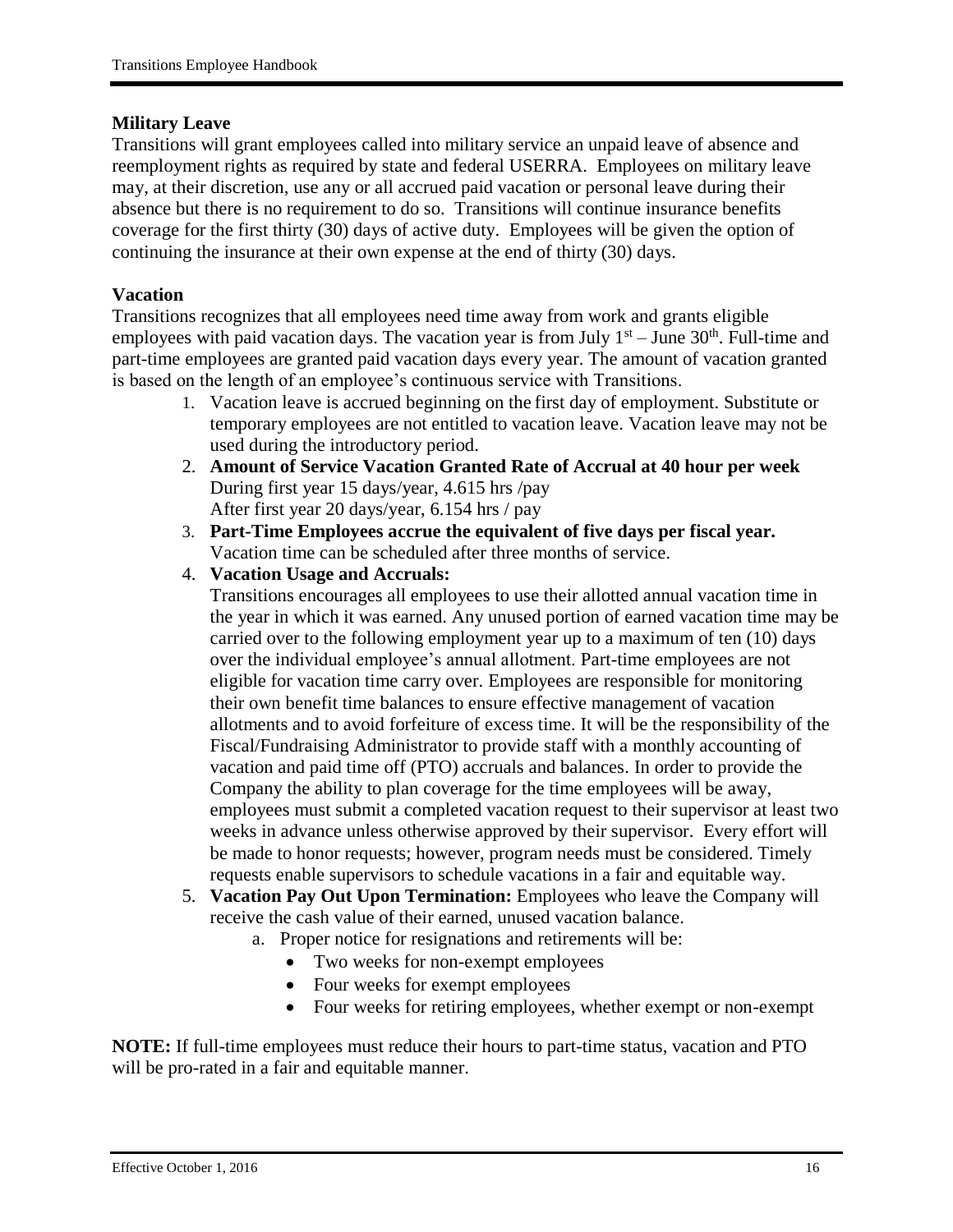# **Insurance and Benefits**

As part of our ongoing commitment to our employees and their well-being, we provide employees the opportunity to participate in a variety of benefit plans. The benefits listed in this handbook are meant to be a general description only. Complete details are provided in the official plan documents for each of the benefit plans that we offer. Transitions reserves the right to modify or eliminate benefits, in whole or in part, without notice. Contact the Fiscal/Fundraising Administrator for details about any of these benefits.

#### **Eligibility**

All regular full-time employees are eligible for benefits after completing a minimum of 90 days of continuous employment with Transitions.

**NOTE:** If Transitions must reduce a full-time employee's hours to part-time status, insurance benefits may continue at the discretion of the Chief Executive Officer. If employees choose to reduce their hours, they may continue benefits at their own expense.

#### **Health Insurance**

Transitions provides regular full-time employees with group health insurance coverage.

Transitions pays 100% of coverage for the full-time employee and 90% for one dependent, spouse, domestic partner or significant other. Employees may choose health coverage for their entire family but will be responsible for the premiums for the extra coverage. If available, employees wishing to choose the enhanced major medical plan will be assessed a small subscription amount from each paycheck. In months with 3 pay periods, there will not be a contribution deducted from the third payment.

Employees working less than 40 hours a week may purchase health insurance through Transitions using plan rates at their own expense. Children and spouses may also be added to the plan at the employee's expense.

Vision and dental insurance are available and optional at the employee's expense.

#### **COBRA (Consolidated Omnibus Budget Reconciliation Act)**

Continued coverage under Transitions' group medical plan following termination of employment may be available to you or your qualified beneficiaries under applicable law. The cost of coverage is paid solely by the former employee and may be subject to an administrative fee.

#### **Retirement Savings Plan**

Transitions contributes three percent (3%), as funds allow, of the employee's annual earnings to a tax-sheltered annuity plan after the first year of employment. Employees are eligible to participate in the retirement savings plan when the following criteria are met:

- 1. Employee is at least 21 years of age;
- 2. Employee is with the Company for one year;
- 3. Employee has earned a minimum of \$5,000.00 in that year.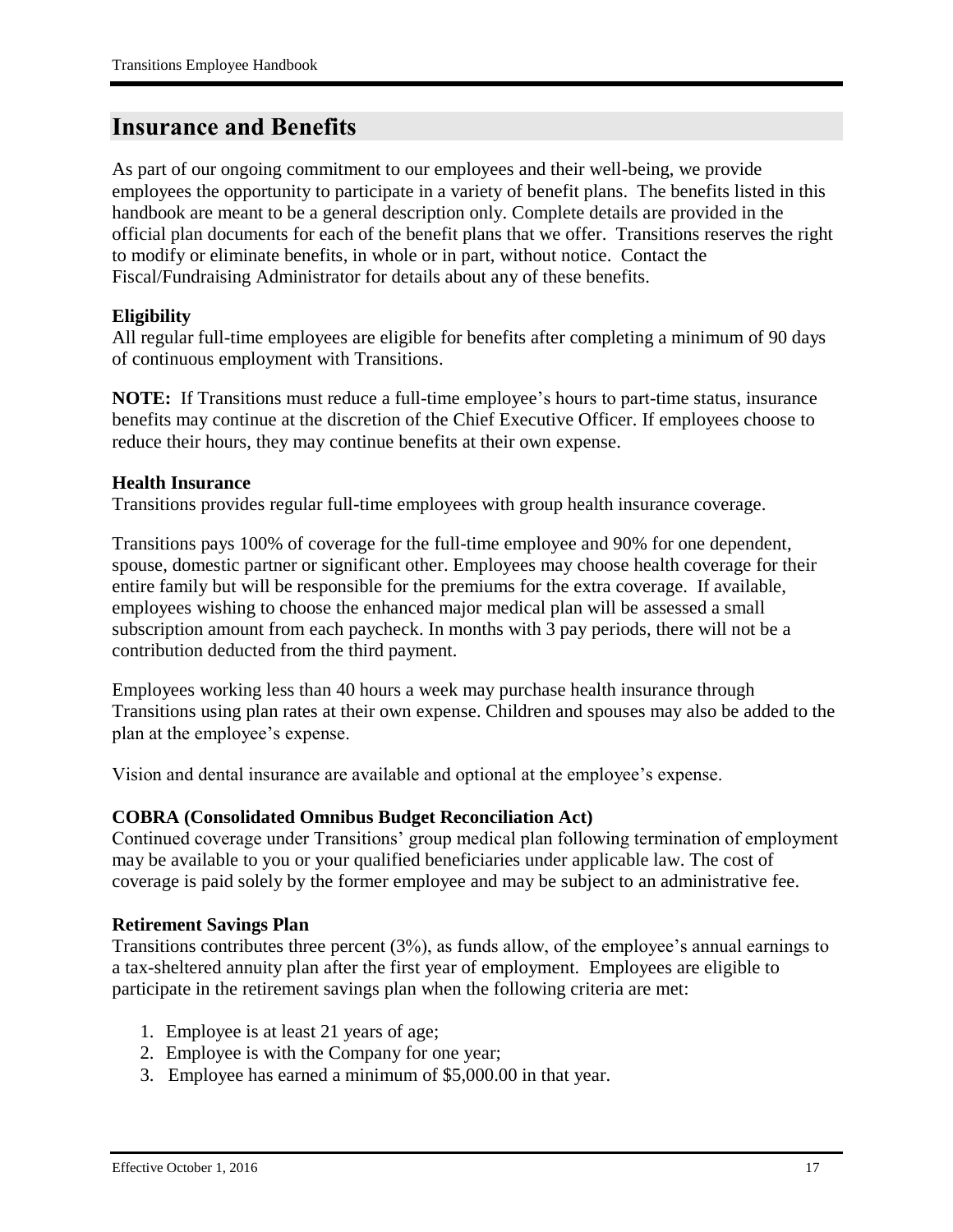Employees may contribute additional funds, up to twenty percent (20%) of their annual income. Questions regarding the program should be directed to the Fiscal/Fundraising Administrator.

#### **Life Insurance**

After a ninety (90) day introductory period, life insurance is available to all employees working at least twenty-five (25) hours per week. Benefit reduction is based on age.

#### **Short-term Disability**

After a ninety (90) day introductory period, employees who work at least twenty-five (25) hours per week are eligible for short-term disability. The elimination period is fourteen (14) days. Following that period, this benefit is good for twenty-four (24) weeks. This benefit covers maternity leave up to thirteen (13) weeks. Employees can use PTO to compliment the disability payment.

When an employee takes disability leave, the cost of covering elective benefits (i.e. dependent coverage, dental and vision) must be paid by the employee. This may be paid by check to Transitions or by the withholding of accrued paid vacation time.

#### **Long-Term Disability**

After a ninety (90) day introductory period, employees who work at least twenty-five (25) hours per week are eligible for long-term disability. The elimination period is one hundred eighty (180) days. If the disability occurs before age sixty (60), benefits can be paid until age sixty-five (65). If it occurs after age sixty (60), benefits will be paid according to the duration schedule.

#### **Employee Assistance Program**

This program is provided to full-time and regular part-time employees and their immediate family members. Mazzitti & Sullivan provide up to three (3) counseling sessions per person, per situation, at no cost to the employee. This EAP also provides articles and information on several life and work related topics via their website, mseap.com, in their Work/Life Services Section.

#### **Conferences**

Fees to attend conferences are available based on budget approvals. Annually, during budget preparation, staff development funding is reviewed and allocated for conferences.

Conference expense reimbursement (registration, mileage, food, lodging and conference materials) is available to any employee who works at least twenty (20) hours per week. All conferences must be pre-approved by the Chief Executive Officer.

#### **Benefits Upon Termination of Employment**

Employees who resign, retire or are dismissed from employment will be compensated for earned, unused vacation days. Unused PTO time will be forfeited.

On termination, the employee is responsible to contact the Tax Sheltered Annuity Plan representative and negotiate disbursement of funds or continuation in the plan (at the employee's expense).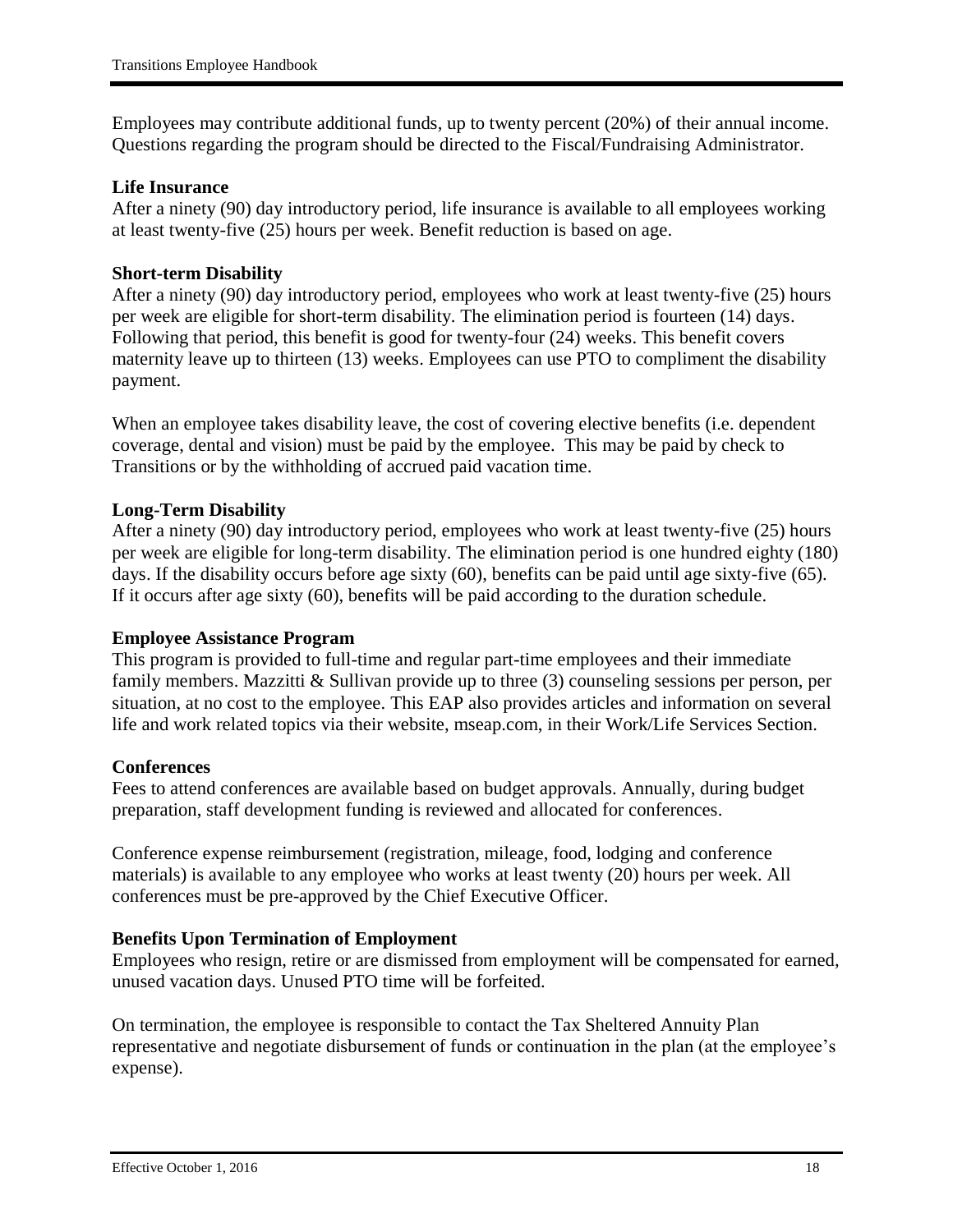On termination, individuals may choose to purchase group health insurance at their expense for up to eighteen (18) months following the last day of the last month of employment in accordance with COBRA law. A signed form indicating the employee's choice to continue or not continue health coverage under the COBRA law is filed in the employee's fiscal file. Coverage will continue until the end of the month in which termination occurs.

#### **Workers' Compensation**

Transitions provides workers' compensation insurance at no cost to its employees. Subject to applicable legal requirements, worker's compensation will pay for medical care and lost wages resulting from job-related illnesses or injuries. All employees are expected to return to work immediately upon medical release by their treating physician.

If you sustain an accident or injury while on the job, immediately notify your supervisor.

## **Safety and Health Policies**

#### **Safety**

Transitions takes employee safety very seriously. We will make every effort to provide a safe environment in which to work in accordance with the Occupational Safety and Health Act of 1970. Employees are expected to take an active part in maintaining the work environment by observing all safety rules and keeping the workplace clean and neat. Please report all injuries (no matter how minor) to your supervisor immediately, as well as anything that needs repair or is a safety hazard.

#### **Crisis Intervention Policy**

When a serious crime related to violence against women and the work of Transitions occurs in Transitions' service community, Transitions will ensure that the Keystone Crisis Intervention Team (KCIT) will support the community through the aftermath. Upon request, KCIT provides trained teams of professionals to serve any community within the Commonwealth where a crime has taken place. Examples of such crimes would be: criminal incidents of such a nature that the entire community is thrust into grief; crimes affecting children, such as school shootings; cluster suicides; or multiple deaths from any criminal activity. KCIT is available 24 hours a day through the Network of Victim Assistance. The Chief Executive Officer will make an official request for the KCIT Assistance.

Depending upon the size of the community that requires special attention, private meeting space will be located and reserved by Transitions.

#### **Cell Phone Usage**

Texting while operating a vehicle during the course of performing Transitions' work is strictly prohibited.

#### **Workplace Violence**

Transitions strictly prohibits use of violence, threats of violence, intimidation, harassment, coercion or other threatening behaviors towards people or property in the workplace and views such actions very seriously. Complaints involving workplace violence will be given the serious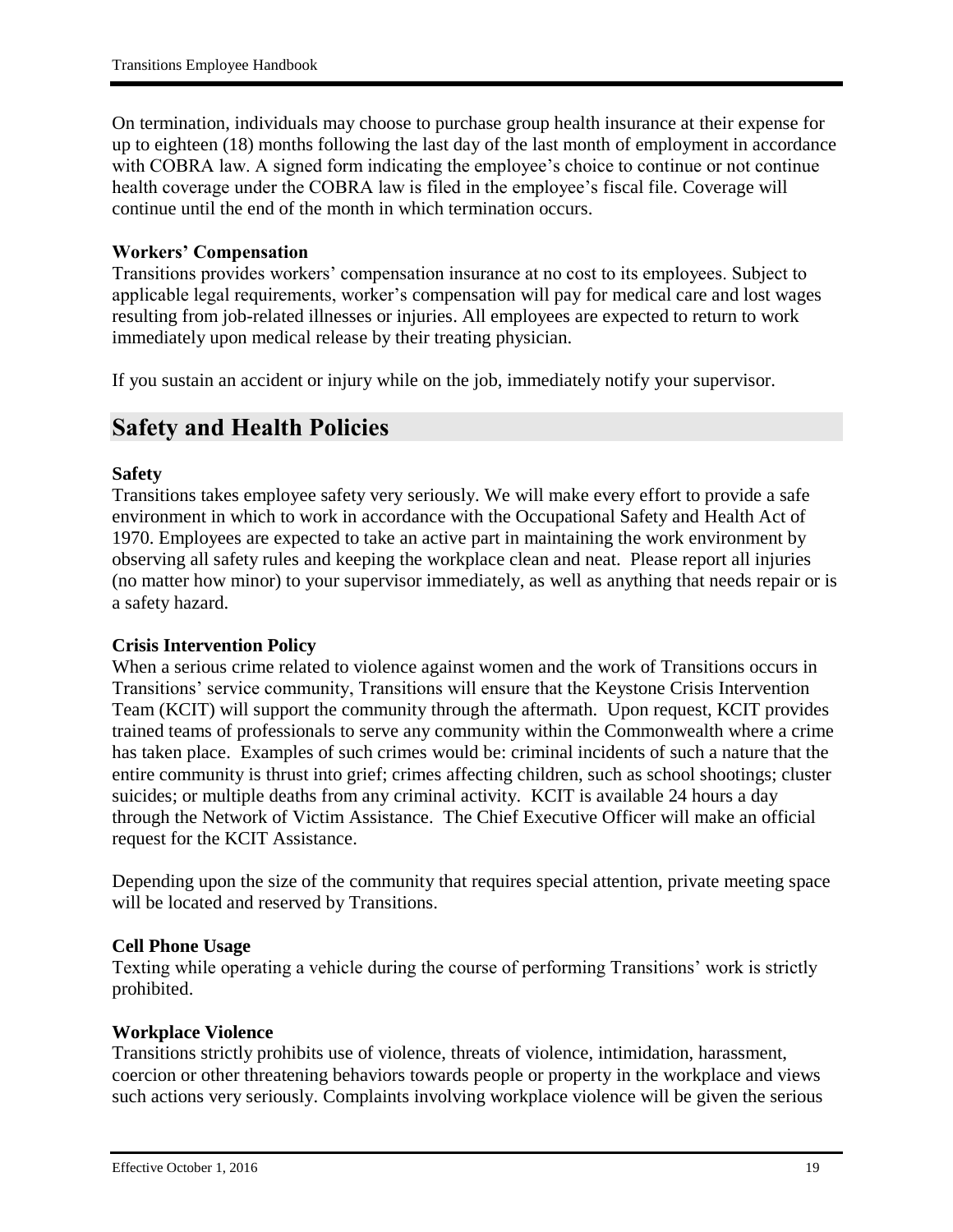attention they deserve. Any employee who contributes to any form of violence will be subject to disciplinary action, including termination. Violent or threatening behavior must be reported immediately to a supervisor.

- Transitions is committed to working with all employees to maintain a safe work environment, free from violence, threats of violence, harassment, intimidation and other disruptive behaviors.
- Employees are encouraged to immediately report any incidents of workplace violence or any circumstances (including non-work related situations that have the potential of becoming a workplace violence incident) that raise concern for safety while at work.
- Reports of incidents of workplace violence should be made to the employee's supervisor, who will contact the Chief Executive Officer. Threats or violence/assaults that pose immediate danger require immediate attention by law enforcement. In such circumstances, immediately contact police at 911 or scream for help.
- All reported incidents will be properly documented and thoroughly investigated. Such investigations will be limited only by legal implications of employee rights or privacy issues that might be raised by the efforts to investigate and respond to such reports of threats and violence.

Transitions will endeavor to respond to threats and violence with appropriate security measures including but not limited to modification of check-in procedures for all visitors and training attendees; immediately contacting appropriate law enforcement; pursuing legal remedies such as trespassing ordinances; and referral of employees to appropriate outside resources.

Violence in the workplace that is initiated by a Transitions employee will result in immediate termination.

#### **Weapons**

It is the policy of Transitions that no guns and/or weapons of any kind are allowed on the Company premises or in any location in which the employee represents the Company for business purposes. Weapons include guns, knives, explosives or any other object generally considered to be a weapon and whose purpose is to cause harm to another person. Employees who violate this policy will be subject to disciplinary action up to and including termination.

#### **Domestic Violence**

Domestic violence is a serious problem that adversely affects the well-being and productivity of all employees who are victims as well as their co-workers. Transitions will assist employees who are victims of domestic violence and will take measures to create a safe working environment for them. All sensitive information will be kept confidential to maintain respect for the privacy of the reporting employee(s).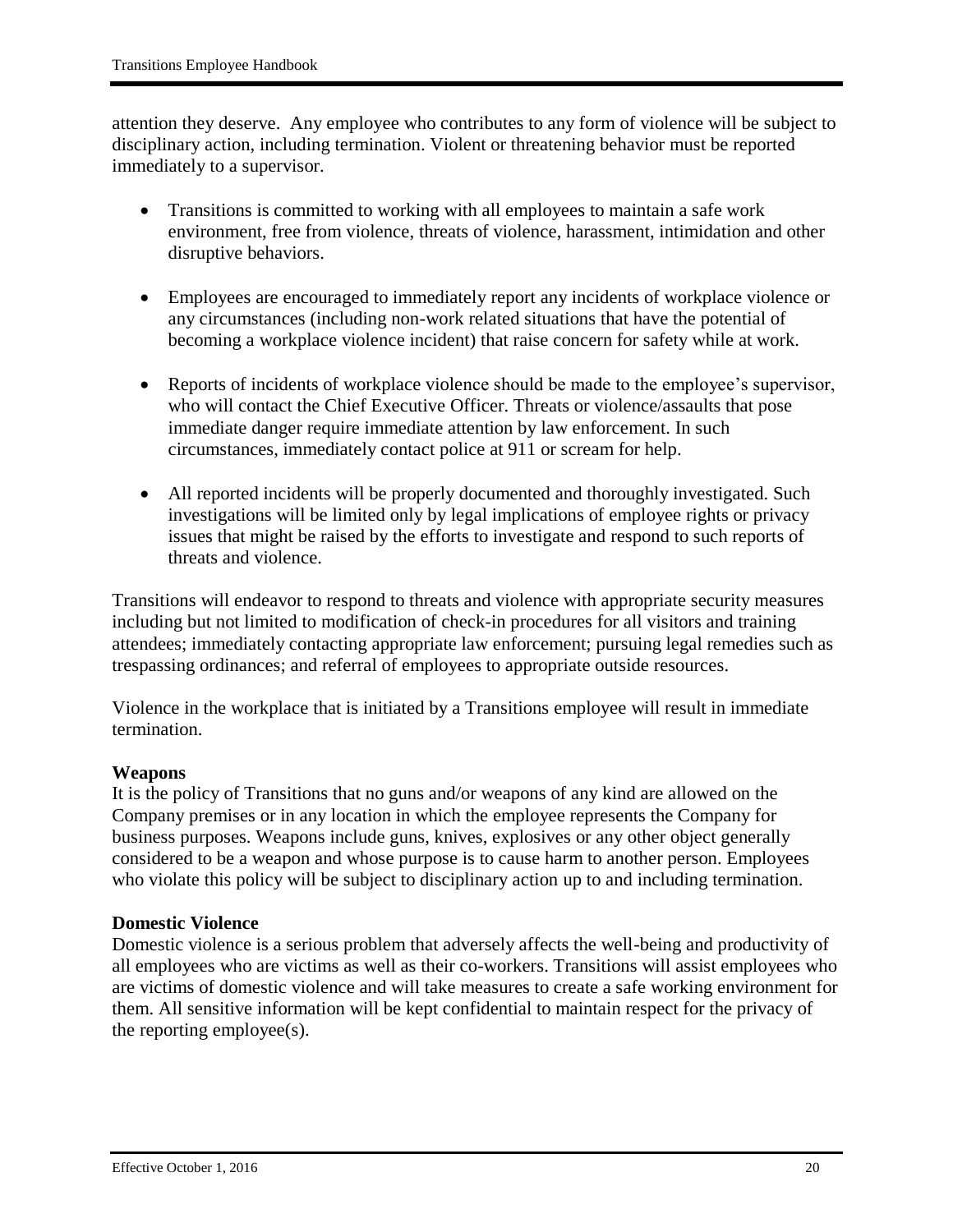#### **Smoking**

Transitions' policy is to provide a safe and healthy work environment for our employees and clients. Accordingly, smoking by staff and volunteers is not allowed in company buildings or on company property. Employees may smoke on scheduled breaks or during meal times as long as they do not do so on company property. Additionally, staff members and volunteers are prohibited from smoking while transporting or providing other services to clients.

# **Use of Company Property Policies**

#### **Internet and Computer Usage**

The use of Transitions automation systems, including computers, fax machines and all forms of Internet/Intranet access, is for company business and is to be used for authorized purposes only. Brief and occasional personal use of the electronic mail system or the Internet is acceptable as long as it is not excessive or inappropriate, occurs during personal time (lunch or other breaks or before or after regular work hours) and does not result in expense to the Company.

Use is defined as "excessive" if it interferes with normal job duties, responsiveness or the ability to perform daily job activities. All automation systems are company resources and are provided as business communications tools. Electronic communication should not be used to solicit or sell products, distract co-workers or disrupt the workplace.

Use of Transitions computers, networks and Internet access is a privilege granted by management and may be revoked at any time for inappropriate conduct which may include but is not limited to:

- Sending chain letters;
- Engaging in private or personal business activities;
- Misrepresenting oneself or the Company;
- Engaging in unlawful or malicious activities;
- Using abusive, profane, threatening, racist, sexist or otherwise objectionable language in either public or private messages;
- Sending, receiving or accessing pornographic materials;
- Becoming involved in partisan politics;
- Causing congestion, disruption, disablement, alteration or impairment of company networks or systems;
- Downloading software, except as authorized by management;
- Using recreational games and personal social media accounts; and/or
- Defeating or attempting to defeat security restrictions on company systems and applications.

Using company automation systems to create, view, transmit or receive racist, sexist, threatening or otherwise objectionable or illegal material is strictly prohibited. "Material" is defined as any visual, textual or auditory entry.

Unless specifically granted in this policy, any non-business use of the Company's automation systems is expressly forbidden. Violations of these policies could subject an employee to disciplinary action up to and including termination.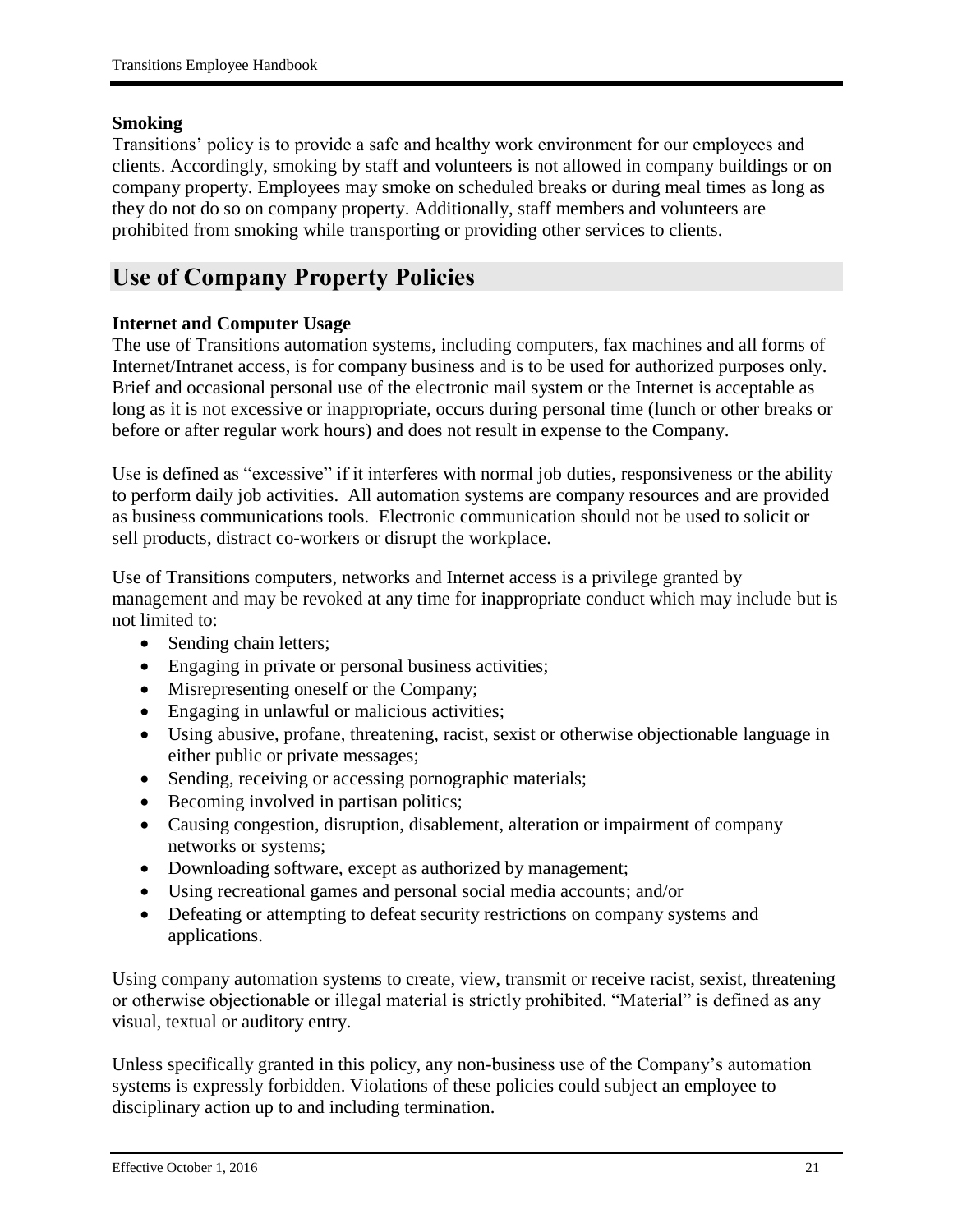#### Internet/Intranet Security

Transitions owns the rights to all data and files in any information system used in the Company. Internet use is not confidential and no rights to privacy exist. We reserve the right to monitor Internet/Intranet usage, both as it occurs and in the form of account histories and their content. We also have the right to inspect any and all files stored in private areas of the network in order to assure compliance with policy and state and federal laws. The Company has taken necessary actions to assure the safety and security of our network. Any employee who attempts to disable, defeat or circumvent company security measures is subject to disciplinary action up to and including termination.

#### Computer software

Transitions has licensed the use of certain commercial software application programs for business purposes. Third parties retain the ownership and distribution rights to such software. No employee may create, use or distribute copies of such software not in compliance with the license agreements for the software.

#### **Electronic Mail**

The e-mail system is intended for official company business and is to be used for authorized purposes only. Brief and occasional personal use of the electronic mail system or the Internet is acceptable as long as it is not excessive or inappropriate and occurs during break time only. Any employee who abuses this privilege will be subject to disciplinary action.

#### E-mail is not private

Transitions owns the rights to all data and files in any computer, network or other information system used in the Company. We also reserve the right to monitor electronic mail messages and their content. Employees must be aware that the e-mail messages they send and receive using company equipment are not private and are subject to viewing, downloading, inspection, release and archiving by company officials at all times. No employee may access another employees' computer, computer files or electronic mail messages without prior authorization from either the employee or an appropriate company official.

#### Guidelines for E-mail Writing

- Employees are expected to communicate with courtesy and restraint with both internal and external recipients.
- Electronic mail should reflect the professionalism of the Company and should not include language that could be construed as profane, discriminatory, obscene, sexually harassing, threatening or retaliatory.
- Always use spell-check or proofread emails. Typographical or grammatical errors and misspelled words are unacceptable.
- Employees should remember that email is a form of business communication and the language they use should reflect that fact at all times.
- It is recommended that using all capital letters, shorthand, idioms, unfamiliar acronyms and slang be avoided when using electronic mail, as these types of messages are difficult to read.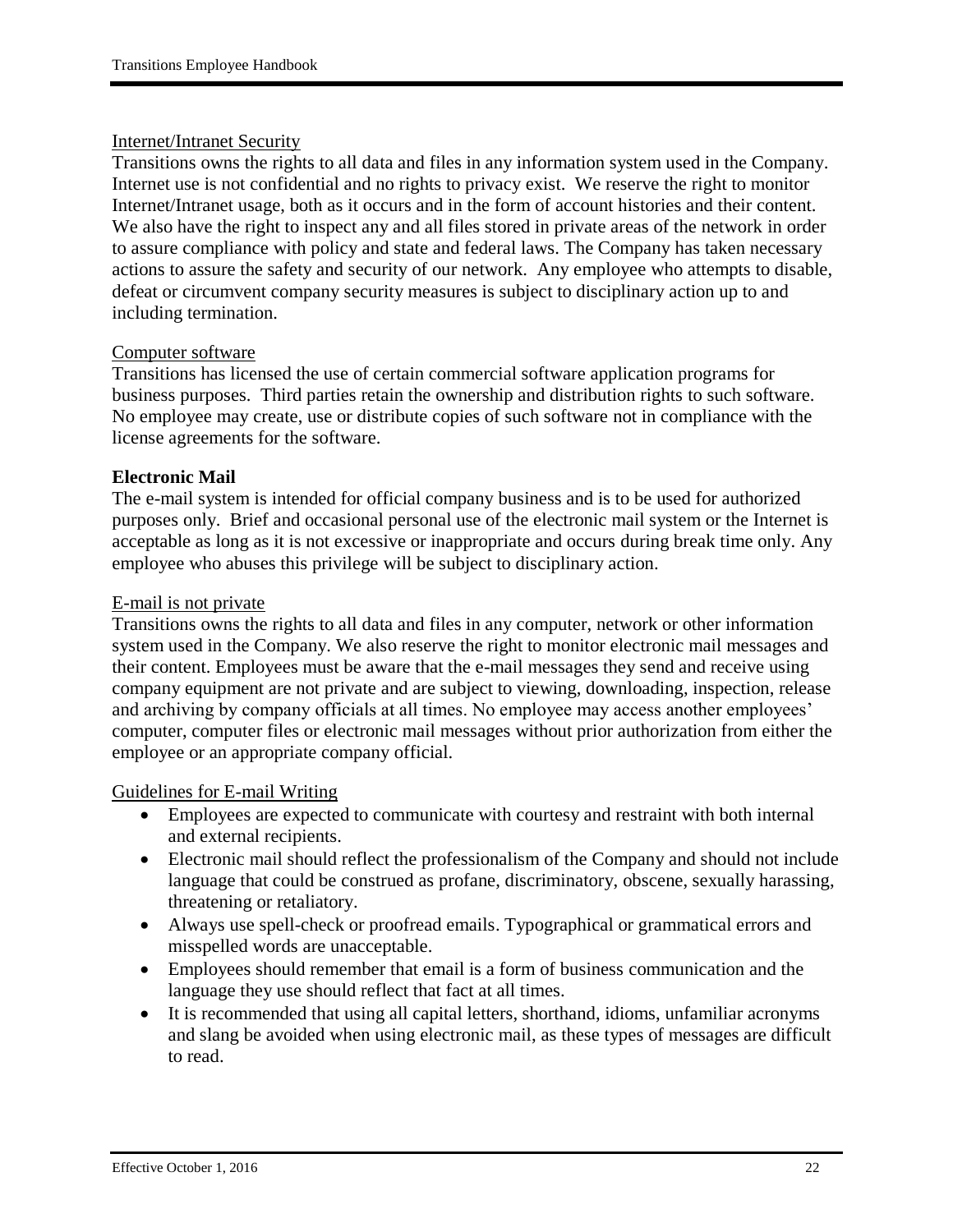#### Electronic Mail Tampering

Electronic mail messages received should not be altered without the sender's permission nor should electronic mail be altered and forwarded to another user and/or unauthorized attachments be placed on another's electronic mail message.

#### **Telephone System**

Transitions' telephone system is for business purposes only. Although the occasional use of telephones for personal reasons may be necessary, employees are expected to keep calls brief. With the exception of emergency calls, all personal calls should be made during breaks or lunch time. No long distance calls are to be made on company phones which are not strictly business related. Extensive personal use of company phones is grounds for disciplinary action.

#### **Mail**

Transitions receives agency mail at three separate post office boxes. These addresses are to be used only for agency business and for safe house guests to receive mail. Employees may not have any personal mail sent to these post office boxes.

#### **Office Supplies**

Postage, shipping and office supplies paid for by the Company are for business purposes and are not to be used for an employee's personal purposes. Improper use or theft of company equipment or supplies is grounds for disciplinary action up to and including termination.

# **Discipline and Termination of Employment**

All employees are expected to meet Transitions' standards of work performance and conduct. When an employee deviates from these rules and standards, we reserve the right to take corrective action. Infractions that may result in discipline include, but are not limited to, performance-related problems, violations of Transitions' rules and policies and behaviors that Transitions deems unacceptable.

Depending upon the facts and circumstances, disciplinary action may include counseling sessions, verbal warnings, written warnings, probation, suspension or termination. Management, in light of the facts and circumstances of each case, will determine the disciplinary process. We reserve the right to alter the order of the disciplinary actions described above, eliminate disciplinary steps or to implement new disciplinary measures. We may also immediately terminate employment based on certain policy violations, the seriousness of the employee's misconduct and the employee's past record.

Conduct that may result in immediate termination includes insubordinate behavior, breach of confidentiality, theft, destruction of company property, falsifying client records, untruthfulness about personal background, violations of drug and alcohol policy or threats of violence. These are some examples, but it is not a complete list of offenses for which an employee may be subject to immediate dismissal.

#### **Grievance Policy**

It has been Transitions' policy to encourage a harmonious and cooperative relationship among employees and to resolve grievances in accordance with fair and orderly procedures.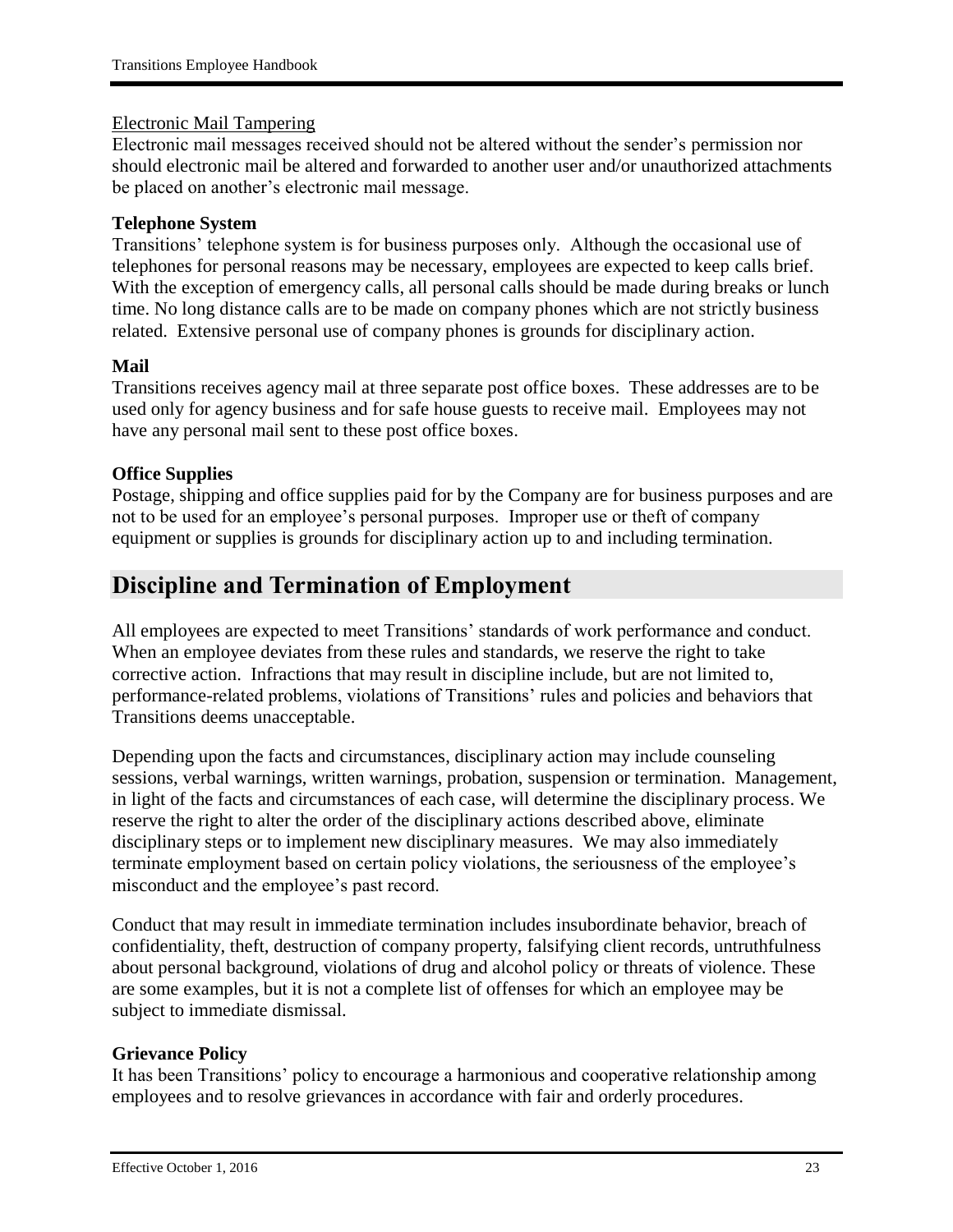This policy is applicable to grievances arising from the conditions that are subject to the control of the Chief Executive Officer and that involve disciplinary actions, supervisory actions, physical facilities (workspace, equipment, materials) and conditions of employment.

Employees who are involuntarily terminated during the ninety (90) day probationary period are not entitled to appeal their termination through this process.

Employees are encouraged to discuss problems and misunderstandings openly with their supervisor who has the first responsibility to resolve the grievance. If the employee wishes to file a complaint, it must be made verbally within five (5) days of the incident leading to the complaint. The employee's immediate supervisor will be responsible for reviewing all of the issues and facts surrounding the complaint and will verbally answer the grievance within five (5) working days of its filing.

If the grievance is not answered to the satisfaction of the employee, the problem should be taken in writing to the Chief Executive Officer within five (5) working days of receiving a response from the supervisor. The Chief Executive Officer will review all issues and facts and the response of the supervisor and will issue a written response, in person, to the employee within five (5) working days of the filing of the written grievance.

Should the employee not be satisfied with the resolution of the problem at this point, a written appeal may be submitted to the Personnel Committee of the Board of Directors. This appeal must be made within five (5) working days of receiving a response from the Chief Executive Officer. The Personnel Committee will review the grievance and the written resolution previously presented and present a written recommendation for resolution of the grievance to the Board of Directors within five (5) working days. The Board of Directors will act upon this recommendation within five (5) working days.

If necessary, a special Board meeting will be called.

The decision of the Board will be considered final and binding.

#### **Voluntary Termination**

As an at-will employee, you have the right to resign at any time, for any reason. However, Transitions requests two weeks' notice of resignation for non-exempt and four weeks for exempt or retiring employees to minimize disruption of work. On the last day of employment, you will be required to surrender all company property. Prior to departure, you may be asked to participate in an exit interview.

A letter of resignation should indicate the reason for resignation, the date it will become effective and a forwarding address when possible.

Working notice is defined by coming to work and not taking sick or personal leave except in the event of a documented medical emergency. If an employee takes sick or personal time during the resignation period in the absence of a documented medical emergency, or in the event of an illness or emergency situation during the period of working notice, the resignation period may be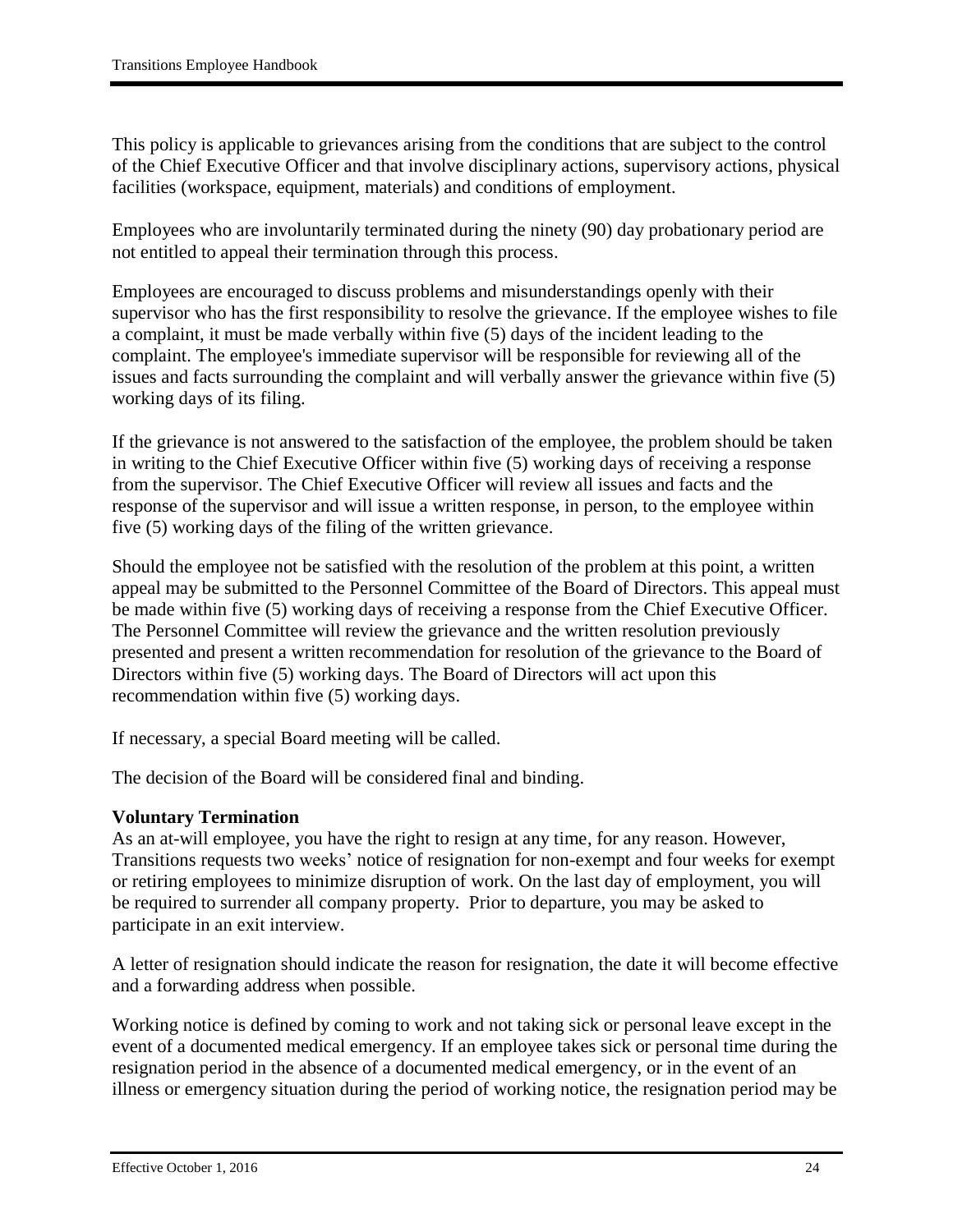extended to cover any missed time. Vacation time may not be used in lieu of fulfilling the employee's working notice time.

Transitions recognizes that medical emergencies do occur. Therefore, in the event of a documented medical emergency, the Chief Executive Officer may approve the use of sick or vacation time prior to the resignation date.

Staff member who wish to retire should submit a letter stating their intention to the Chief Executive Officer. The agency requests thirty (30) days' notice of the retirement date, except in the case of the Chief Executive Officer who is required to give a notice of ninety (90) days.

#### **Layoffs**

When reduction of or change in the workforce is necessary, efforts will be made to assign the affected employee to an existing vacant position if the employee is qualified. If no suitable open position exists and the agency must lay off the employee, as much notice as possible will be given. Laid off employees will receive priority if a position for which they are qualified becomes available in the Company.

#### **Final Pay**

Terminated employees will receive all compensation to which they are entitled including accrued but unused vacation pay. Employees who are terminated involuntarily will receive their final paycheck on the next scheduled pay date. If an employee voluntarily quits or resigns, all wages are payable on the next scheduled pay date.

# **Miscellaneous Information**

#### **Bulletin Boards**

To keep our employees informed, the Company provides bulletin boards in the main office that provide access to important posted information and announcements. Employees are responsible for reading this information.

#### **Personal Information Changes**

Employees are responsible for promptly notifying the Fiscal/Fundraising Administrator of any change in their personal information. This includes address, telephone number, marital status, name change, citizenship, tax withholding allowances, emergency contact information, insurance beneficiary or dependent insurance coverage. Changes in personal data may affect employee benefits, so prompt reporting of these changes is important.

#### **Dress Code**

As representatives of Transitions, employees should remember that their appearance is a direct reflection on the level of professionalism in the Company. For this reason, all employees shall dress appropriately for the duties scheduled on any given day. All attire displaying graphics or messages that may be considered offensive are prohibited. Management may impose additional appropriate standards.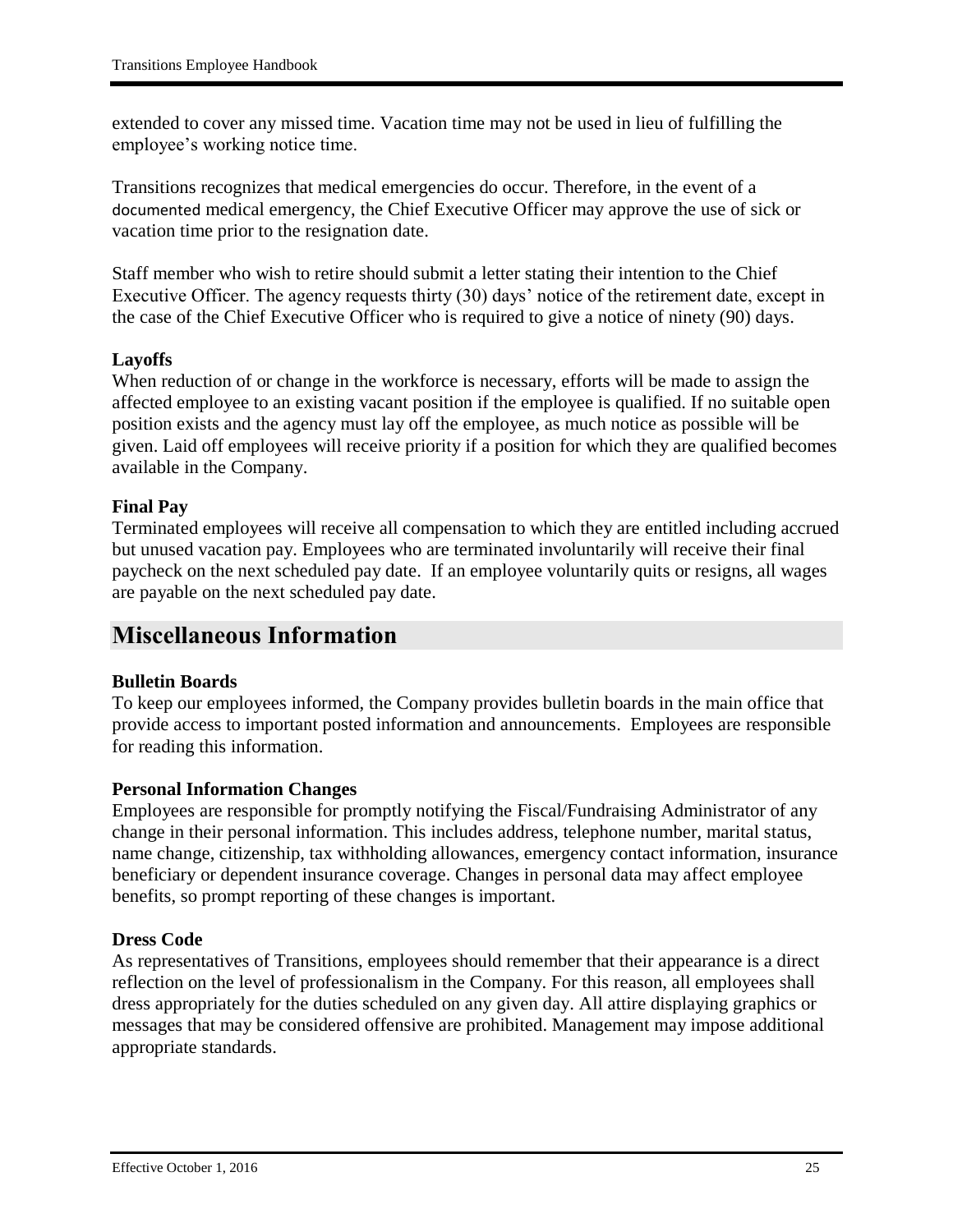Employees who refuse to comply with Transitions' reasonable standards of dress can be sent home to change into more appropriate attire. Repeated violation of this policy can lead to disciplinary action up to and including termination.

Employees who are in doubt about the appropriateness of a particular mode of dress should consult their supervisor in advance. Supervisors are charged with the responsibility of enforcing this policy.

#### **Expense Reimbursement**

Transitions will reimburse employees for reasonable pre-approved business expenses. All expenses must be submitted on the required expense form and be approved by a supervisor prior to submission for reimbursement. Receipts for all business expenses must be attached to the expense form. See **Appendix F** for the detailed cell phone reimbursement policy.

#### **Travel Reimbursement**

As a non-profit organization dedicated to assisting victims of crime in Union, Snyder and Northumberland Counties, travel is essential to ensure that service provision is inclusive, and staff training needs are met. Our policy is to reimburse individuals for reasonable, proper and necessary travel expenses incurred in conjunction with approved Transitions' initiatives. It is Transitions' policy that all travel be conducted in the least expensive manner. See **Appendix G** for detailed travel policy.

#### **Consulting**

Employees who wish to engage in consulting activities, public speaking or other paid or unpaid activity relating to the work done at Transitions must receive advance permission from their supervisor. Any fee or honorarium received for such activities during paid work time becomes the property of Transitions. Any honorarium received for work done on personal time (including vacation time) remains the property of the employee.

#### **Personal Property**

Transitions does not assume responsibility for any personal property located on its premises, in vehicles or in parking areas. Employees are to use their own discretion when choosing to bring personal property to the workplace and do so at their own risk.

#### **Additional Work Related Policies**

Transitions adheres to the following related policies that can be found in the Appendix: Conflict of Interest Policy (**Appendix H**); Human Immunodeficiency Virus (HIV) and Acquired Immune Deficiency Syndrome (AIDS) Policy (**Appendix I**); Religious Non-Affiliation Policy (**Appendix J**); and Child Abuse Reporting Policy (**Appendix K**).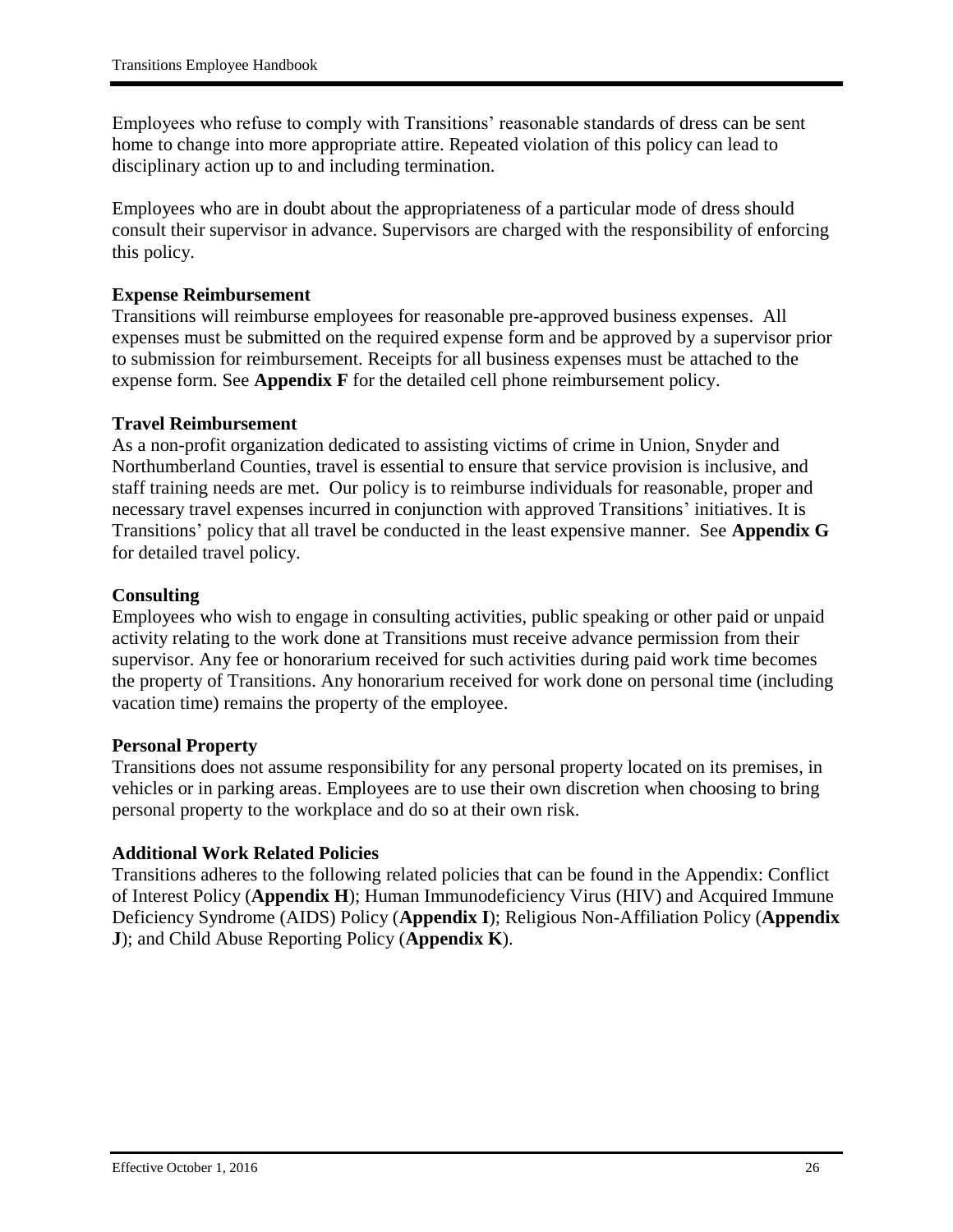# **Receipt of Employee Handbook**

#### **Employee Acknowledgement**

I acknowledge I have received and read a copy of the Transitions Employee Handbook, which outlines the policies, benefits and expectations of Transitions, including my responsibilities as an employee.

I understand this handbook is a general guide and does not constitute an employment agreement or a guarantee to continued employment. I also understand the employer can make changes to this handbook at any time without notice.

I further acknowledge that my employment is at will. I understand I have the right to terminate the employment relationship at any time and for any reason, with or without cause or notice, and the Company has the same right.

\_\_\_\_\_\_\_\_\_\_\_\_\_\_\_\_\_\_\_\_\_\_\_\_\_\_\_\_\_\_\_\_\_\_\_\_\_\_\_\_\_\_\_\_ \_\_\_\_\_\_\_\_\_\_\_\_\_\_\_\_\_\_\_\_\_\_\_\_\_

Employee's Signature Date

Employee's Name (printed)

\_\_\_\_\_\_\_\_\_\_\_\_\_\_\_\_\_\_\_\_\_\_\_\_\_\_\_\_\_\_\_\_\_\_\_\_\_\_\_\_\_\_\_\_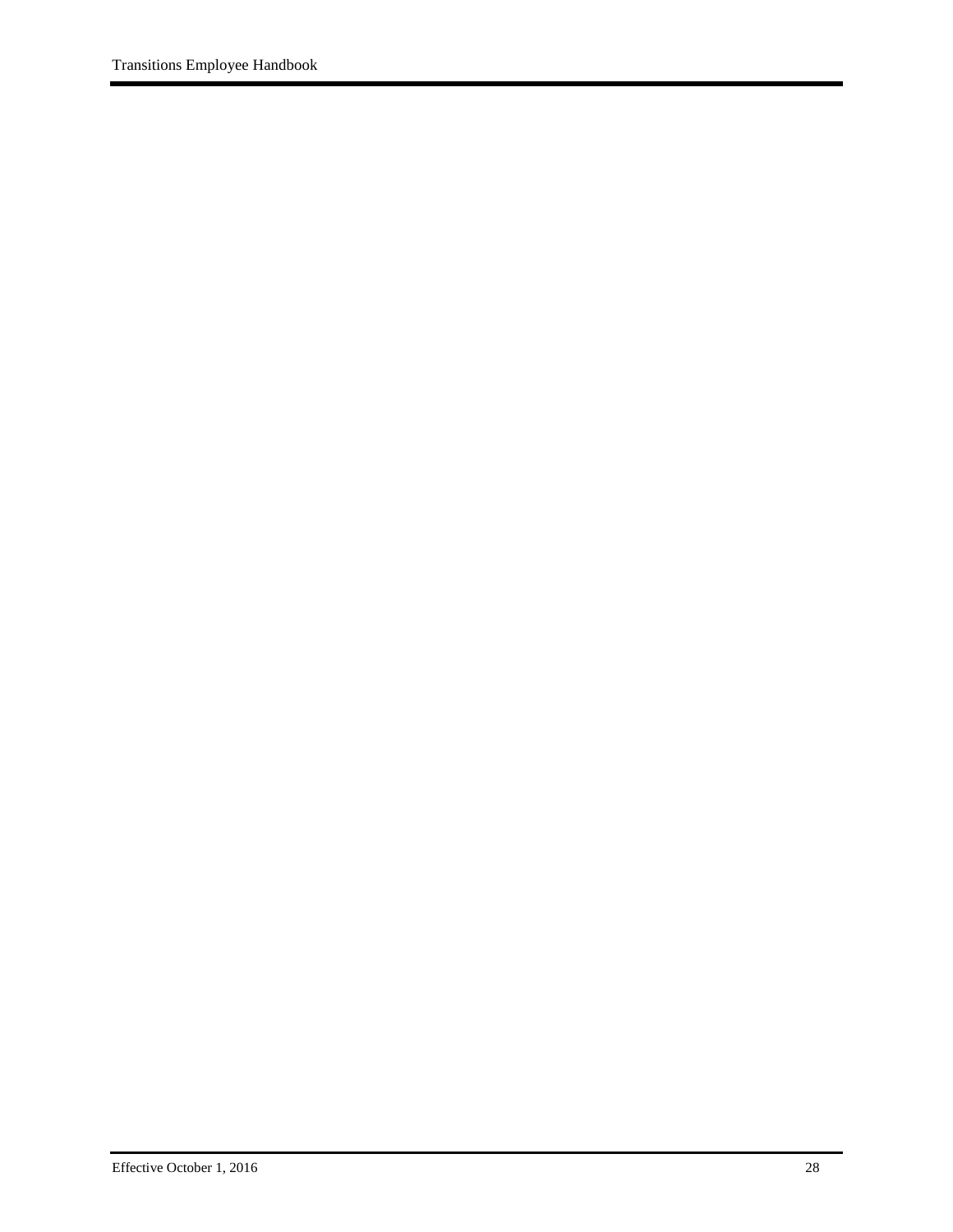### **APPENDIX A**

#### *Code of Ethics of the National Association of Social Workers*

Approved by the 1996 NASW Delegate Assembly and [revised by the 2008 NASW Delegate](javascript:;)  [Assembly](javascript:;)

#### Preamble

The primary mission of the social work profession is to enhance human wellbeing and help meet the basic human needs of all people, with particular attention to the needs and empowerment of people who are vulnerable, oppressed, and living in poverty. A historic and defining feature of social work is the profession's focus on individual wellbeing in a social context and the wellbeing of society. Fundamental to social work is attention to the environmental forces that create, contribute to and address problems in living.

Social workers promote social justice and social change with and on behalf of clients. "Clients" is used inclusively to refer to individuals, families, groups, organizations, and communities. Social workers are sensitive to cultural and ethnic diversity and strive to end discrimination, oppression, poverty, and other forms of social injustice. These activities may be in the form of direct practice, community organizing, supervision, consultation administration, advocacy, social and political action, policy development and implementation, education, and research and evaluation. Social workers seek to enhance the capacity of people to address their own needs. Social workers also seek to promote the responsiveness of organizations, communities, and other social institutions to individuals' needs and social problems.

The mission of the social work profession is rooted in a set of core values. These core values, embraced by social workers throughout the profession's history, are the foundation of social work's unique purpose and perspective:

- service
- social justice
- dignity and worth of the person
- importance of human relationships
- integrity
- competence.

This constellation of core values reflects what is unique to the social work profession. Core values and the principles that flow from them must be balanced within the context and complexity of the human experience.

#### Purpose of the NASW Code of Ethics

Professional ethics are at the core of social work. The profession has an obligation to articulate its basic values, ethical principles, and ethical standards. The *NASW Code of Ethics* sets forth these values, principles, and standards to guide social workers' conduct. The *Code* is relevant to all social workers and social work students, regardless of their professional functions, the settings in which they work, or the populations they serve.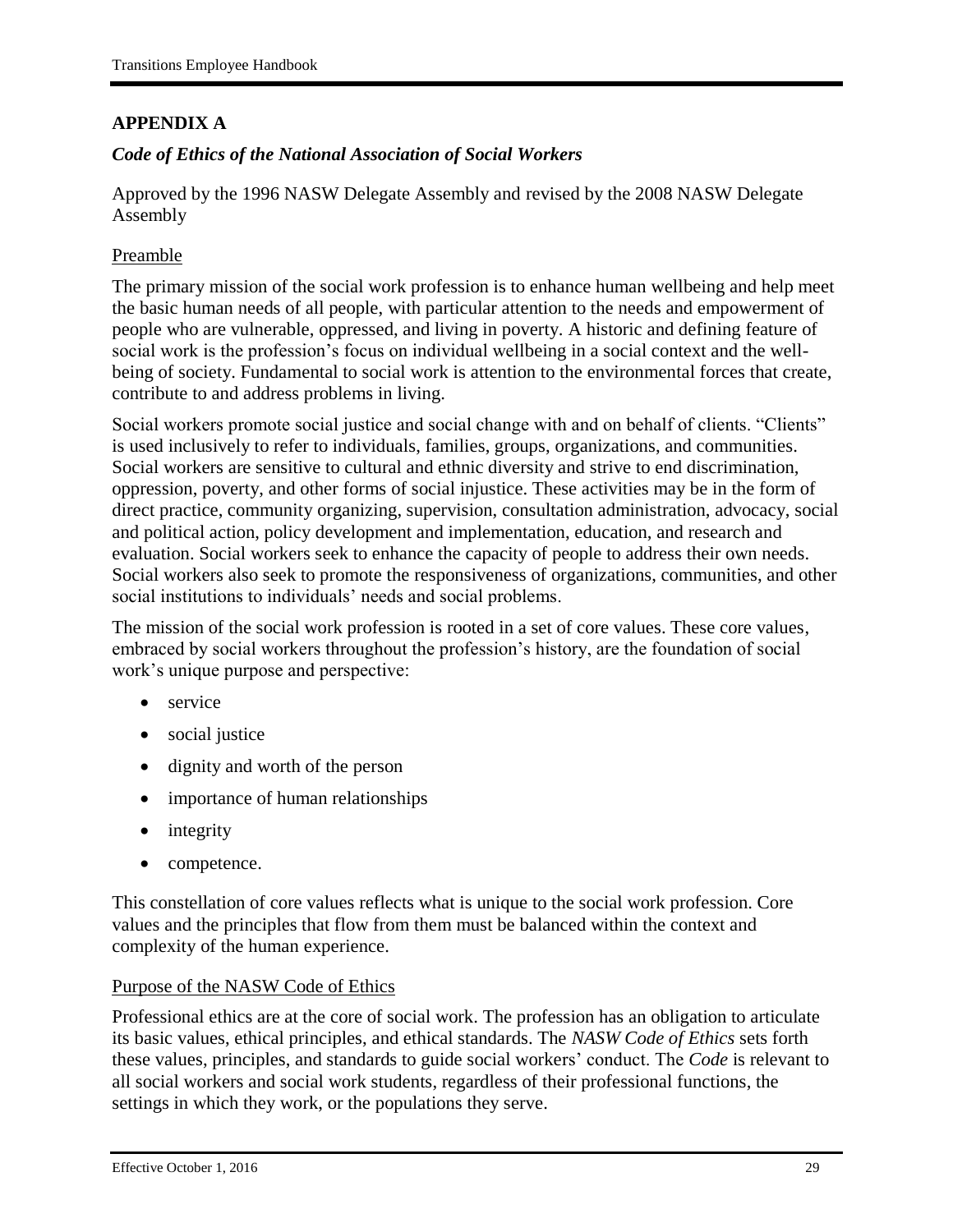The *NASW Code of Ethics* serves six purposes:

- 1. The Code identifies core values on which social work's mission is based.
- 2. The *Code* summarizes broad ethical principles that reflect the profession's core values and establishes a set of specific ethical standards that should be used to guide social work practice.
- 3. The *Code* is designed to help social workers identify relevant considerations when professional obligations conflict or ethical uncertainties arise.
- 4. The *Code* provides ethical standards to which the general public can hold the social work profession accountable.
- 5. The *Code* socializes practitioners new to the field to social work's mission, values, ethical principles, and ethical standards.
- 6. The *Code* articulates standards that the social work profession itself can use to assess whether social workers have engaged in unethical conduct. NASW has formal procedures to adjudicate ethics complaints filed against its members.\* In subscribing to this *Code*, social workers are required to cooperate in its implementation, participate in NASW adjudication proceedings, and abide by any NASW disciplinary rulings or sanctions based on it.

The *Code* offers a set of values, principles, and standards to guide decision making and conduct when ethical issues arise. It does not provide a set of rules that prescribe how social workers should act in all situations. Specific applications of the *Code* must take into account the context in which it is being considered and the possibility of conflicts among the *Code's* values, principles, and standards. Ethical responsibilities flow from all human relationships, from the personal and familial to the social and professional.

Further, the *NASW Code of Ethics* does not specify which values, principles, and standards are most important and ought to outweigh others in instances when they conflict. Reasonable differences of opinion can and do exist among social workers with respect to the ways in which values, ethical principles, and ethical standards should be rank ordered when they conflict. Ethical decision making in a given situation must apply the informed judgment of the individual social worker and should also consider how the issues would be judged in a peer review process where the ethical standards of the profession would be applied.

Ethical decision making is a process. There are many instances in social work where simple answers are not available to resolve complex ethical issues. Social workers should take into consideration all the values, principles, and standards in this *Code* that are relevant to any situation in which ethical judgment is warranted. Social workers' decisions and actions should be consistent with the spirit as well as the letter of this *Code*.

In addition to this *Code*, there are many other sources of information about ethical thinking that may be useful. Social workers should consider ethical theory and principles generally, social work theory and research, laws, regulations, agency policies, and other relevant codes of ethics recognizing that among codes of ethics social workers should consider the *NASW Code of Ethics*  as their primary source. Social workers also should be aware of the impact on ethical decision making of their clients' and their own personal values and cultural and religious beliefs and practices. They should be aware of any conflicts between personal and professional values and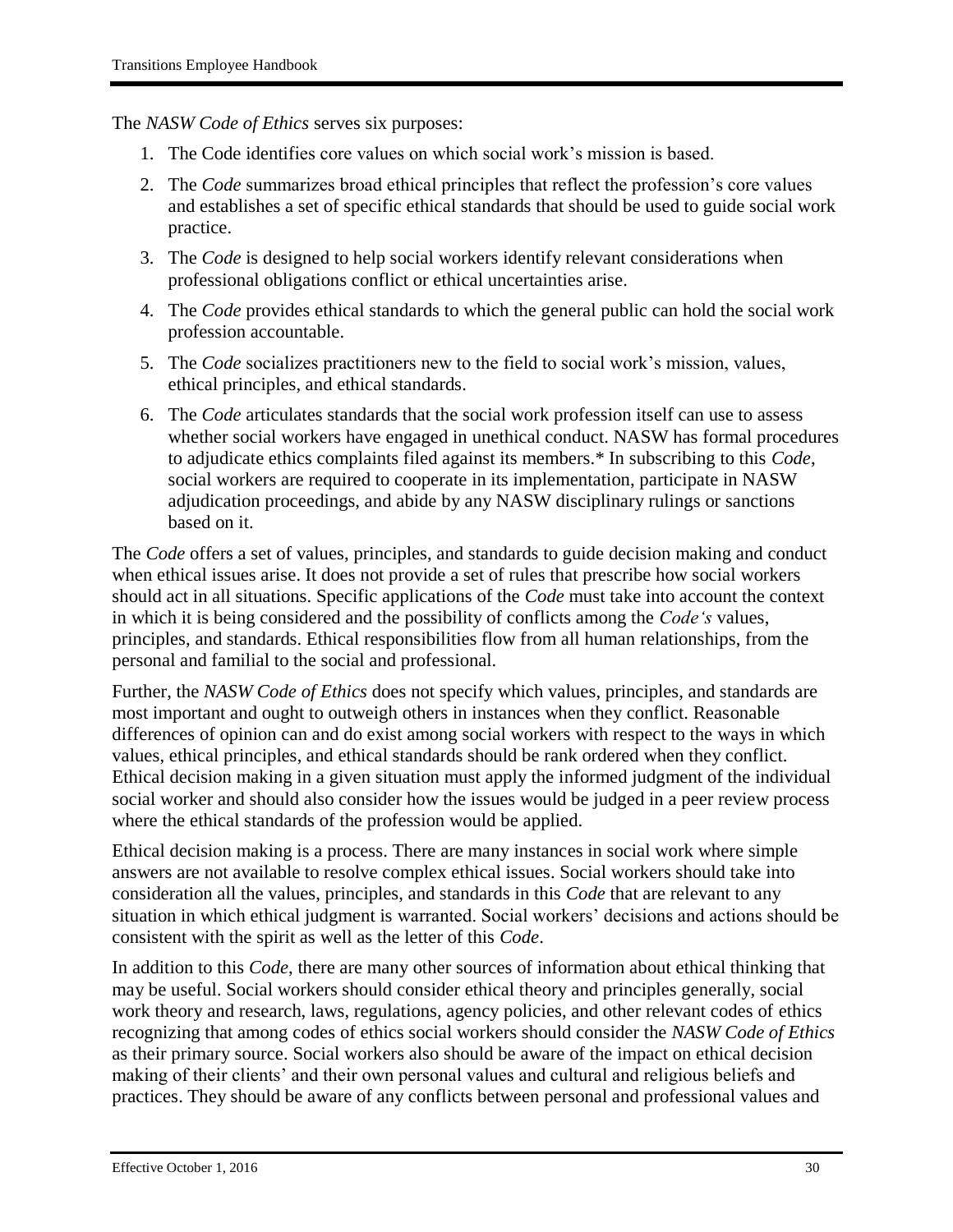deal with them responsibly. For additional guidance social workers should consult the relevant literature on professional ethics and ethical decision making and seek appropriate consultation when faced with ethical dilemmas. This may involve consultation with an agency based or social work organization's ethics committee, a regulatory body, knowledgeable colleagues, supervisors, or legal counsel.

Instances may arise when social workers' ethical obligations conflict with agency policies or relevant laws or regulations. When such conflicts occur, social workers must make a responsible effort to resolve the conflict in a manner that is consistent with the values, principles, and standards expressed in this Code. If a reasonable resolution of the conflict does not appear possible, social workers should seek proper consultation before making a decision.

The *NASW Code of Ethics* is to be used by NASW and by individuals, agencies, organizations, and bodies (such as licensing and regulatory boards, professional liability insurance providers, courts of law, agency boards of directors, government agencies, and other professional groups) that choose to adopt it or use it as a frame of reference. Violation of standards in this *Code* does not automatically imply legal liability or violation of the law. Such determination can only be made in the context of legal and judicial proceedings. Alleged violations of the *Code* would be subject to a peer review process. Such processes are generally separate from legal or administrative procedures and insulated from legal review or proceedings to allow the profession to counsel and discipline its own members.

A code of ethics cannot guarantee ethical behavior. Moreover, a code of ethics cannot resolve all ethical issues or disputes or capture the richness and complexity involved in striving to make responsible choices within a moral community. Rather, a code of ethics sets forth values, ethical principles, and ethical standards to which professionals aspire and by which their actions can be judged. Social workers' ethical behavior should result from their personal commitment to engage in ethical practice. The *NASW Code of Ethics* reflects the commitment of all social workers to uphold the profession's values and to act ethically. Principles and standards must be applied by individuals of good character who discern moral questions and, in good faith, seek to make reliable, ethical judgments.

#### Ethical Principles

The following broad ethical principles are based on social work's core values of service, social justice, dignity and worth of the person, importance of human relationships, integrity, and competence. These principles set forth ideals to which all social workers should aspire.

#### **Value:** *Service*

#### **Ethical Principle:** *Social workers' primary goal is to help people in need and to address social problems.*

Social workers elevate service to others above self-interest. Social workers draw on their knowledge, values, and skills to help people in need and to address social problems. Social workers are encouraged to volunteer some portion of their professional skills with no expectation of significant financial return (pro bono service).

#### **Value:** *Social Justice*

#### **Ethical Principle:** *Social workers challenge social injustice.*

Social workers pursue social change, particularly with and on behalf of vulnerable and oppressed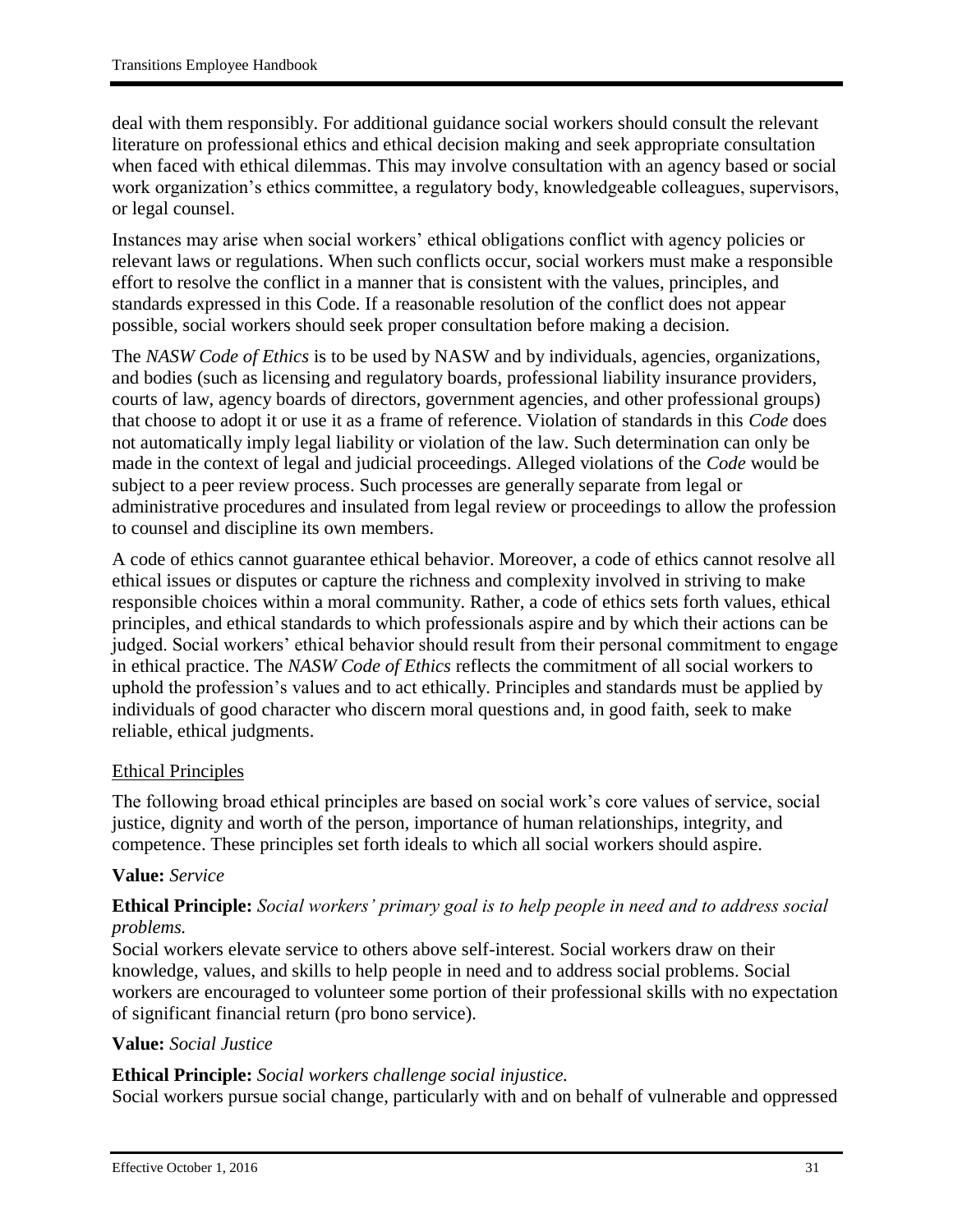individuals and groups of people. Social workers' social change efforts are focused primarily on issues of poverty, unemployment, discrimination, and other forms of social injustice. These activities seek to promote sensitivity to and knowledge about oppression and cultural and ethnic diversity. Social workers strive to ensure access to needed information, services, and resources; equality of opportunity; and meaningful participation in decision-making for all people.

#### **Value:** *Dignity and Worth of the Person*

**Ethical Principle:** *Social workers respect the inherent dignity and worth of the person.*  Social workers treat each person in a caring and respectful fashion, mindful of individual differences and cultural and ethnic diversity. Social workers promote clients' socially responsible self-determination. Social workers seek to enhance clients' capacity and opportunity to change and to address their own needs. Social workers are cognizant of their dual responsibility to clients and to the broader society. They seek to resolve conflicts between clients' interests and the broader society's interests in a socially responsible manner consistent with the values, ethical principles, and ethical standards of the profession.

#### **Value:** *Importance of Human Relationships*

**Ethical Principle:** *Social workers recognize the central importance of human relationships.*  Social workers understand that relationships between and among people are an important vehicle for change. Social workers engage people as partners in the helping process. Social workers seek to strengthen relationships among people in a purposeful effort to promote, restore, maintain, and enhance the wellbeing of individuals, families, social groups, organizations, and communities.

#### **Value:** *Integrity*

#### **Ethical Principle:** *Social workers behave in a trustworthy manner.*

Social workers are continually aware of the profession's mission, values, ethical principles, and ethical standards and practice in a manner consistent with them. Social workers act honestly and responsibly and promote ethical practices on the part of the organizations with which they are affiliated.

#### **Value:** *Competence*

#### **Ethical Principle:** *Social workers practice within their areas of competence and develop and enhance their professional expertise.*

Social workers continually strive to increase their professional knowledge and skills and to apply them in practice. Social workers should aspire to contribute to the knowledge base of the profession.

#### Ethical Standards

The following ethical standards are relevant to the professional activities of all social workers. These standards concern (1) social workers' ethical responsibilities to clients, (2) social workers' ethical responsibilities to colleagues, (3) social workers' ethical responsibilities in practice settings, (4) social workers' ethical responsibilities as professionals, (5) social workers' ethical responsibilities to the social work profession, and (6) social workers' ethical responsibilities to the broader society.

Some of the standards that follow are enforceable guidelines for professional conduct, and some are aspirational. The extent to which each standard is enforceable is a matter of professional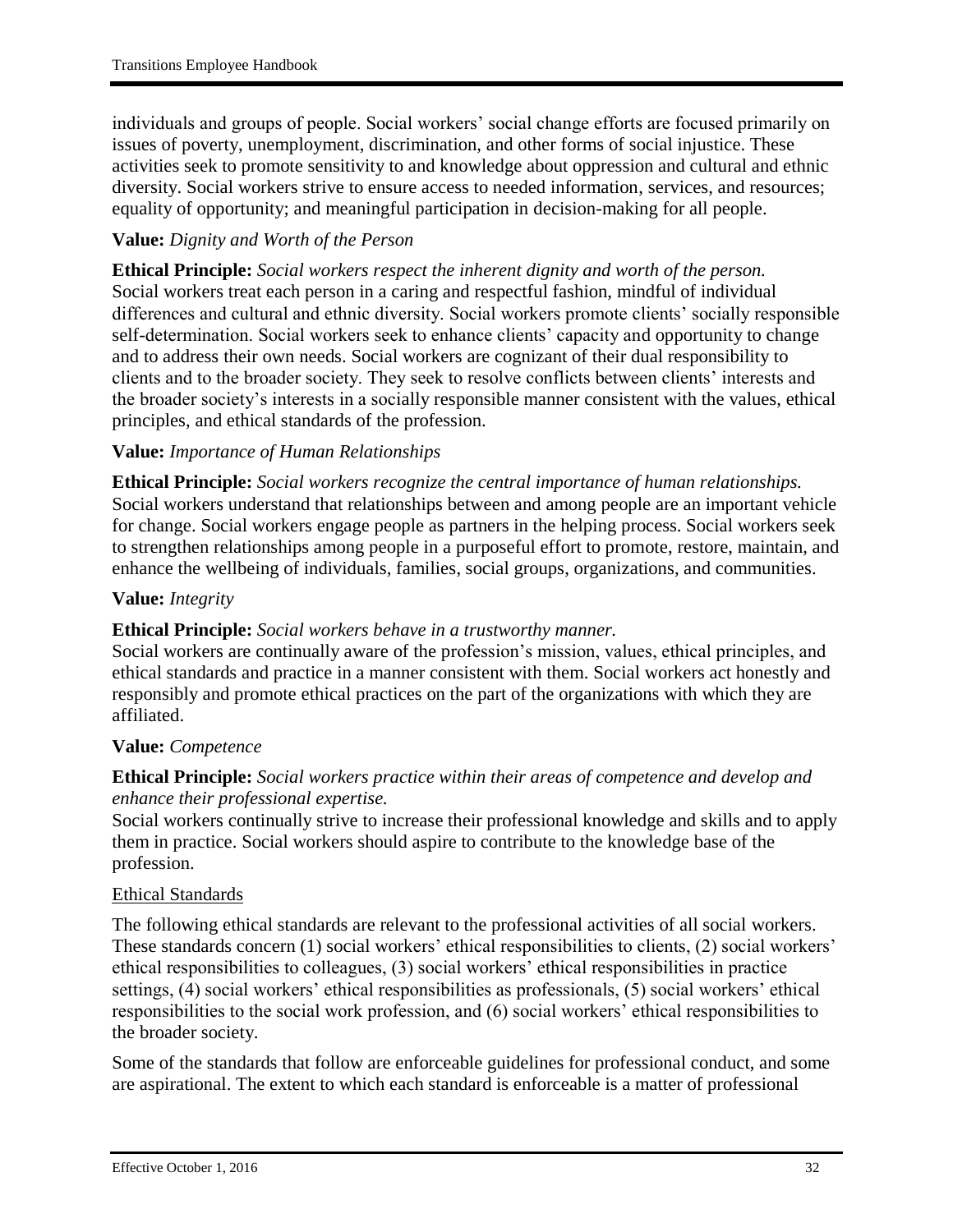judgment to be exercised by those responsible for reviewing alleged violations of ethical standards.

#### 1. SOCIAL WORKERS' ETHICAL RESPONSIBILITIES TO CLIENTS

#### 1.01 Commitment to Clients

Social workers' primary responsibility is to promote the wellbeing of clients. In general, clients' interests are primary. However, social workers' responsibility to the larger society or specific legal obligations may on limited occasions supersede the loyalty owed clients, and clients should be so advised. (Examples include when a social worker is required by law to report that a client has abused a child or has threatened to harm self or others.)

#### 1.02 Self Determination

Social workers respect and promote the right of clients to self-determination and assist clients in their efforts to identify and clarify their goals. Social workers may limit clients' right to selfdetermination when, in the social workers' professional judgment, clients' actions or potential actions pose a serious, foreseeable, and imminent risk to themselves or others.

#### 1.03 Informed Consent

(a) Social workers should provide services to clients only in the context of a professional relationship based, when appropriate, on valid informed consent. Social workers should use clear and understandable language to inform clients of the purpose of the services, risks related to the services, limits to services because of the requirements of a third party payer, relevant costs, reasonable alternatives, clients' right to refuse or withdraw consent, and the time frame covered by the consent. Social workers should provide clients with an opportunity to ask questions.

(b) In instances when clients are not literate or have difficulty understanding the primary language used in the practice setting, social workers should take steps to ensure clients' comprehension. This may include providing clients with a detailed verbal explanation or arranging for a qualified interpreter or translator whenever possible.

(c) In instances when clients lack the capacity to provide informed consent, social workers should protect clients' interests by seeking permission from an appropriate third party, informing clients consistent with the clients' level of understanding. In such instances, social workers should seek to ensure that the third party acts in a manner consistent with clients' wishes and interests. Social workers should take reasonable steps to enhance such clients' ability to give informed consent.

(d) In instances when clients are receiving services involuntarily, social workers should provide information about the nature and extent of services and about the extent of clients' right to refuse service.

(e) Social workers who provide services via electronic media (such as computer, telephone, radio, and television) should inform recipients of the limitations and risks associated with such services.

(f) Social workers should obtain clients' informed consent before audiotaping or videotaping clients or permitting observation of services to clients by a third party.

1.04 Competence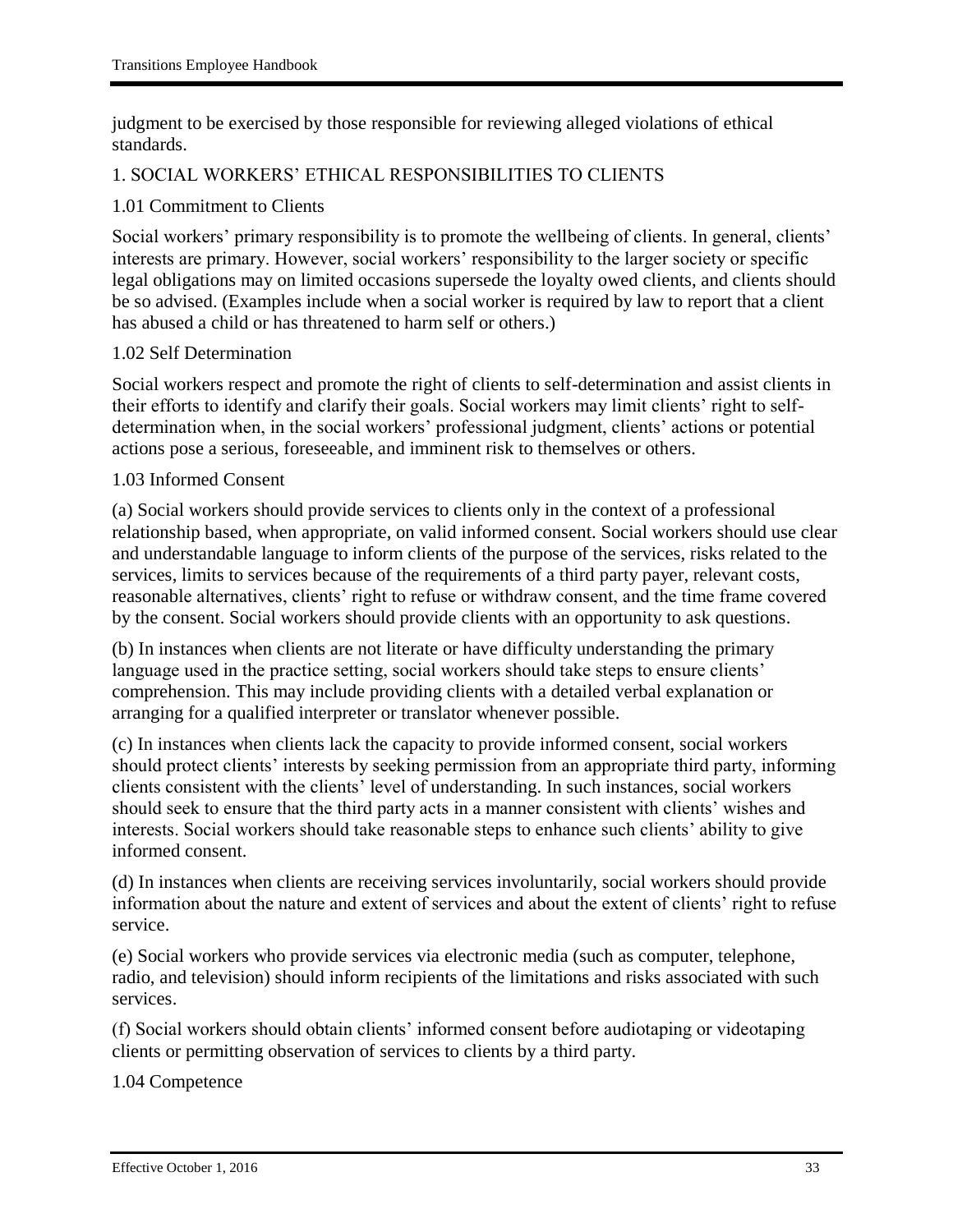(a) Social workers should provide services and represent themselves as competent only within the boundaries of their education, training, license, certification, consultation, supervised experience, or other relevant professional experience.

(b) Social workers should provide services in substantive areas or use intervention techniques or approaches that are new to them only after engaging in appropriate study, training, consultation, and supervision from people who are competent in those interventions or techniques.

(c) When generally recognized standards do not exist with respect to an emerging area of practice, social workers should exercise careful judgment and take responsible steps (including appropriate education, research, training, consultation, and supervision) to ensure the competence of their work and to protect clients from harm.

1.05 Cultural Competence and Social Diversity

(a) Social workers should understand culture and its function in human behavior and society, recognizing the strengths that exist in all cultures.

(b) Social workers should have a knowledge base of their clients' cultures and be able to demonstrate competence in the provision of services that are sensitive to clients' cultures and to differences among people and cultural groups.

(c) Social workers should obtain education about and seek to understand the nature of social diversity and oppression with respect to race, ethnicity, national origin, color, sex, sexual orientation, gender identity or expression, age, marital status, political belief, religion, immigration status, and mental or physical disability.

#### 1.06 Conflicts of Interest

(a) Social workers should be alert to and avoid conflicts of interest that interfere with the exercise of professional discretion and impartial judgment. Social workers should inform clients when a real or potential conflict of interest arises and take reasonable steps to resolve the issue in a manner that makes the clients' interests primary and protects clients' interests to the greatest extent possible. In some cases, protecting clients' interests may require termination of the professional relationship with proper referral of the client.

(b) Social workers should not take unfair advantage of any professional relationship or exploit others to further their personal, religious, political, or business interests.

(c) Social workers should not engage in dual or multiple relationships with clients or former clients in which there is a risk of exploitation or potential harm to the client. In instances when dual or multiple relationships are unavoidable, social workers should take steps to protect clients and are responsible for setting clear, appropriate, and culturally sensitive boundaries. (Dual or multiple relationships occur when social workers relate to clients in more than one relationship, whether professional, social, or business. Dual or multiple relationships can occur simultaneously or consecutively.)

(d) When social workers provide services to two or more people who have a relationship with each other (for example, couples, family members), social workers should clarify with all parties which individuals will be considered clients and the nature of social workers' professional obligations to the various individuals who are receiving services. Social workers who anticipate a conflict of interest among the individuals receiving services or who anticipate having to perform in potentially conflicting roles (for example, when a social worker is asked to testify in a child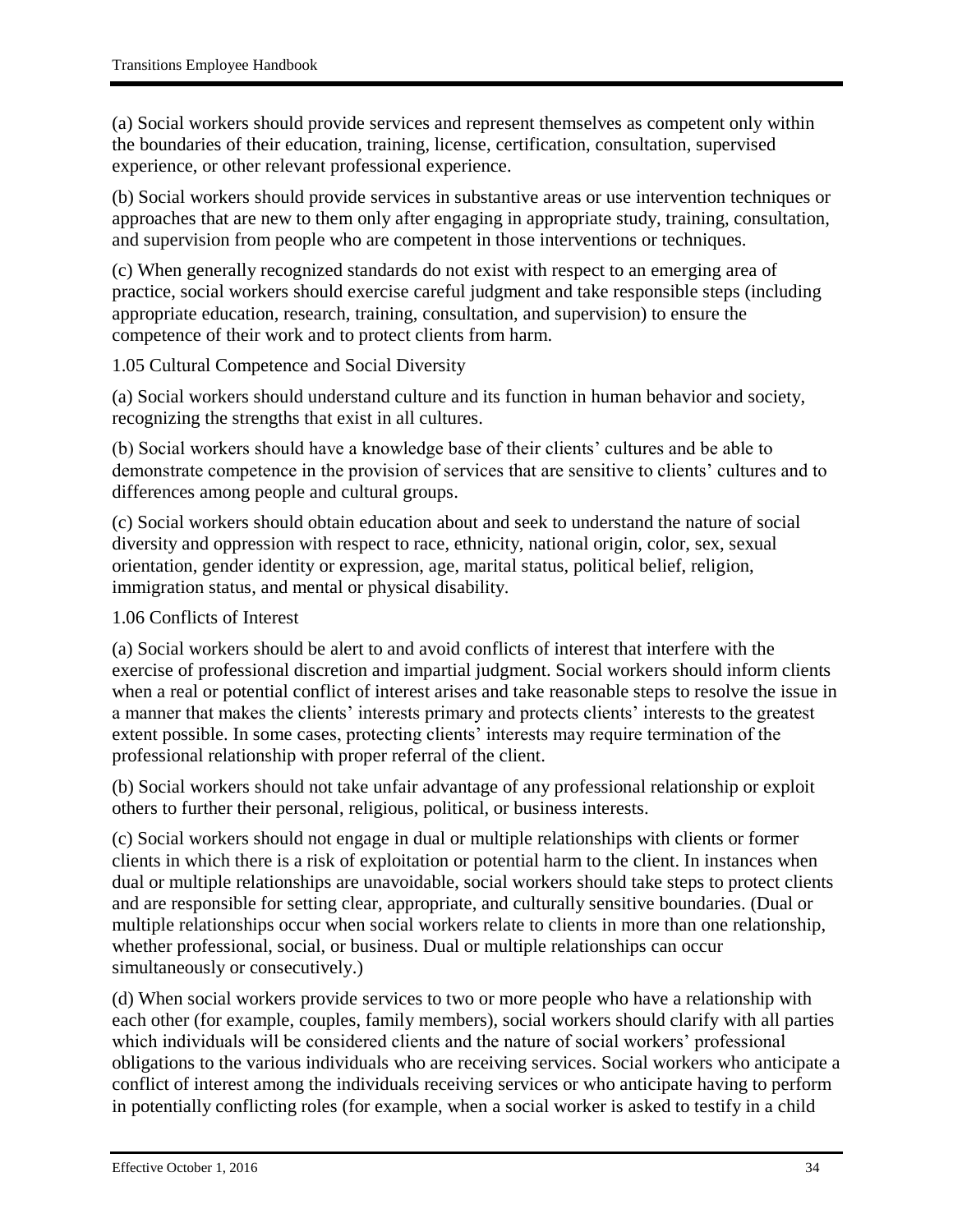custody dispute or divorce proceedings involving clients) should clarify their role with the parties involved and take appropriate action to minimize any conflict of interest.

1.07 Privacy and Confidentiality

(a) Social workers should respect clients' right to privacy. Social workers should not solicit private information from clients unless it is essential to providing services or conducting social work evaluation or research. Once private information is shared, standards of confidentiality apply.

(b) Social workers may disclose confidential information when appropriate with valid consent from a client or a person legally authorized to consent on behalf of a client.

(c) Social workers should protect the confidentiality of all information obtained in the course of professional service, except for compelling professional reasons. The general expectation that social workers will keep information confidential does not apply when disclosure is necessary to prevent serious, foreseeable, and imminent harm to a client or other identifiable person. In all instances, social workers should disclose the least amount of confidential information necessary to achieve the desired purpose; only information that is directly relevant to the purpose for which the disclosure is made should be revealed.

(d) Social workers should inform clients, to the extent possible, about the disclosure of confidential information and the potential consequences, when feasible before the disclosure is made. This applies whether social workers disclose confidential information on the basis of a legal requirement or client consent.

(e) Social workers should discuss with clients and other interested parties the nature of confidentiality and limitations of clients' right to confidentiality. Social workers should review with clients circumstances where confidential information may be requested and where disclosure of confidential information may be legally required. This discussion should occur as soon as possible in the social workerclient relationship and as needed throughout the course of the relationship.

(f) When social workers provide counseling services to families, couples, or groups, social workers should seek agreement among the parties involved concerning each individual's right to confidentiality and obligation to preserve the confidentiality of information shared by others. Social workers should inform participants in family, couples, or group counseling that social workers cannot guarantee that all participants will honor such agreements.

(g) Social workers should inform clients involved in family, couples, marital, or group counseling of the social worker's, employer's, and agency's policy concerning the social worker's disclosure of confidential information among the parties involved in the counseling.

(h) Social workers should not disclose confidential information to third party payers unless clients have authorized such disclosure.

(i) Social workers should not discuss confidential information in any setting unless privacy can be ensured. Social workers should not discuss confidential information in public or semipublic areas such as hallways, waiting rooms, elevators, and restaurants.

(j) Social workers should protect the confidentiality of clients during legal proceedings to the extent permitted by law. When a court of law or other legally authorized body orders social workers to disclose confidential or privileged information without a client's consent and such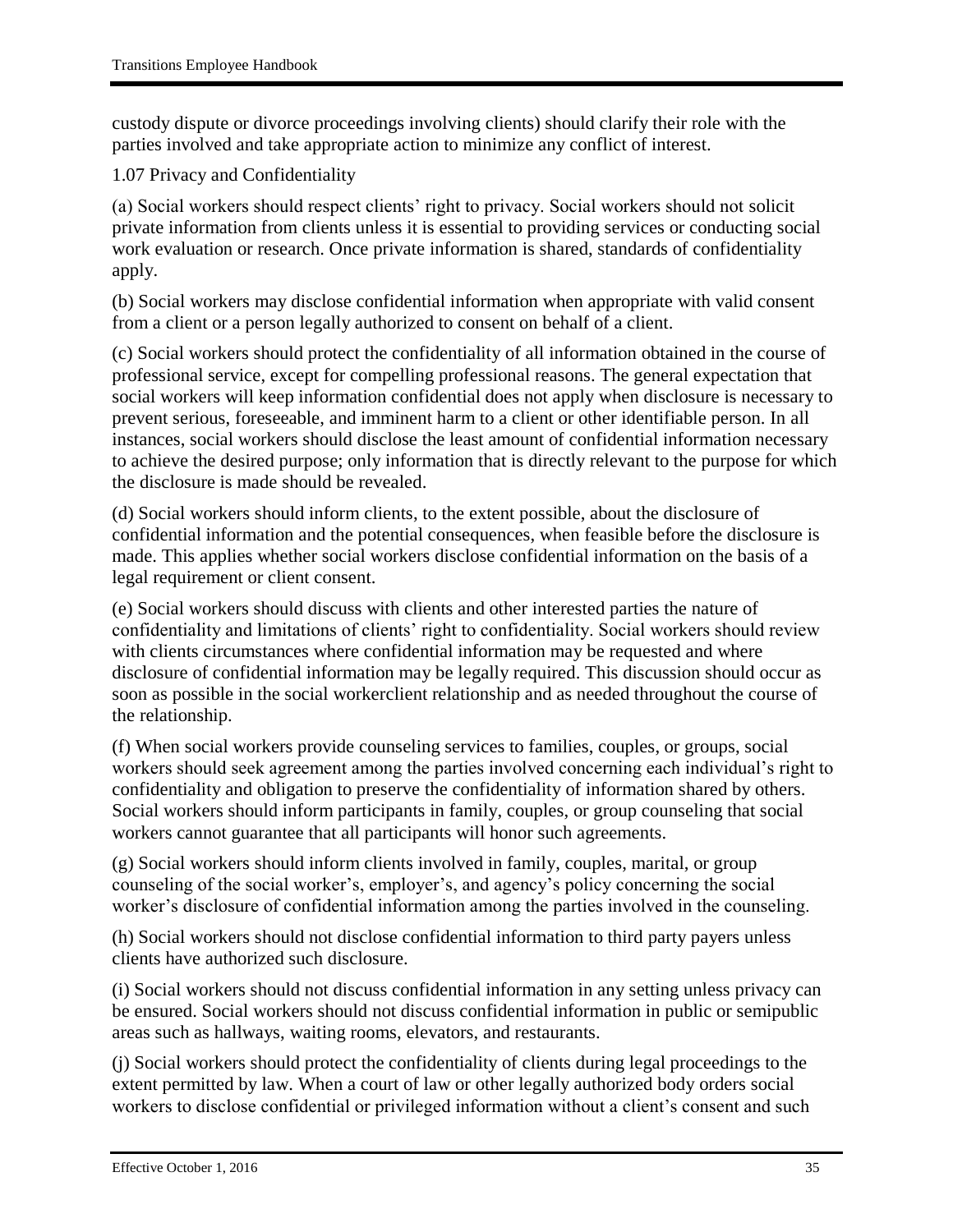disclosure could cause harm to the client, social workers should request that the court withdraw the order or limit the order as narrowly as possible or maintain the records under seal, unavailable for public inspection.

(k) Social workers should protect the confidentiality of clients when responding to requests from members of the media.

(l) Social workers should protect the confidentiality of clients' written and electronic records and other sensitive information. Social workers should take reasonable steps to ensure that clients' records are stored in a secure location and that clients' records are not available to others who are not authorized to have access.

(m) Social workers should take precautions to ensure and maintain the confidentiality of information transmitted to other parties through the use of computers, electronic mail, facsimile machines, telephones and telephone answering machines, and other electronic or computer technology. Disclosure of identifying information should be avoided whenever possible.

(n) Social workers should transfer or dispose of clients' records in a manner that protects clients' confidentiality and is consistent with state statutes governing records and social work licensure.

(o) Social workers should take reasonable precautions to protect client confidentiality in the event of the social worker's termination of practice, incapacitation, or death.

(p) Social workers should not disclose identifying information when discussing clients for teaching or training purposes unless the client has consented to disclosure of confidential information.

(q) Social workers should not disclose identifying information when discussing clients with consultants unless the client has consented to disclosure of confidential information or there is a compelling need for such disclosure.

(r) Social workers should protect the confidentiality of deceased clients consistent with the preceding standards.

#### 1.08 Access to Records

(a) Social workers should provide clients with reasonable access to records concerning the clients. Social workers who are concerned that clients' access to their records could cause serious misunderstanding or harm to the client should provide assistance in interpreting the records and consultation with the client regarding the records. Social workers should limit clients' access to their records, or portions of their records, only in exceptional circumstances when there is compelling evidence that such access would cause serious harm to the client. Both clients' requests and the rationale for withholding some or all of the record should be documented in clients' files.

(b) When providing clients with access to their records, social workers should take steps to protect the confidentiality of other individuals identified or discussed in such records.

1.09 Sexual Relationships

(a) Social workers should under no circumstances engage in sexual activities or sexual contact with current clients, whether such contact is consensual or forced.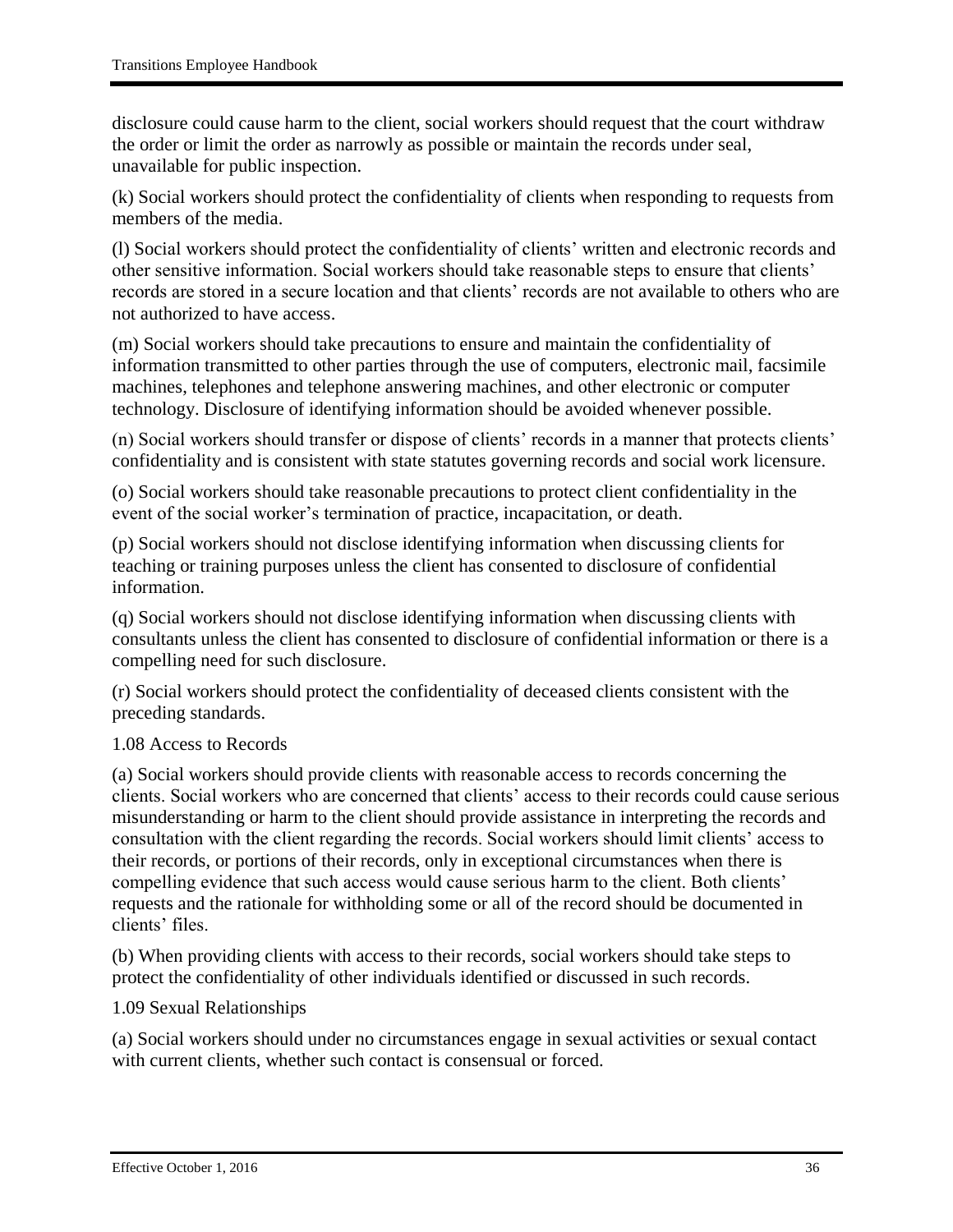(b) Social workers should not engage in sexual activities or sexual contact with clients' relatives or other individuals with whom clients maintain a close personal relationship when there is a risk of exploitation or potential harm to the client. Sexual activity or sexual contact with clients' relatives or other individuals with whom clients maintain a personal relationship has the potential to be harmful to the client and may make it difficult for the social worker and client to maintain appropriate professional boundaries. Social workers—not their clients, their clients' relatives, or other individuals with whom the client maintains a personal relationship—assume the full burden for setting clear, appropriate, and culturally sensitive boundaries.

(c) Social workers should not engage in sexual activities or sexual contact with former clients because of the potential for harm to the client. If social workers engage in conduct contrary to this prohibition or claim that an exception to this prohibition is warranted because of extraordinary circumstances, it is social workers—not their clients—who assume the full burden of demonstrating that the former client has not been exploited, coerced, or manipulated, intentionally or unintentionally.

(d) Social workers should not provide clinical services to individuals with whom they have had a prior sexual relationship. Providing clinical services to a former sexual partner has the potential to be harmful to the individual and is likely to make it difficult for the social worker and individual to maintain appropriate professional boundaries.

# 1.10 Physical Contact

Social workers should not engage in physical contact with clients when there is a possibility of psychological harm to the client as a result of the contact (such as cradling or caressing clients). Social workers who engage in appropriate physical contact with clients are responsible for setting clear, appropriate, and culturally sensitive boundaries that govern such physical contact.

### 1.11 Sexual Harassment

Social workers should not sexually harass clients. Sexual harassment includes sexual advances, sexual solicitation, requests for sexual favors, and other verbal or physical conduct of a sexual nature.

### 1.12 Derogatory Language

Social workers should not use derogatory language in their written or verbal communications to or about clients. Social workers should use accurate and respectful language in all communications to and about clients.

### 1.13 Payment for Services

(a) When setting fees, social workers should ensure that the fees are fair, reasonable, and commensurate with the services performed. Consideration should be given to clients' ability to pay.

(b) Social workers should avoid accepting goods or services from clients as payment for professional services. Bartering arrangements, particularly involving services, create the potential for conflicts of interest, exploitation, and inappropriate boundaries in social workers' relationships with clients. Social workers should explore and may participate in bartering only in very limited circumstances when it can be demonstrated that such arrangements are an accepted practice among professionals in the local community, considered to be essential for the provision of services, negotiated without coercion, and entered into at the client's initiative and with the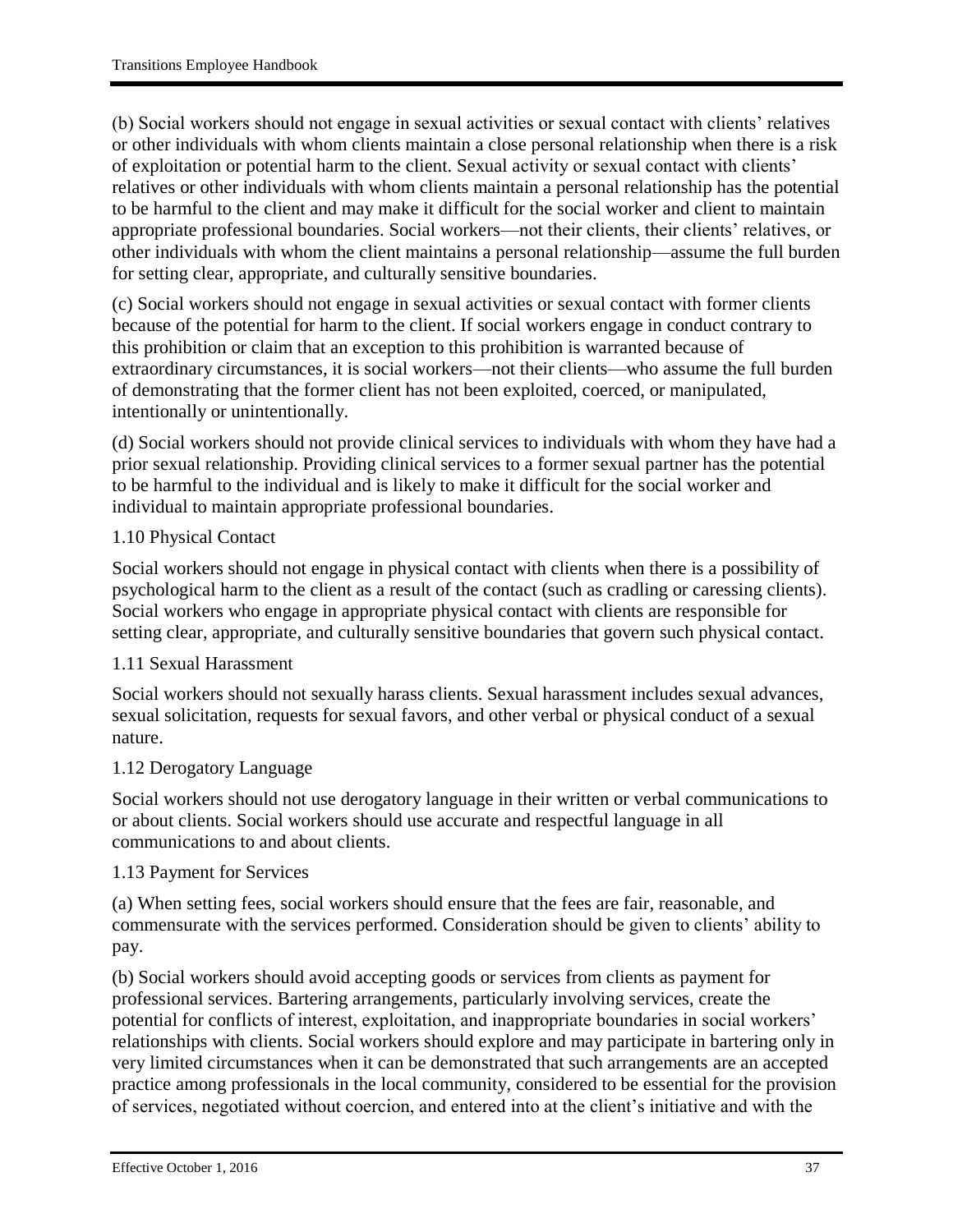client's informed consent. Social workers who accept goods or services from clients as payment for professional services assume the full burden of demonstrating that this arrangement will not be detrimental to the client or the professional relationship.

(c) Social workers should not solicit a private fee or other remuneration for providing services to clients who are entitled to such available services through the social workers' employer or agency.

#### 1.14 Clients Who Lack Decision-Making Capacity

When social workers act on behalf of clients who lack the capacity to make informed decisions, social workers should take reasonable steps to safeguard the interests and rights of those clients.

#### 1.15 Interruption of Services

Social workers should make reasonable efforts to ensure continuity of services in the event that services are interrupted by factors such as unavailability, relocation, illness, disability, or death.

#### 1.16 Termination of Services

(a) Social workers should terminate services to clients and professional relationships with them when such services and relationships are no longer required or no longer serve the clients' needs or interests.

(b) Social workers should take reasonable steps to avoid abandoning clients who are still in need of services. Social workers should withdraw services precipitously only under unusual circumstances, giving careful consideration to all factors in the situation and taking care to minimize possible adverse effects. Social workers should assist in making appropriate arrangements for continuation of services when necessary.

(c) Social workers in fee for service settings may terminate services to clients who are not paying an overdue balance if the financial, contractual arrangements have been made clear to the client, if the client does not pose an imminent danger to self or others, and if the clinical and other consequences of the current nonpayment have been addressed and discussed with the client.

(d) Social workers should not terminate services to pursue a social, financial, or sexual relationship with a client.

(e) Social workers who anticipate the termination or interruption of services to clients should notify clients promptly and seek the transfer, referral, or continuation of services in relation to the clients' needs and preferences.

(f) Social workers who are leaving an employment setting should inform clients of appropriate options for the continuation of services and of the benefits and risks of the options.

# 2. SOCIAL WORKERS' ETHICAL RESPONSIBILITIES TO COLLEAGUES

### 2.01 Respect

(a) Social workers should treat colleagues with respect and should represent accurately and fairly the qualifications, views, and obligations of colleagues.

(b) Social workers should avoid unwarranted negative criticism of colleagues in communications with clients or with other professionals. Unwarranted negative criticism may include demeaning comments that refer to colleagues' level of competence or to individuals' attributes such as race,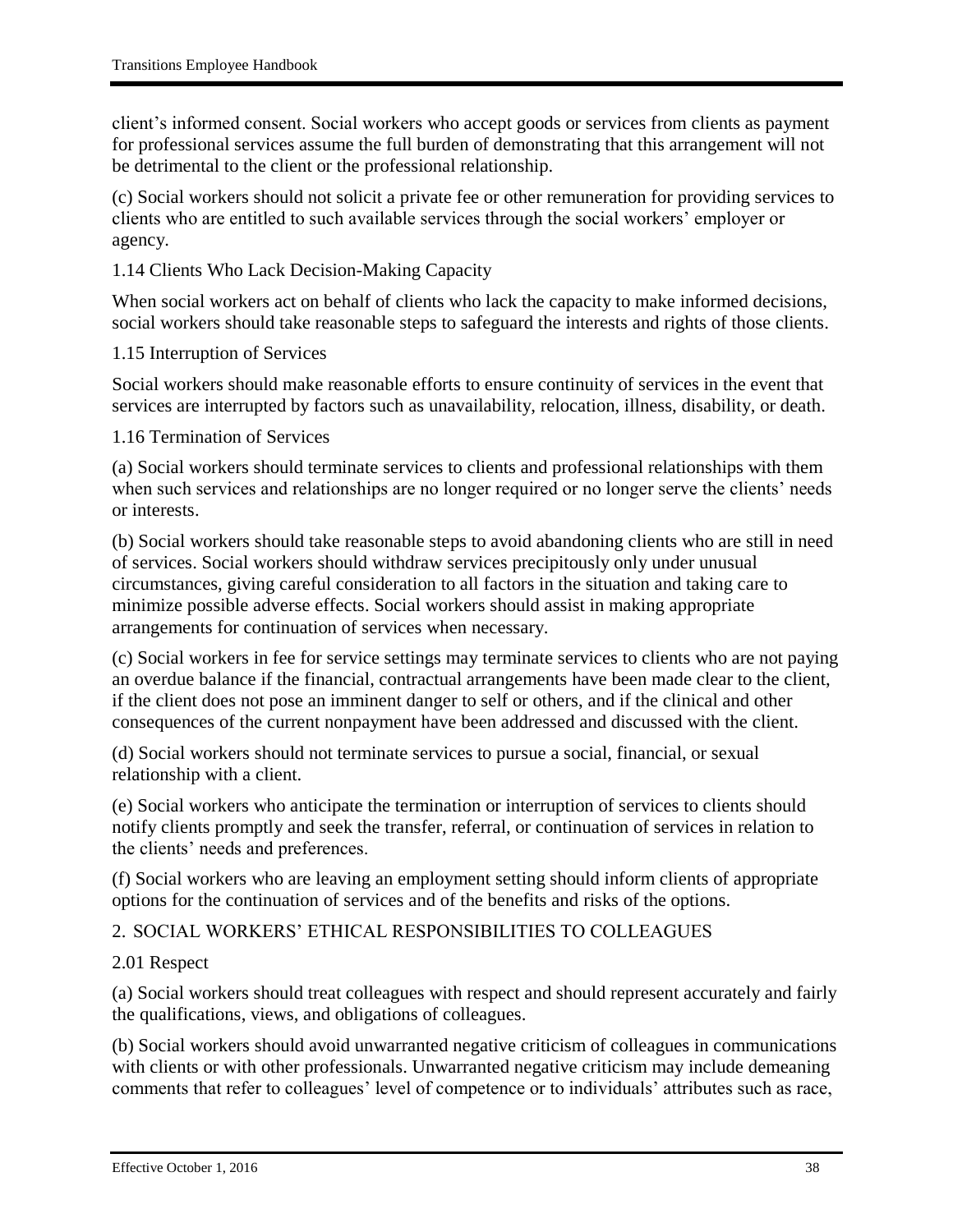ethnicity, national origin, color, sex, sexual orientation, gender identity or expression, age, marital status, political belief, religion, immigration status, and mental or physical disability.

(c) Social workers should cooperate with social work colleagues and with colleagues of other professions when such cooperation serves the wellbeing of clients.

# 2.02 Confidentiality

Social workers should respect confidential information shared by colleagues in the course of their professional relationships and transactions. Social workers should ensure that such colleagues understand social workers' obligation to respect confidentiality and any exceptions related to it.

### 2.03 Interdisciplinary Collaboration

(a) Social workers who are members of an interdisciplinary team should participate in and contribute to decisions that affect the wellbeing of clients by drawing on the perspectives, values, and experiences of the social work profession. Professional and ethical obligations of the interdisciplinary team as a whole and of its individual members should be clearly established.

(b) Social workers for whom a team decision raises ethical concerns should attempt to resolve the disagreement through appropriate channels. If the disagreement cannot be resolved, social workers should pursue other avenues to address their concerns consistent with client wellbeing.

# 2.04 Disputes Involving Colleagues

(a) Social workers should not take advantage of a dispute between a colleague and an employer to obtain a position or otherwise advance the social workers' own interests.

(b) Social workers should not exploit clients in disputes with colleagues or engage clients in any inappropriate discussion of conflicts between social workers and their colleagues.

### 2.05 Consultation

(a) Social workers should seek the advice and counsel of colleagues whenever such consultation is in the best interests of clients.

(b) Social workers should keep themselves informed about colleagues' areas of expertise and competencies. Social workers should seek consultation only from colleagues who have demonstrated knowledge, expertise, and competence related to the subject of the consultation.

(c) When consulting with colleagues about clients, social workers should disclose the least amount of information necessary to achieve the purposes of the consultation.

### 2.06 Referral for Services

(a) Social workers should refer clients to other professionals when the other professionals' specialized knowledge or expertise is needed to serve clients fully or when social workers believe that they are not being effective or making reasonable progress with clients and that additional service is required.

(b) Social workers who refer clients to other professionals should take appropriate steps to facilitate an orderly transfer of responsibility. Social workers who refer clients to other professionals should disclose, with clients' consent, all pertinent information to the new service providers.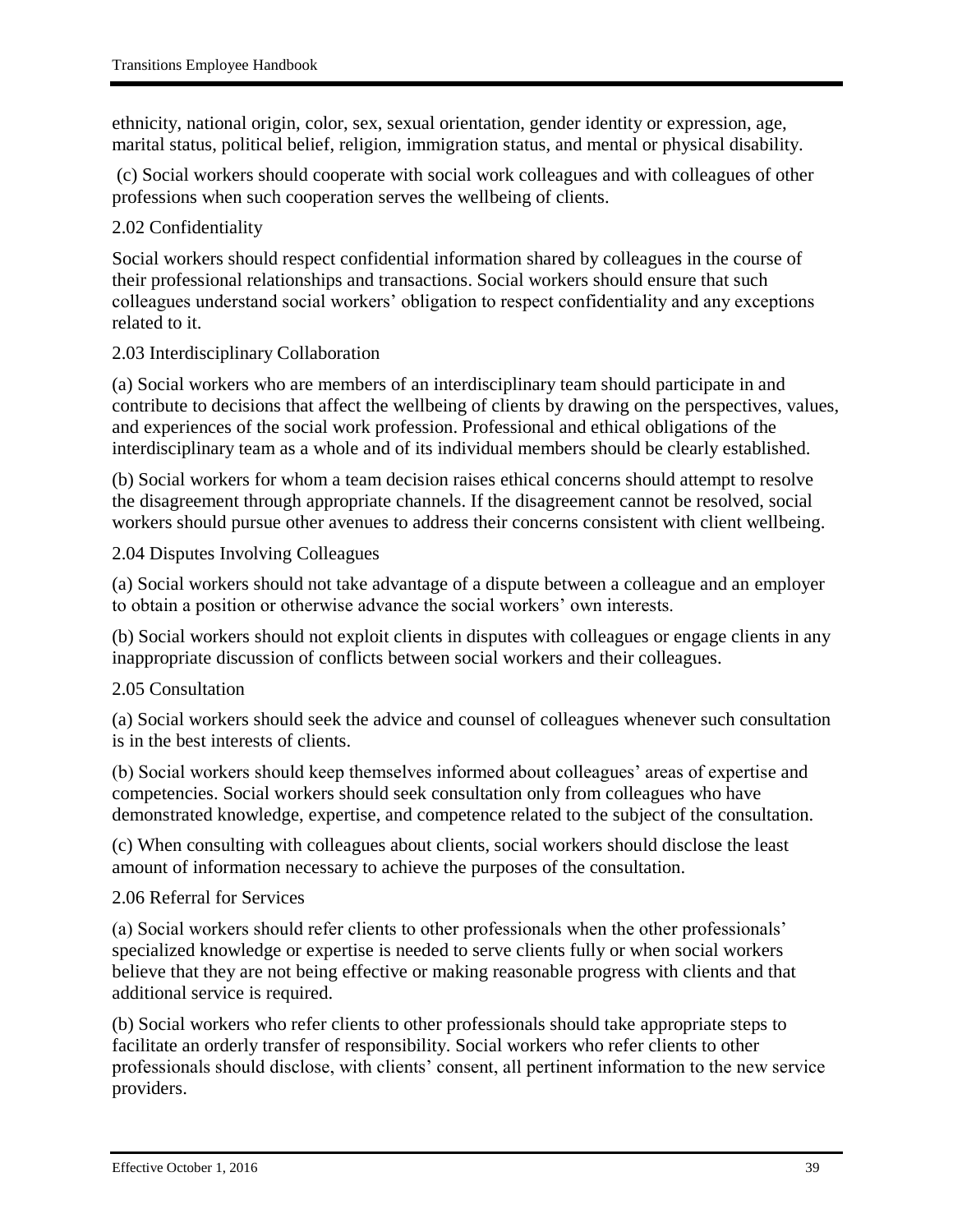(c) Social workers are prohibited from giving or receiving payment for a referral when no professional service is provided by the referring social worker.

### 2.07 Sexual Relationships

(a) Social workers who function as supervisors or educators should not engage in sexual activities or contact with supervisees, students, trainees, or other colleagues over whom they exercise professional authority.

(b) Social workers should avoid engaging in sexual relationships with colleagues when there is potential for a conflict of interest. Social workers who become involved in, or anticipate becoming involved in, a sexual relationship with a colleague have a duty to transfer professional responsibilities, when necessary, to avoid a conflict of interest.

### 2.08 Sexual Harassment

Social workers should not sexually harass supervisees, students, trainees, or colleagues. Sexual harassment includes sexual advances, sexual solicitation, requests for sexual favors, and other verbal or physical conduct of a sexual nature.

### 2.09 Impairment of Colleagues

(a) Social workers who have direct knowledge of a social work colleague's impairment that is due to personal problems, psychosocial distress, substance abuse, or mental health difficulties and that interferes with practice effectiveness should consult with that colleague when feasible and assist the colleague in taking remedial action.

(b) Social workers who believe that a social work colleague's impairment interferes with practice effectiveness and that the colleague has not taken adequate steps to address the impairment should take action through appropriate channels established by employers, agencies, NASW, licensing and regulatory bodies, and other professional organizations.

### 2.10 Incompetence of Colleagues

(a) Social workers who have direct knowledge of a social work colleague's incompetence should consult with that colleague when feasible and assist the colleague in taking remedial action.

(b) Social workers who believe that a social work colleague is incompetent and has not taken adequate steps to address the incompetence should take action through appropriate channels established by employers, agencies, NASW, licensing and regulatory bodies, and other professional organizations.

### 2.11 Unethical Conduct of Colleagues

(a) Social workers should take adequate measures to discourage, prevent, expose, and correct the unethical conduct of colleagues.

(b) Social workers should be knowledgeable about established policies and procedures for handling concerns about colleagues' unethical behavior. Social workers should be familiar with national, state, and local procedures for handling ethics complaints. These include policies and procedures created by NASW, licensing and regulatory bodies, employers, agencies, and other professional organizations.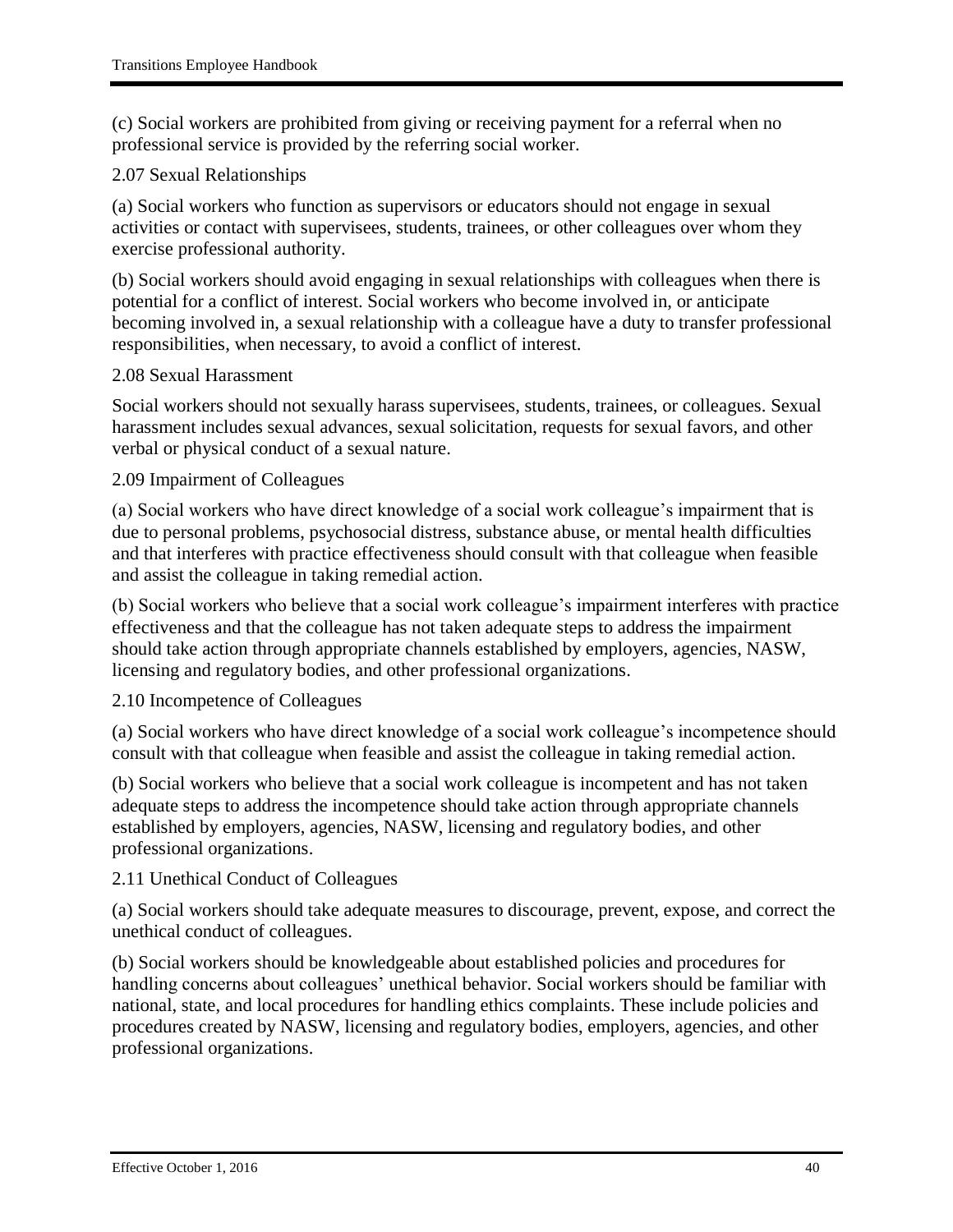(c) Social workers who believe that a colleague has acted unethically should seek resolution by discussing their concerns with the colleague when feasible and when such discussion is likely to be productive.

(d) When necessary, social workers who believe that a colleague has acted unethically should take action through appropriate formal channels (such as contacting a state licensing board or regulatory body, an NASW committee on inquiry, or other professional ethics committees).

(e) Social workers should defend and assist colleagues who are unjustly charged with unethical conduct.

# 3. SOCIAL WORKERS' ETHICAL RESPONSIBILITIES IN PRACTICE SETTINGS

#### 3.01 Supervision and Consultation

(a) Social workers who provide supervision or consultation should have the necessary knowledge and skill to supervise or consult appropriately and should do so only within their areas of knowledge and competence.

(b) Social workers who provide supervision or consultation are responsible for setting clear, appropriate, and culturally sensitive boundaries.

(c) Social workers should not engage in any dual or multiple relationships with supervisees in which there is a risk of exploitation of or potential harm to the supervisee.

(d) Social workers who provide supervision should evaluate supervisees' performance in a manner that is fair and respectful.

#### 3.02 Education and Training

(a) Social workers who function as educators, field instructors for students or trainers should provide instruction only within their areas of knowledge and competence and should provide instruction based on the most current information and knowledge available in the profession.

(b) Social workers who function as educators or field instructors for students should evaluate students' performance in a manner that is fair and respectful.

(c) Social workers who function as educators or field instructors for students should take reasonable steps to ensure that clients are routinely informed when services are being provided by students.

(d) Social workers who function as educators or field instructors for students should not engage in any dual or multiple relationships with students in which there is a risk of exploitation or potential harm to the student. Social work educators and field instructors are responsible for setting clear, appropriate, and culturally sensitive boundaries.

### 3.03 Performance Evaluation

Social workers who have responsibility for evaluating the performance of others should fulfill such responsibility in a fair and considerate manner and on the basis of clearly stated criteria.

#### 3.04 Client Records

(a) Social workers should take reasonable steps to ensure that documentation in records is accurate and reflects the services provided.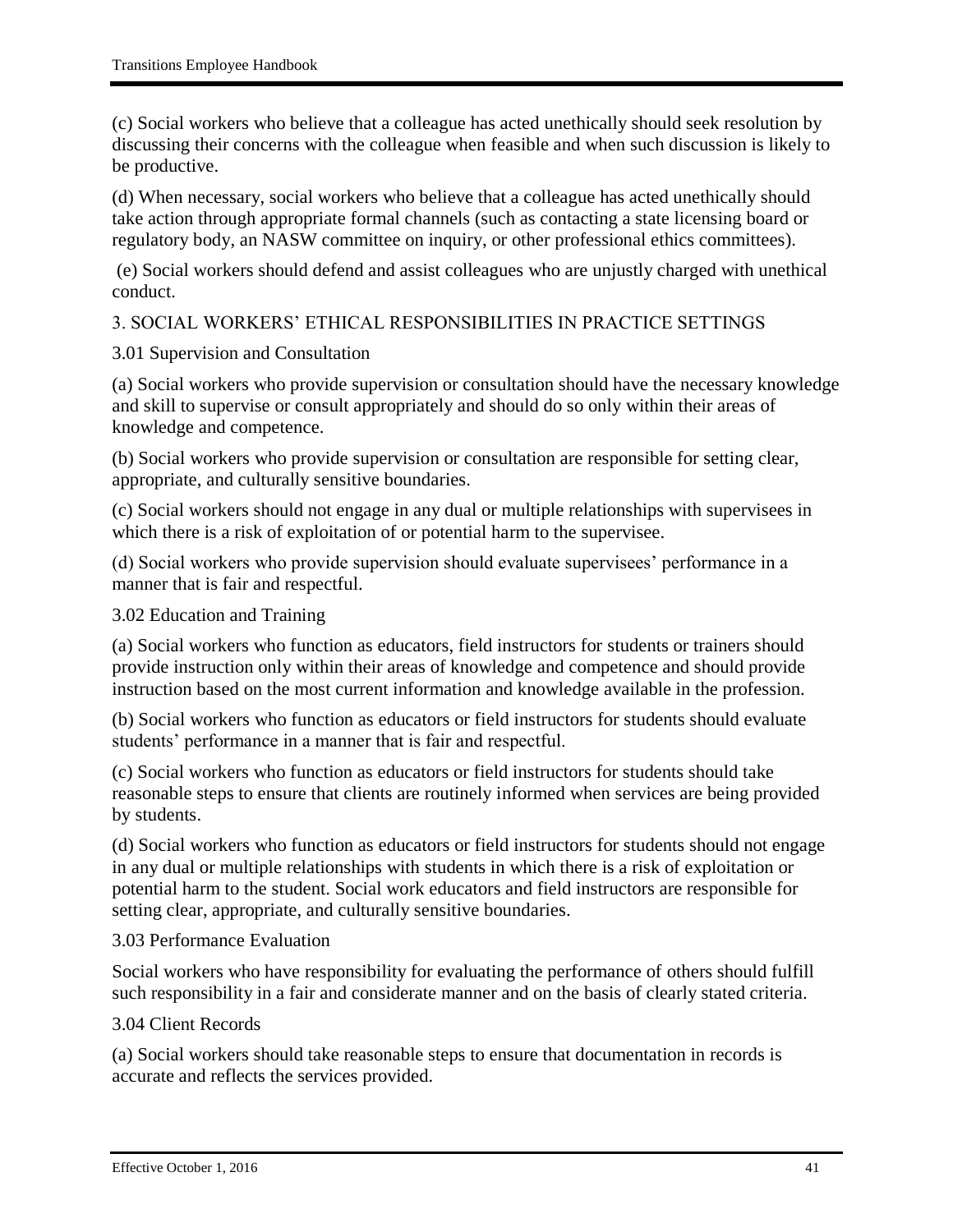(b) Social workers should include sufficient and timely documentation in records to facilitate the delivery of services and to ensure continuity of services provided to clients in the future.

(c) Social workers' documentation should protect clients' privacy to the extent that is possible and appropriate and should include only information that is directly relevant to the delivery of services.

(d) Social workers should store records following the termination of services to ensure reasonable future access. Records should be maintained for the number of years required by state statutes or relevant contracts.

# 3.05 Billing

Social workers should establish and maintain billing practices that accurately reflect the nature and extent of services provided and that identify who provided the service in the practice setting.

# 3.06 Client Transfer

(a) When an individual who is receiving services from another agency or colleague contacts a social worker for services, the social worker should carefully consider the client's needs before agreeing to provide services. To minimize possible confusion and conflict, social workers should discuss with potential clients the nature of the clients' current relationship with other service providers and the implications, including possible benefits or risks, of entering into a relationship with a new service provider.

(b) If a new client has been served by another agency or colleague, social workers should discuss with the client whether consultation with the previous service provider is in the client's best interest.

# 3.07 Administration

(a) Social work administrators should advocate within and outside their agencies for adequate resources to meet clients' needs.

(b) Social workers should advocate for resource allocation procedures that are open and fair. When not all clients' needs can be met, an allocation procedure should be developed that is nondiscriminatory and based on appropriate and consistently applied principles.

(c) Social workers who are administrators should take reasonable steps to ensure that adequate agency or organizational resources are available to provide appropriate staff supervision.

(d) Social work administrators should take reasonable steps to ensure that the working environment for which they are responsible is consistent with and encourages compliance with the *NASW Code of Ethics*. Social work administrators should take reasonable steps to eliminate any conditions in their organizations that violate, interfere with, or discourage compliance with the *Code*.

### 3.08 Continuing Education and Staff Development

Social work administrators and supervisors should take reasonable steps to provide or arrange for continuing education and staff development for all staff for whom they are responsible. Continuing education and staff development should address current knowledge and emerging developments related to social work practice and ethics.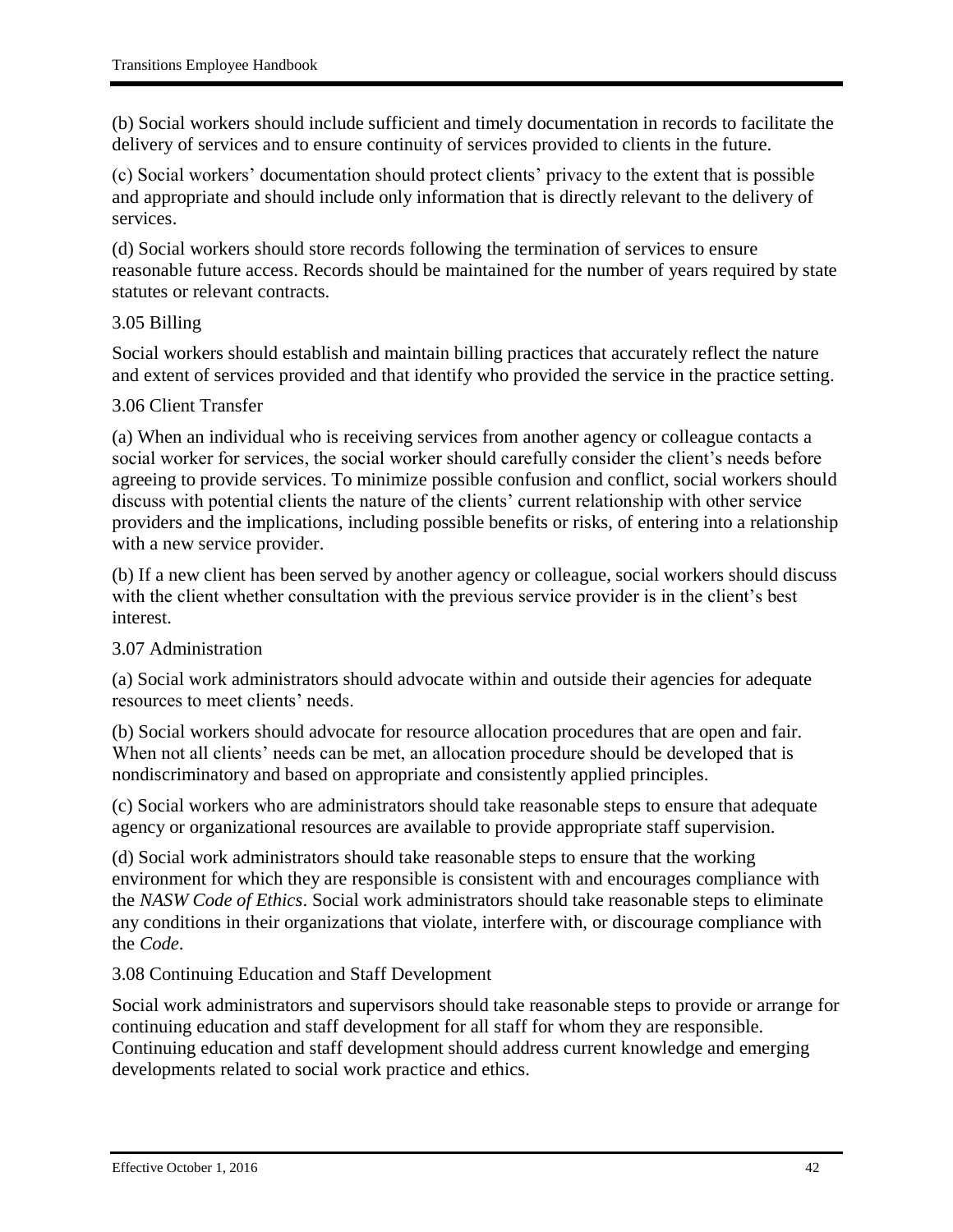### 3.09 Commitments to Employers

(a) Social workers generally should adhere to commitments made to employers and employing organizations.

(b) Social workers should work to improve employing agencies' policies and procedures and the efficiency and effectiveness of their services.

(c) Social workers should take reasonable steps to ensure that employers are aware of social workers' ethical obligations as set forth in the *NASW Code of Ethics* and of the implications of those obligations for social work practice.

(d) Social workers should not allow an employing organization's policies, procedures, regulations, or administrative orders to interfere with their ethical practice of social work. Social workers should take reasonable steps to ensure that their employing organizations' practices are consistent with the *NASW Code of Ethics*.

(e) Social workers should act to prevent and eliminate discrimination in the employing organization's work assignments and in its employment policies and practices.

(f) Social workers should accept employment or arrange student field placements only in organizations that exercise fair personnel practices.

(g) Social workers should be diligent stewards of the resources of their employing organizations, wisely conserving funds where appropriate and never misappropriating funds or using them for unintended purposes.

### 3.10 Labor Management Disputes

(a) Social workers may engage in organized action, including the formation of and participation in labor unions, to improve services to clients and working conditions.

(b) The actions of social workers who are involved in labor management disputes, job actions, or labor strikes should be guided by the profession's values, ethical principles, and ethical standards. Reasonable differences of opinion exist among social workers concerning their primary obligation as professionals during an actual or threatened labor strike or job action. Social workers should carefully examine relevant issues and their possible impact on clients before deciding on a course of action.

### 4. SOCIAL WORKERS' ETHICAL RESPONSIBILITIES AS PROFESSIONALS

### 4.01 Competence

(a) Social workers should accept responsibility or employment only on the basis of existing competence or the intention to acquire the necessary competence.

(b) Social workers should strive to become and remain proficient in professional practice and the performance of professional functions. Social workers should critically examine and keep current with emerging knowledge relevant to social work. Social workers should routinely review the professional literature and participate in continuing education relevant to social work practice and social work ethics.

(c) Social workers should base practice on recognized knowledge, including empirically based knowledge, relevant to social work and social work ethics.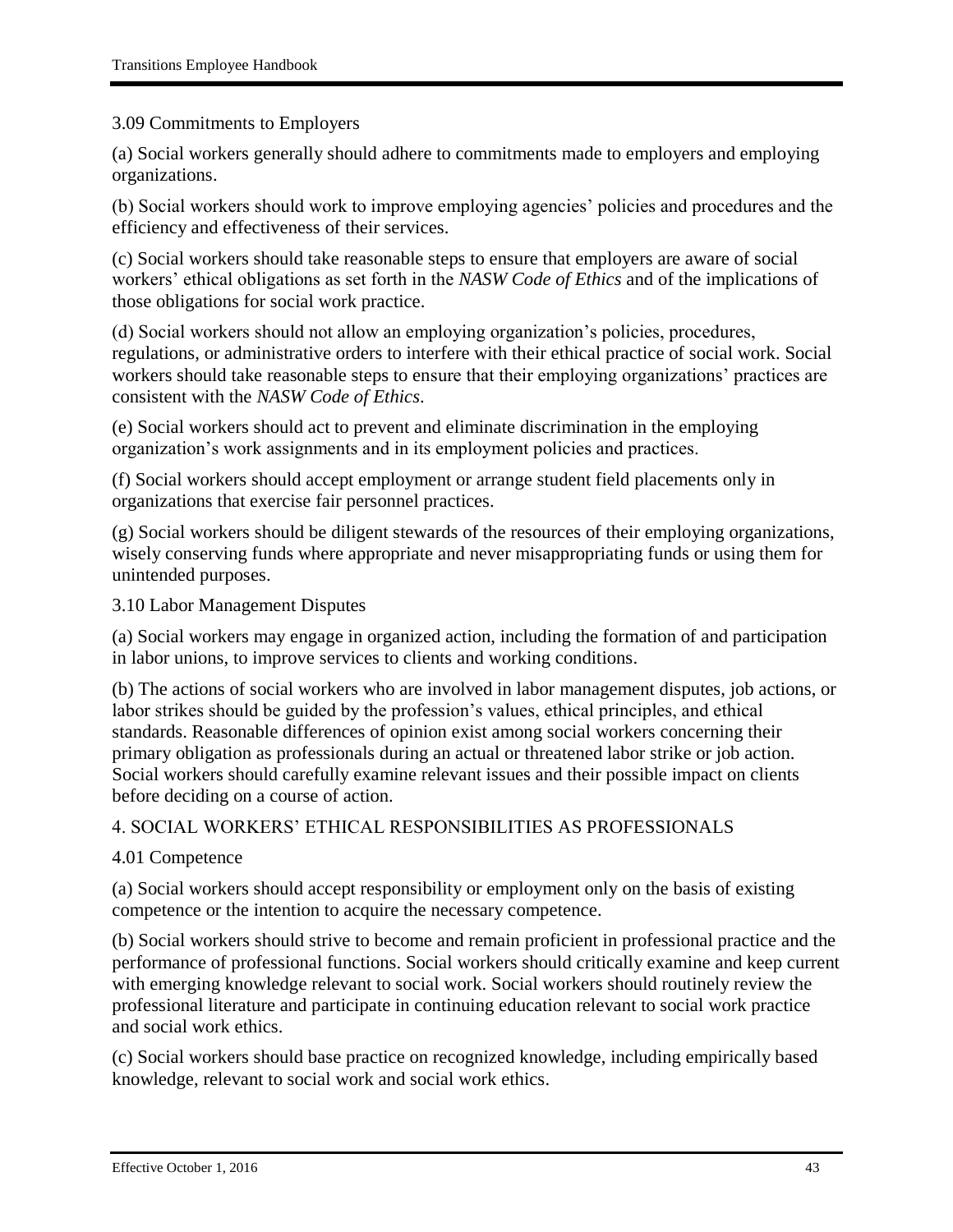### 4.02 Discrimination

Social workers should not practice, condone, facilitate, or collaborate with any form of discrimination on the basis of race, ethnicity, national origin, color, sex, sexual orientation, gender identity or expression, age, marital status, political belief, religion, immigration status, or mental or physical disability.

#### 4.03 Private Conduct

Social workers should not permit their private conduct to interfere with their ability to fulfill their professional responsibilities.

#### 4.04 Dishonesty, Fraud, and Deception

Social workers should not participate in, condone, or be associated with dishonesty, fraud, or deception.

#### 4.05 Impairment

(a) Social workers should not allow their own personal problems, psychosocial distress, legal problems, substance abuse, or mental health difficulties to interfere with their professional judgment and performance or to jeopardize the best interests of people for whom they have a professional responsibility.

(b) Social workers whose personal problems, psychosocial distress, legal problems, substance abuse, or mental health difficulties interfere with their professional judgment and performance should immediately seek consultation and take appropriate remedial action by seeking professional help, making adjustments in workload, terminating practice, or taking any other steps necessary to protect clients and others.

### 4.06 Misrepresentation

(a) Social workers should make clear distinctions between statements made and actions engaged in as a private individual and as a representative of the social work profession, a professional social work organization, or the social worker's employing agency.

(b) Social workers who speak on behalf of professional social work organizations should accurately represent the official and authorized positions of the organizations.

(c) Social workers should ensure that their representations to clients, agencies, and the public of professional qualifications, credentials, education, competence, affiliations, services provided, or results to be achieved are accurate. Social workers should claim only those relevant professional credentials they actually possess and take steps to correct any inaccuracies or misrepresentations of their credentials by others.

### 4.07 Solicitations

(a) Social workers should not engage in uninvited solicitation of potential clients who, because of their circumstances, are vulnerable to undue influence, manipulation, or coercion.

(b) Social workers should not engage in solicitation of testimonial endorsements (including solicitation of consent to use a client's prior statement as a testimonial endorsement) from current clients or from other people who, because of their particular circumstances, are vulnerable to undue influence.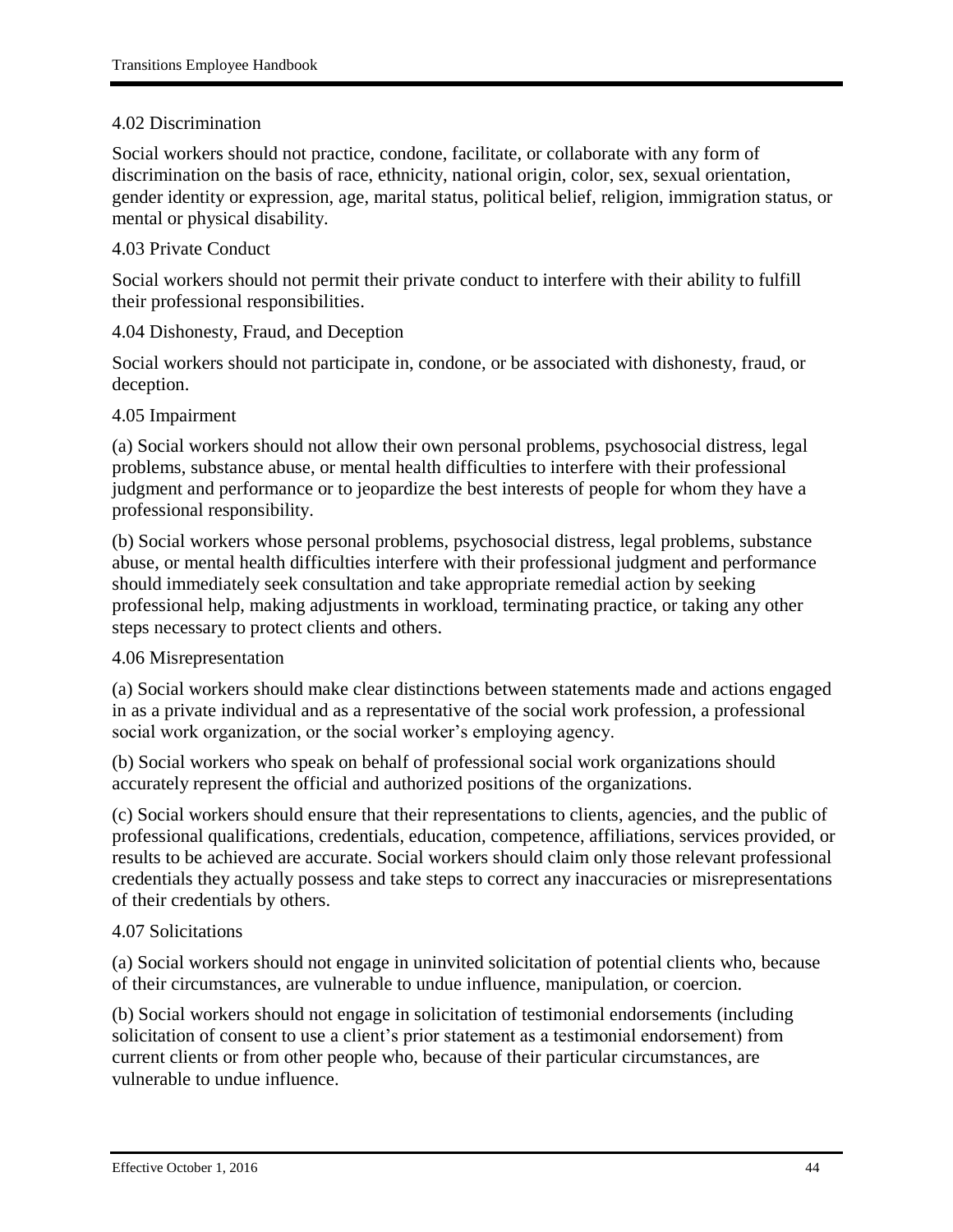# 4.08 Acknowledging Credit

(a) Social workers should take responsibility and credit, including authorship credit, only for work they have actually performed and to which they have contributed.

(b) Social workers should honestly acknowledge the work of and the contributions made by others.

### 5. SOCIAL WORKERS' ETHICAL RESPONSIBILITIES TO THE SOCIAL WORK **PROFESSION**

5.01 Integrity of the Profession

(a) Social workers should work toward the maintenance and promotion of high standards of practice.

(b) Social workers should uphold and advance the values, ethics, knowledge, and mission of the profession. Social workers should protect, enhance, and improve the integrity of the profession through appropriate study and research, active discussion, and responsible criticism of the profession.

(c) Social workers should contribute time and professional expertise to activities that promote respect for the value, integrity, and competence of the social work profession. These activities may include teaching, research, consultation, service, legislative testimony, presentations in the community, and participation in their professional organizations.

(d) Social workers should contribute to the knowledge base of social work and share with colleagues their knowledge related to practice, research, and ethics. Social workers should seek to contribute to the profession's literature and to share their knowledge at professional meetings and conferences.

(e) Social workers should act to prevent the unauthorized and unqualified practice of social work.

5.02 Evaluation and Research

(a) Social workers should monitor and evaluate policies, the implementation of programs, and practice interventions.

(b) Social workers should promote and facilitate evaluation and research to contribute to the development of knowledge.

(c) Social workers should critically examine and keep current with emerging knowledge relevant to social work and fully use evaluation and research evidence in their professional practice.

(d) Social workers engaged in evaluation or research should carefully consider possible consequences and should follow guidelines developed for the protection of evaluation and research participants. Appropriate institutional review boards should be consulted.

(e) Social workers engaged in evaluation or research should obtain voluntary and written informed consent from participants, when appropriate, without any implied or actual deprivation or penalty for refusal to participate; without undue inducement to participate; and with due regard for participants' wellbeing, privacy, and dignity. Informed consent should include information about the nature, extent, and duration of the participation requested and disclosure of the risks and benefits of participation in the research.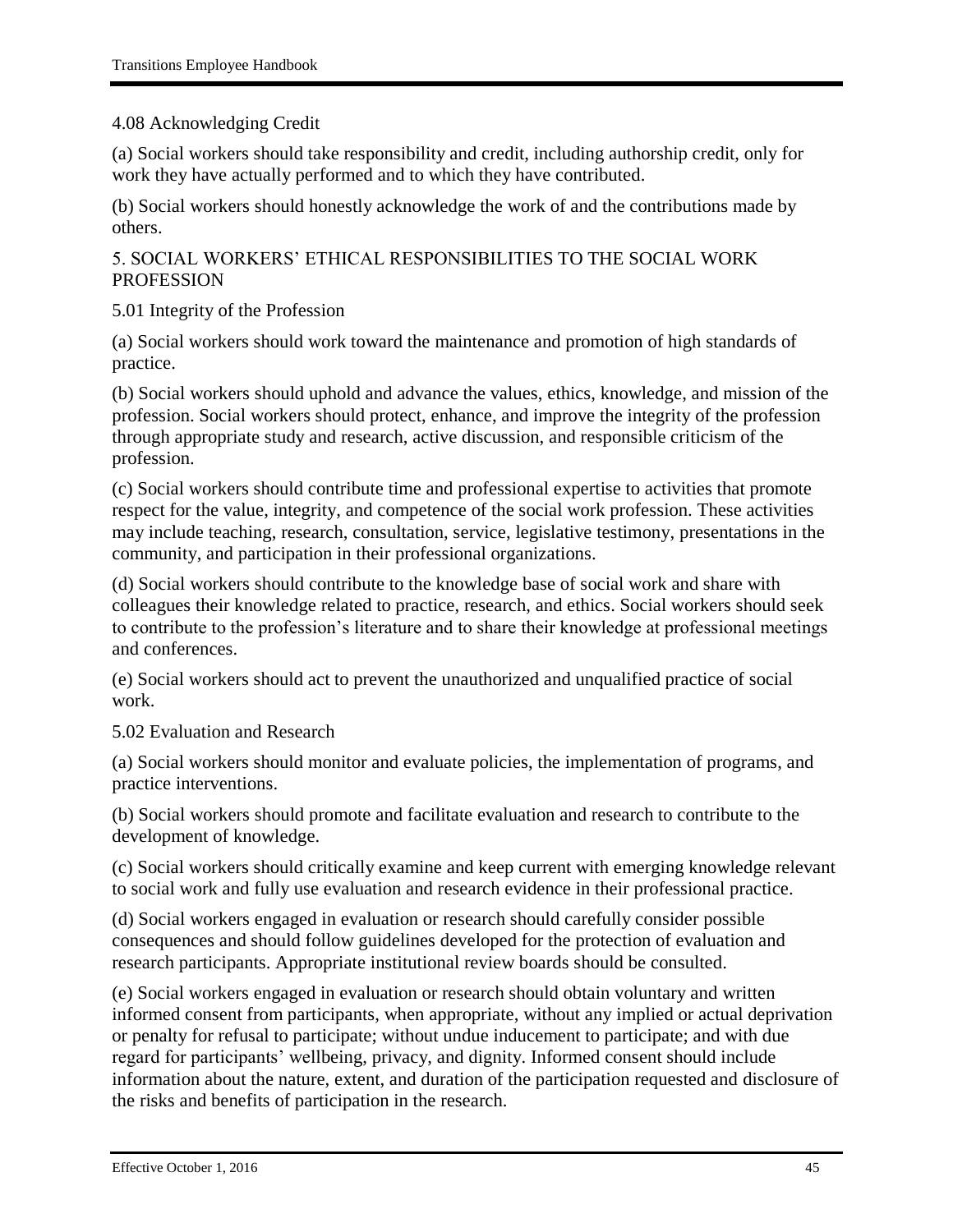(f) When evaluation or research participants are incapable of giving informed consent, social workers should provide an appropriate explanation to the participants, obtain the participants' assent to the extent they are able, and obtain written consent from an appropriate proxy.

(g) Social workers should never design or conduct evaluation or research that does not use consent procedures, such as certain forms of naturalistic observation and archival research, unless rigorous and responsible review of the research has found it to be justified because of its prospective scientific, educational, or applied value and unless equally effective alternative procedures that do not involve waiver of consent are not feasible.

(h) Social workers should inform participants of their right to withdraw from evaluation and research at any time without penalty.

(i) Social workers should take appropriate steps to ensure that participants in evaluation and research have access to appropriate supportive services.

(j) Social workers engaged in evaluation or research should protect participants from unwarranted physical or mental distress, harm, danger, or deprivation.

(k) Social workers engaged in the evaluation of services should discuss collected information only for professional purposes and only with people professionally concerned with this information.

(l) Social workers engaged in evaluation or research should ensure the anonymity or confidentiality of participants and of the data obtained from them. Social workers should inform participants of any limits of confidentiality, the measures that will be taken to ensure confidentiality, and when any records containing research data will be destroyed.

(m) Social workers who report evaluation and research results should protect participants' confidentiality by omitting identifying information unless proper consent has been obtained authorizing disclosure.

(n) Social workers should report evaluation and research findings accurately. They should not fabricate or falsify results and should take steps to correct any errors later found in published data using standard publication methods.

(o) Social workers engaged in evaluation or research should be alert to and avoid conflicts of interest and dual relationships with participants, should inform participants when a real or potential conflict of interest arises, and should take steps to resolve the issue in a manner that makes participants' interests primary.

(p) Social workers should educate themselves, their students, and their colleagues about responsible research practices.

# 6. SOCIAL WORKERS' ETHICAL RESPONSIBILITIES TO THE BROADER SOCIETY

### 6.01 Social Welfare

Social workers should promote the general welfare of society, from local to global levels, and the development of people, their communities, and their environments. Social workers should advocate for living conditions conducive to the fulfillment of basic human needs and should promote social, economic, political, and cultural values and institutions that are compatible with the realization of social justice.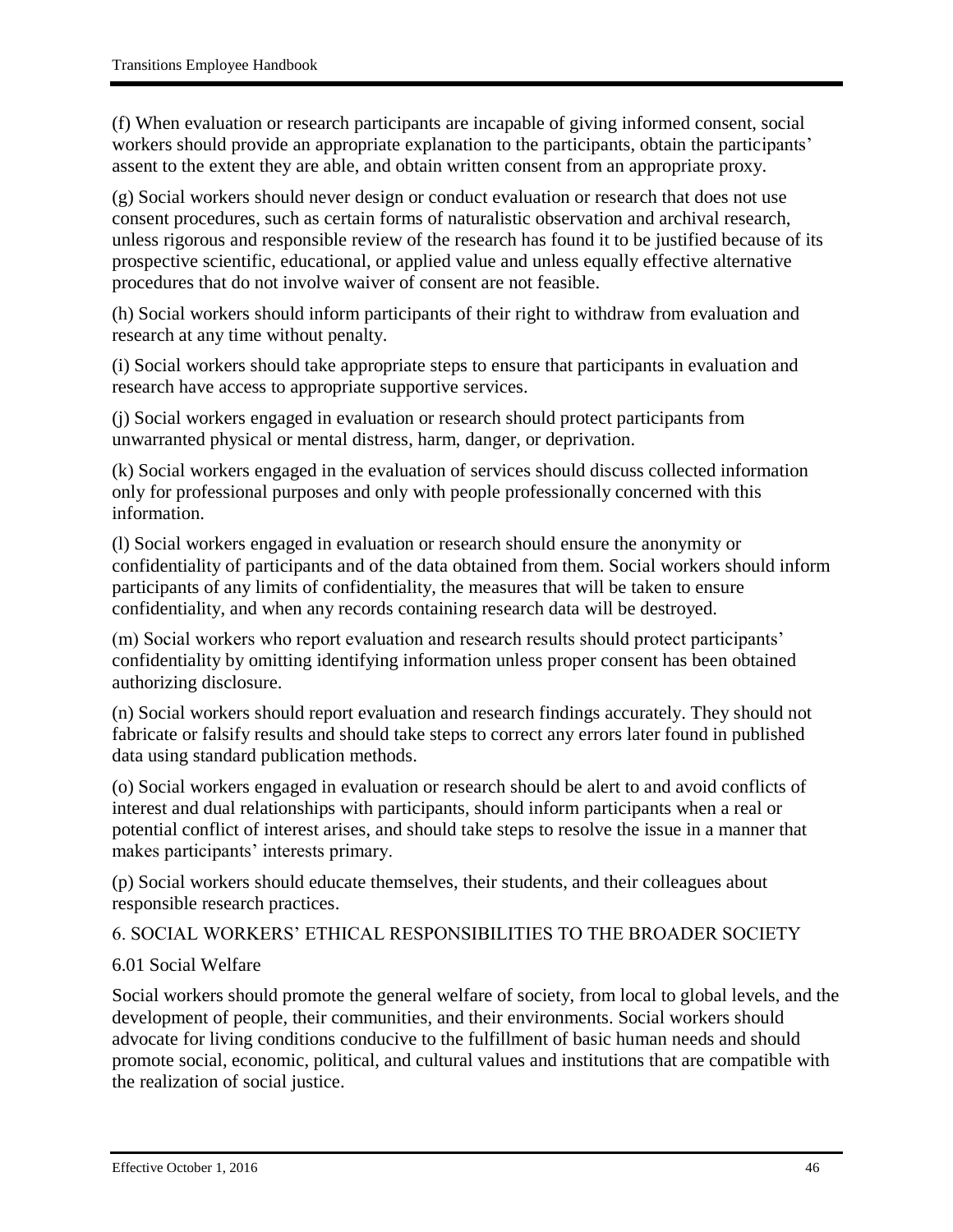### 6.02 Public Participation

Social workers should facilitate informed participation by the public in shaping social policies and institutions.

### 6.03 Public Emergencies

Social workers should provide appropriate professional services in public emergencies to the greatest extent possible.

### 6.04 Social and Political Action

(a) Social workers should engage in social and political action that seeks to ensure that all people have equal access to the resources, employment, services, and opportunities they require to meet their basic human needs and to develop fully. Social workers should be aware of the impact of the political arena on practice and should advocate for changes in policy and legislation to improve social conditions in order to meet basic human needs and promote social justice.

(b) Social workers should act to expand choice and opportunity for all people, with special regard for vulnerable, disadvantaged, oppressed, and exploited people and groups.

(c) Social workers should promote conditions that encourage respect for cultural and social diversity within the United States and globally. Social workers should promote policies and practices that demonstrate respect for difference, support the expansion of cultural knowledge and resources, advocate for programs and institutions that demonstrate cultural competence, and promote policies that safeguard the rights of and confirm equity and social justice for all people.

(d) Social workers should act to prevent and eliminate domination of, exploitation of, and discrimination against any person, group, or class on the basis of race, ethnicity, national origin, color, sex, sexual orientation, gender identity or expression, age, marital status, political belief, religion, immigration status, or mental or physical disability.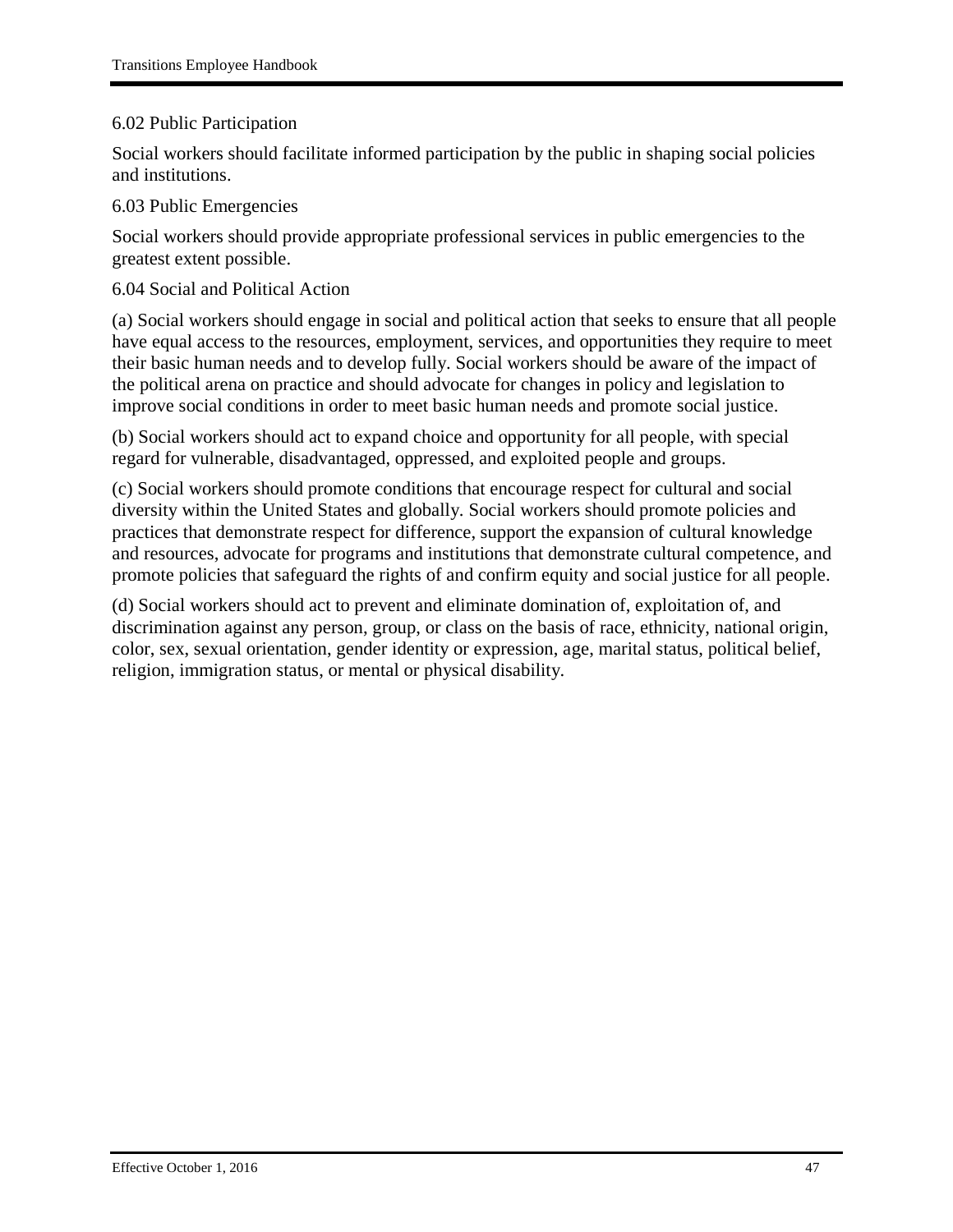# **APPENDIX B**

#### **Confidentiality Policy**

#### A. **Confidentiality Statement**

- 1. Transitions is a human services agency that deals with issues of sexual assault, domestic violence and other serious crimes. The agency becomes involved in the most private and personal areas of client's lives. Transitions' commitment is to respect the privacy and integrity of those we serve and to keep all aspects of the client's relationship with us confidential to the fullest extent possible. This ethic applies to anyone who seeks Transitions' help in any form whether or not they are registered formally as a client. The only way information can be released is with the written consent of the client or according to the exceptions described below. All individuals affiliated with Transitions (i.e., staff, volunteers and board members) are a) required to sign a Confidentiality Agreement; b) responsible for maintaining the confidentiality of agency records; and c) accountable for adherence to the agency's Confidentiality Policy. In addition, the address of the safe house must not be disclosed except when necessary to provide direct service to a client or in the event that emergency services (police, fire, ambulance) is required. Any violation of this policy will be considered grounds for termination.
- 2. Staff members and volunteers, including board members also have the right to have personal information held in confidence. Therefore, last names, phone numbers and addresses are not disclosed to clients or others seeking information unless a staff member, volunteer or board member wishes to disclose that information personally.

#### B. **Definitions**

#### 1. **Confidential Program Communications**

- a. Confidential Program Communication is any written or spoken information related to the operation of the program including, but not limited to, communications or writings made by staff, interns, volunteers and board members related to the internal operations of the program including, but not limited to, administrative, personnel and board functions, except as approved for disclosure by supervisor, the Chief Executive Officer or the Chairperson of the Board. Confidential Program Communications are privileged and are not to be disclosed either during the association of the staff, volunteer or board Member with the program or after termination of the association. Confidential Program Communications are not covered under the confidentiality statute.
- b. However, a Confidential Program Communication related to a legal claim an employee, intern, volunteer or Board member has filed against Transitions may be used in legal proceedings but should be stated in a way that protects clients and others currently or formerly associated with Transitions as stated in this confidentiality policy.

#### 2. **Confidential Client/Advocate Communication**

- a. A Confidential Client/Advocate Communication is any written or spoken information exchanged
	- 1. between client and Counselor/Advocate in the course of a counseling/advocacy relationship;
	- 2. between Counselor/Advocates in the course of service delivery associated with the agency; and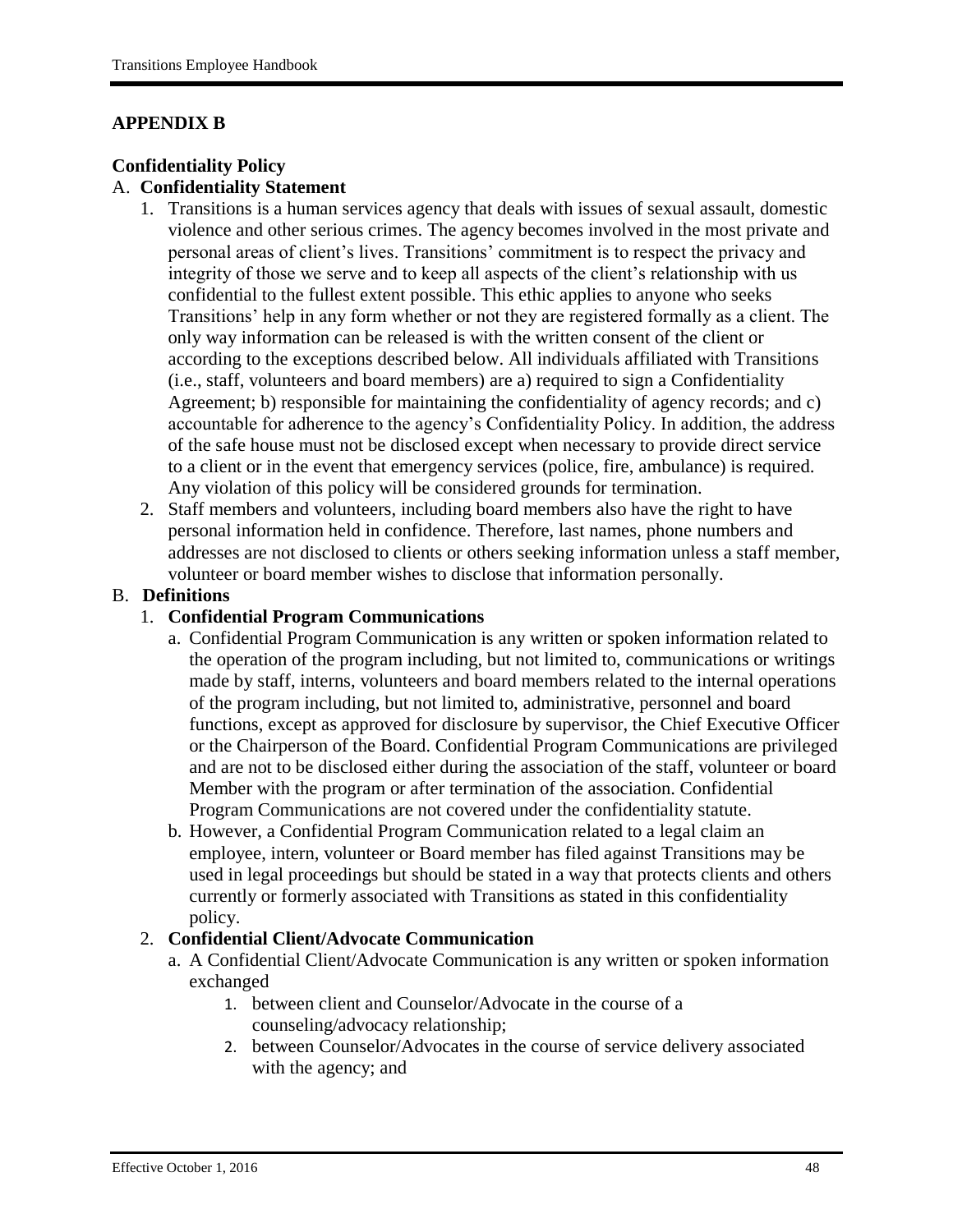- 3. between clients and the administrative personnel of a domestic violence or rape crisis program.
- b. Any and all knowledge, advice, records, logs, client and organizational records or working documents related to a service recipient are confidential and not to be shared with any third party. Even the fact that a person is a client or has contact with the agency is privileged information. Communication is confidential even when shared by the client in the presence of the Counselor/Advocate with a third party who is working to further the interest of the client. Furthermore, confidential documents received from other agencies for which a client has executed a written release are likewise confidential and fall within the scope of Confidential Client/Advocate Communication.
- c. All Confidential Client/Advocate Communications are privileged and may not be disclosed either during the client's association with Transitions or after termination of service or association.
- d. All Confidential Client/Advocate Communications are protected by law unless a client waives the privilege of confidentiality with a signed waiver; a Transitions Counselor/Advocate is not permitted to disclose confidential communications that have taken place between the Counselor/Advocate and the client.
- e. Any discrepancy regarding this definition or its validity is evaluated referencing the statutory victim's privilege set forth in Title 43 and Title 23 of the Pennsylvania Code, the Pennsylvania Constitution, the contract with PCADV and PCAR and other contractual non-disclosure provisions.

# C. **Record Keeping**

- 1. It is necessary for Transitions to maintain written records of client contact both for statistical and information purposes. While it is necessary to have certain information on file, every attempt is made to maintain confidentiality. All information received by Transitions staff or volunteers is confidential. Information should be entered in the client's file as quickly as possible.
- 2. All client paper files are kept in locked file cabinets and only trained/certified counselors have access to them. The County Coordinators as case managers will oversee the management of client records. Transitions' utilizes Efforts to Outcomes Software to track client services. The software is only accessed on secured servers.

# D. **Request by Service Recipient to Review and/or Copy Files:**

1. Clients have the right to review and/or copy information in their file. These requests should be honored, including parents or guardians who request to review and/or copy information from their child's file. Clients must request to copy information from a file in writing, and clients must be notified they are responsible for what happens with the information. Safety precautions regarding the client's information should be reviewed with the client before copying any information from the file.

# E. **Release of Information with Consent of the Client**:

1. Clients make all decisions regarding disclosures of confidential information from their file. When a client requests a Transitions representative to act as an advocate for them in dealing with another agency or when a client wishes confidential information be released by Transitions to another party, the client has the right to determine what information, if any, may be communicated. In order to ensure a client is making an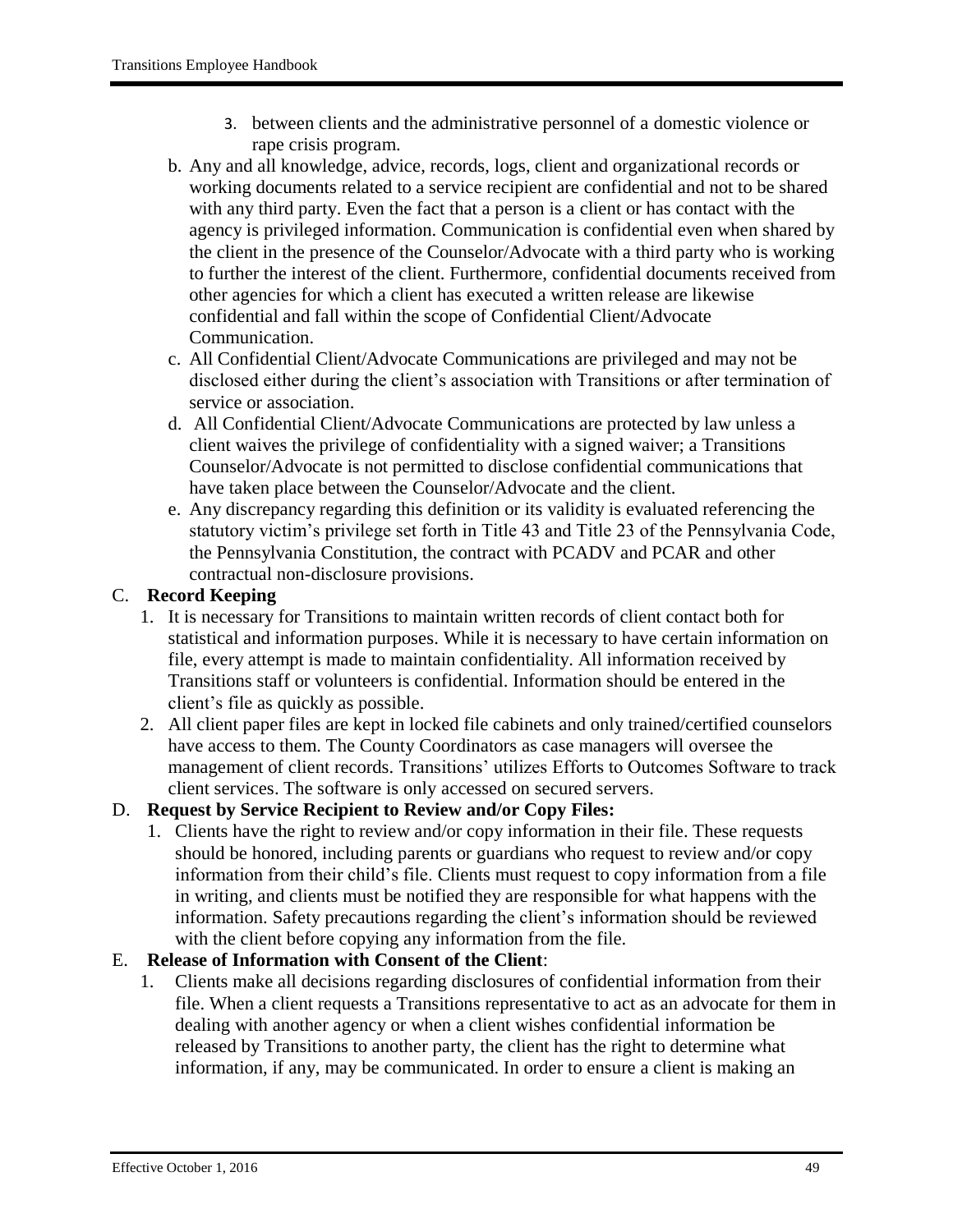informed consent for release of information, the following conditions must be met. The client must:

- a. Be informed when an individual or agency requests personal data.
- b. Understand what information will be disclosed.
- c. Be informed who will receive the information.
- d. Be informed of the purpose for disclosing the information.
- e. Be informed of possible unintended consequences of releasing information.
- f. Be given the opportunity to review the information before giving written consent to release specified information.
- g. Set a time limit for the disclosure, not to exceed 30 days.
- 2. **Cases involving minors:** In cases involving minors, the minor's parent(s) or legal guardian(s) will make a decision whether or not information shall be released.
	- a. If a parent or legal guardian is the alleged perpetrator of abuse of the client or knowingly contributes to the abuse situation, consent will come from the nonoffending parent, legal guardian or persons appointed by the court to act on behalf of the child.
	- b. In cases of clients who are less than eighteen (18) years of age, a parent, natural or legal guardian or guardian ad litem will sign the consent form. If it is determined that the minor is old enough to participate in the decision to release information, Transitions will encourage and facilitate that participation.
	- c. When information is released based on the consent of non-offending parents or legal guardians, they must be provided with information regarding informed consent and potential unintended consequences of release of information. The minor shall be informed of the release of information.
- F. **Release of Information without Client's Consent:** There are situations when a client's written consent is not required for the release of certain information. These are:
	- 1. If a situation of incompetence exists and a legal guardian has been appointed for the client, only the legal guardian has the right to consent to disclosure.
	- 2. In situations involving a life saving or life threatening emergency, pertinent information may be released without signed consent. The client must be notified of this action verbally and in writing.
	- 3. In situations involving mandated reporting of child abuse that fall under the definition of the Child Protective Services Law, only the minimum information required will be reported to ChildLine and may be reported to the local Children and Youth Services agency, following the procedure explained in Transitions' Child Abuse Reporting Policy.
	- 4. If a counselor becomes aware of a client's intent to harm self or others.
- G. **Response to Subpoenas:** If a subpoena is issued for Confidential Client/Advocate Communication, the following steps must be followed:
	- 1. Staff who receive the request will inform the Programs Director and/or Chief Executive Officer within the same day.
	- 2. The Programs Director or Chief Executive Officer will contact Transitions' attorney and inform the client of the subpoena and discuss all relevant information, including but not limited to, the origin of the subpoena, information requested, possible consequences for releasing information and contacting and/or obtaining an attorney.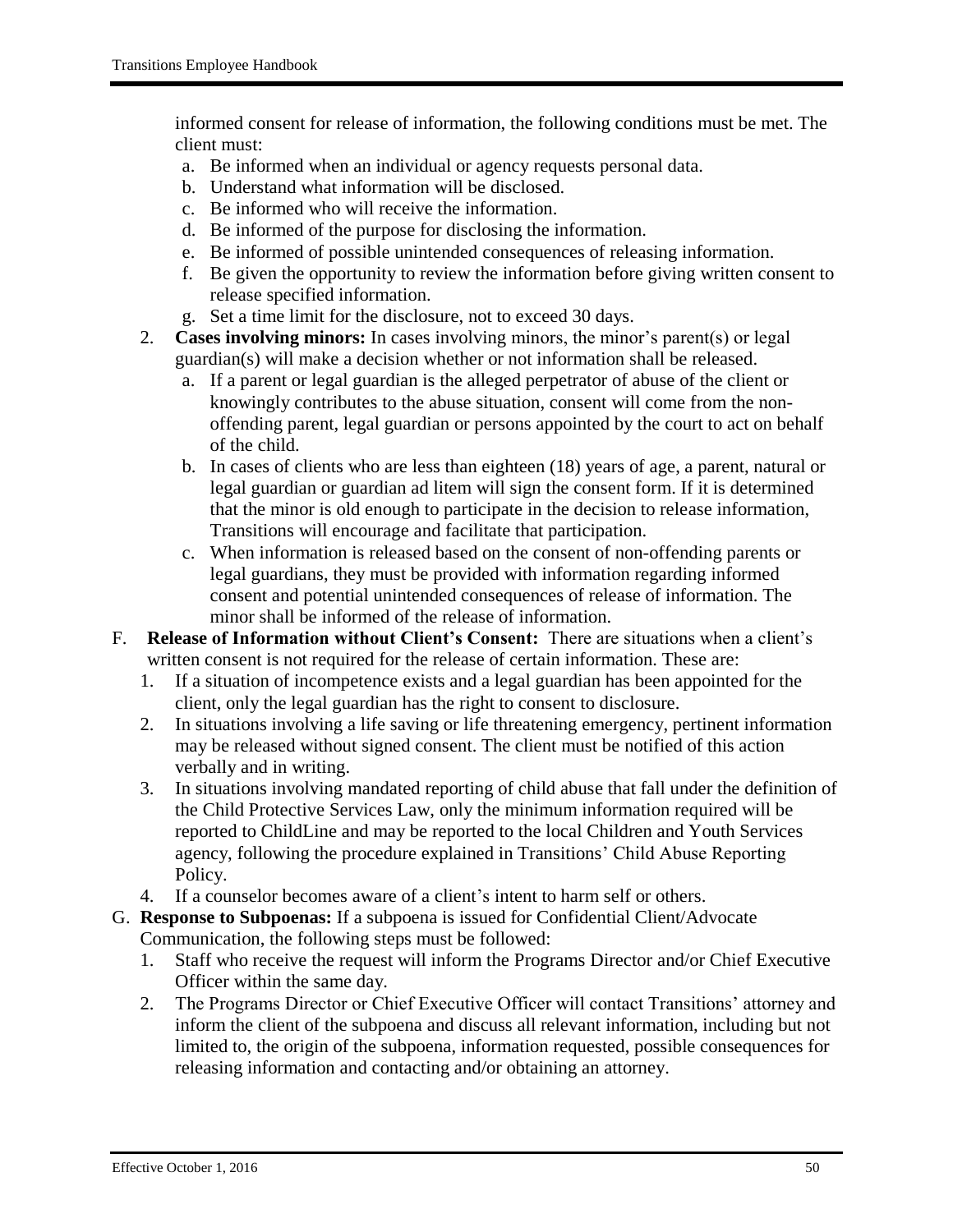- 3. If the client would like to comply with the subpoena, a valid consent to release (see above) must be signed before disclosing information, making note the information is being released in response to a subpoena.
- 4. If the client does not want to comply with the subpoena or cannot be contacted safely, Transitions' Programs Director or Chief Executive Officer will respond to the subpoena by asserting privilege of Confidential Client/Advocate Communications.
- 5. Detailed records will be kept in a designated Subpoena Records file regarding the subpoena and actions taken to respond.

### H. **Breach of Confidentiality**

- 1. This applies to all persons affiliated with Transitions who have access to confidential information. Any breach of confidentiality will be handled with appropriate disciplinary action and may result in termination.
- 2. Access to files by unauthorized persons (board members, funding sources, etc.) is controlled and monitored by the Chief Executive Officer. In all cases where unauthorized persons request access, the following conditions must be met:
	- a. Client identity must be obscured, and
	- b. Those requesting access to the files must sign a Confidentiality Statement.
- 3. Names and other case information that, when standing alone or collectively, could identify a client, should never be used in community training or public speaking.

#### I. **Service Recipient Files**

- 1. Content: The contents of the client files are limited to information required for statistical purposes, establishing goals for the counseling relationship and documenting the need for service. The counselor signs and dates each case log. Files should not contain the evaluations or opinions of the counselor. Statements made by the client are never written verbatim. Information received from sources other than the client can be included as part of the client's file, provided no verbatim statements are contained in the information.
- 2. Maintenance: The County Coordinators have primary responsibility for maintaining client files and for reviewing the notes made by all other agency personnel. In conjunction with the Chief Executive Officer, the County Coordinators have the responsibility of closing and overseeing the destruction of files. Files are updated as needed. All closed files are kept in a secure area for a time period defined by funding sources and governing bodies before they are destroyed. After the designated time period, files are destroyed in a confidential manner under the supervision of the Chief Executive Officer, Programs Director or County Coordinators. No file or any part thereof can be destroyed to avoid a subpoena.
- 3. All records are the property of Transitions. Transitions assures the security of all records, service recipient files and other written information against loss, tampering or unauthorized use.

#### **Confidentiality of Business Records and Safe House Location Policy**

Transitions offers an emergency safe house for all victims of domestic violence when their own homes are not safe. In order to ensure the safety and privacy of safe house guests and staff, the confidentiality of the location must be preserved. In addition, all business dealings including all phone calls, mail and financial information must be kept confidential.

The safe house location or any business matters may not be revealed to anyone, except in the case of an emergency when police or emergency services will be contacted. The names of staff,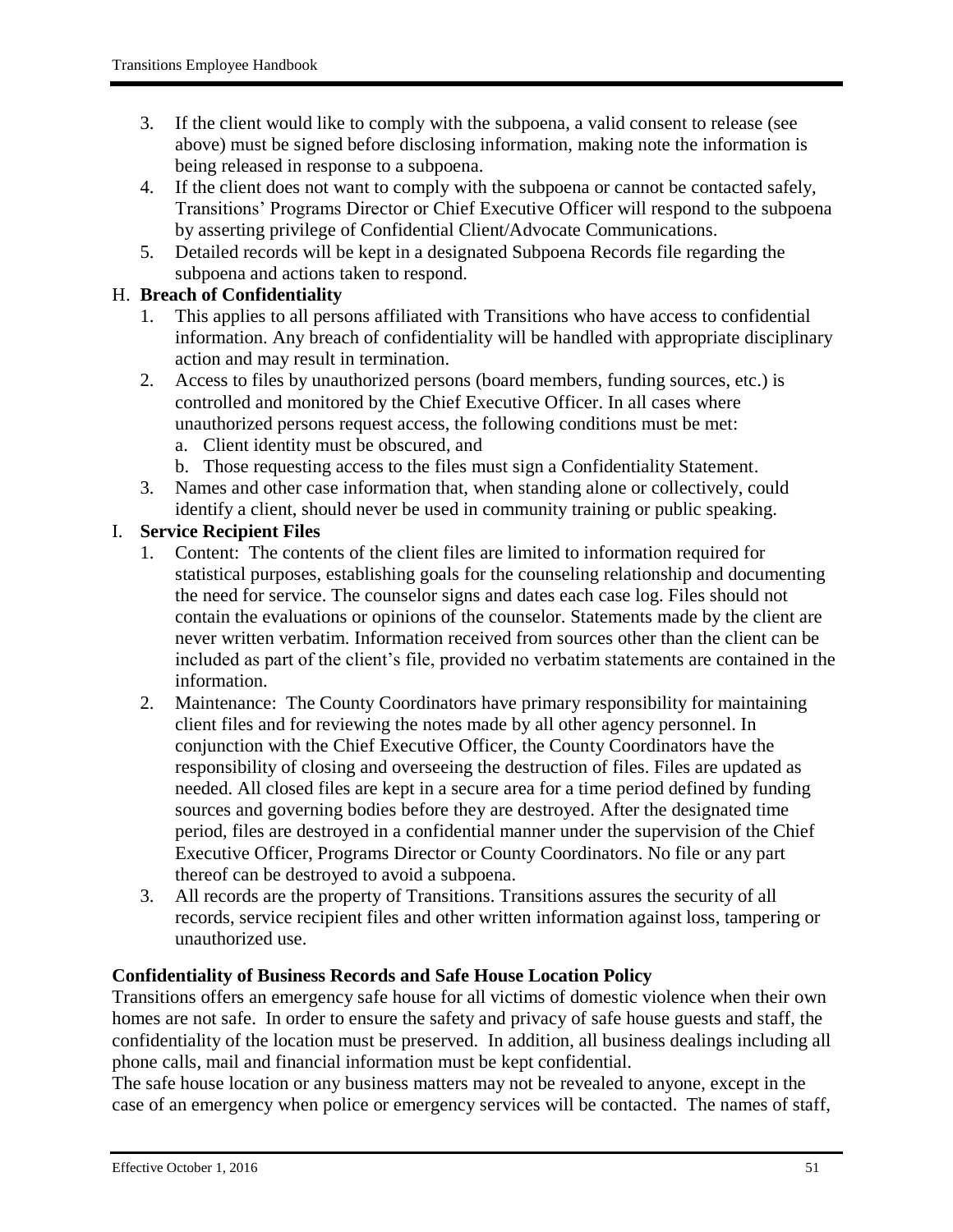volunteers or safe house guests may not be revealed unless authorized by a Transitions supervisor.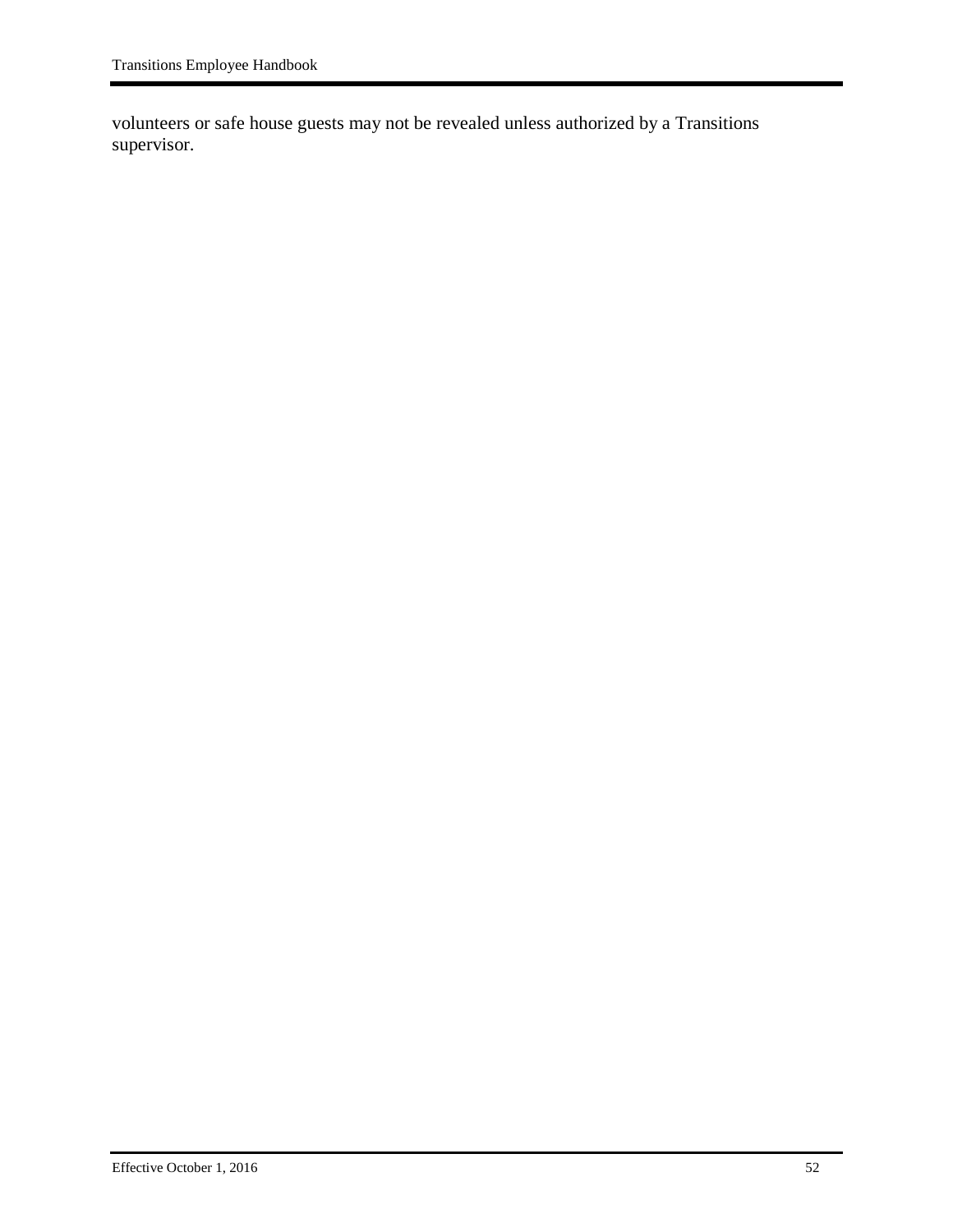# **APPENDIX C**

#### **Sexual Harassment Policy**

The Equal Employment Opportunity Commission (EEOC) defines sexual harassment as unwelcome sexual advances, requests for sexual favors and other verbal and physical conduct of a sexual nature that explicitly or implicitly involves a condition of employment or creates an intimidating, hostile or offensive work environment. The sexual harassment of any Transitions employee by a supervisor, agent or other employee will not be tolerated. Any violation of this standard may serve as grounds for dismissal. Any Transitions employee who is the target of sexual harassment should follow the steps listed below:

- 1. The employee should report any incident(s) of sexual harassment to the immediate supervisor. If the complaint involves the supervisor, the harassment should be reported to the Chief Executive Officer. If the complaint involves the Chief Executive Officer, the harassment should be reported to the Board Chairperson.
- 2. The employee should prepare a written statement of the incident(s) of sexual harassment, including times and dates if possible, and submit the statement to the immediate supervisor (or the Chief Executive Officer or Board Chairperson).
- 3. The employee's supervisor (or the Chief Executive Officer or Board Chairperson) is responsible to conduct a complete investigation of the incident(s). To the extent possible, the investigation will be confidential.
- 4. The employee's supervisor (or the Chief Executive Officer or Board Chairperson) is responsible to provide a written report of the findings of the investigation to the employee. A copy of the report will be placed in the employee's personnel file. In addition, if the investigation of the incident reveals that the employee was in fact harassed, a copy of the report will be placed in the personnel file of the person who is harassing. Employees found responsible for committing sexual harassment are subject to disciplinary action up to and including termination. The Board of Directors or its designee may request the assistance of Transtions' legal counsel to advise management on the appropriate legal action and documentation of sexual harassment. If employees who report harassment believe the investigation, findings and action taken are not acceptable, they should contact the Chairperson of Transitions' Board of Directors. Retaliation against an employee who brings a complaint of sexual harassment will not be tolerated.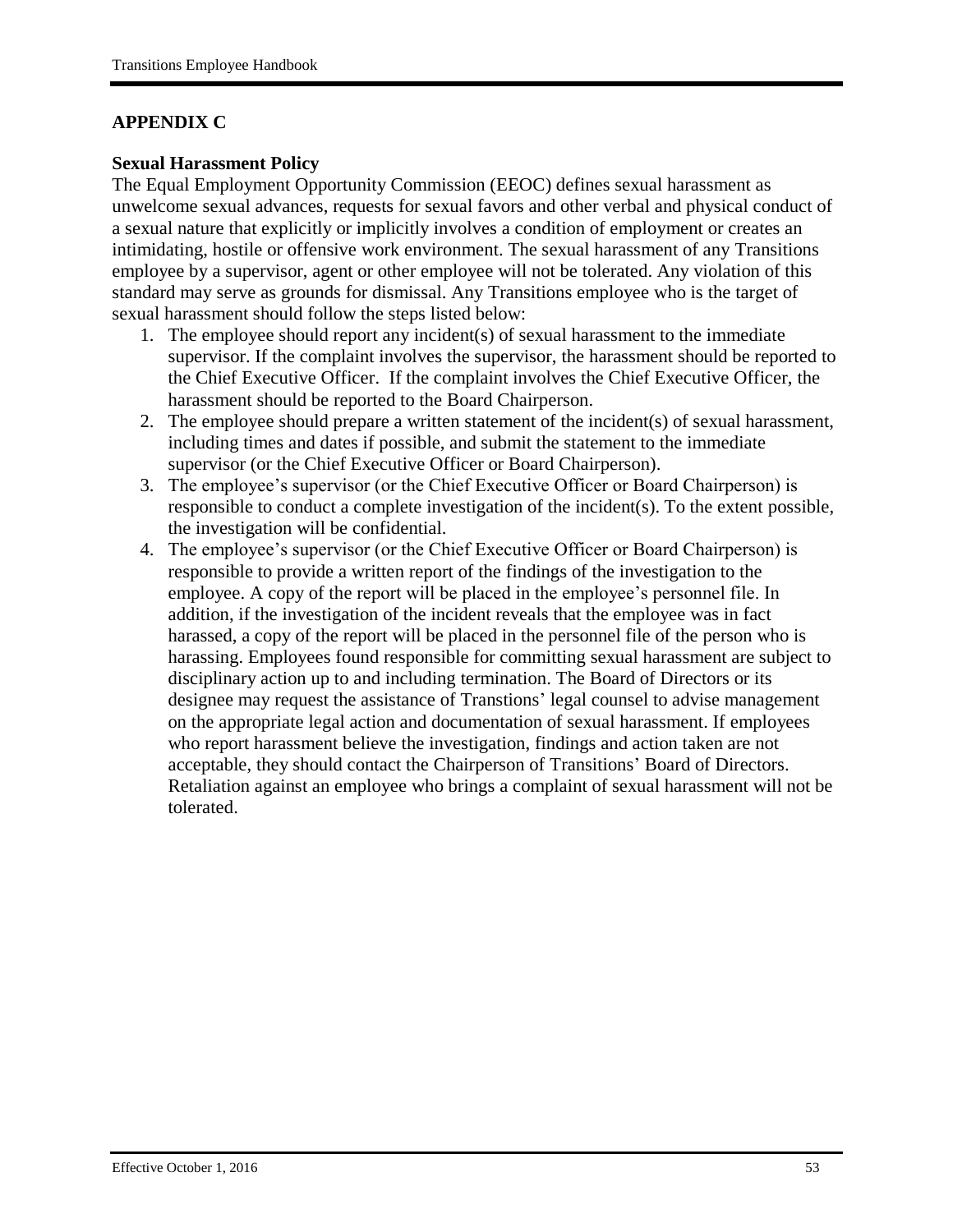# **Appendix D**

# **Drug Free Workplace Policy**

# A. **Purpose and Goal**

- 1. Transitions is committed to protecting the safety, health and well-being of all employees and other individuals in our workplace. We recognize alcohol abuse and drug use pose a significant threat to our goals. We have established a drug-free workplace program that balances our respect for individuals with the need to maintain an alcohol and drug-free environment.
- 2. This organization encourages employees to voluntarily seek help with drug and alcohol problems.
	- a. **Covered Workers:** Any individual who conducts business for the organization, is applying for a position or is conducting business on the organization's property is covered by our drug-free workplace policy. Our policy includes but is not limited to the Chief Executive Officer, executive management, managers, supervisors, full-time employees, part-time employees, off-site employees and volunteers.
	- b. **Applicability:** Our drug-free workplace policy is intended to apply whenever anyone is representing or conducting business for the organization. Therefore, this policy applies during all working hours, whenever conducting business or representing the organization, while on-call, back-up on-call and while on organization property.
	- c. **Prohibited Behavior:** It is a violation of our drug-free workplace policy to use, possess, sell, trade and/or offer for sale illegal drugs or intoxicants during work hours, while conducting agency business or while on company property. Consumption of alcohol is prohibited on company property.
	- d. **Notification of Convictions:** Any employee who is convicted of a criminal drug violation in the workplace must notify the organization in writing within five calendar days of the conviction. The organization will take appropriate action within 30 days of notification. Federal contracting agencies will be notified when appropriate.

# B. **Drug Testing**

- 1. To ensure the accuracy and fairness of our testing program, all testing will be conducted according to Substance Abuse and Mental Health Services Administration (SAMHSA) guidelines where applicable and will include a screening test; a confirmation test; the opportunity for a split sample; review by a Medical Review Officer, including the opportunity for employees who test positive to provide a legitimate medical explanation, such as a physician's prescription, for the positive result; and a documented chain of custody.
- 2. All drug-testing information will be maintained in separate confidential records.
- 3. Each employee, as a condition of employment, may be required to participate in preemployment, post-accident, reasonable suspicion and follow-up testing upon selection or request of management.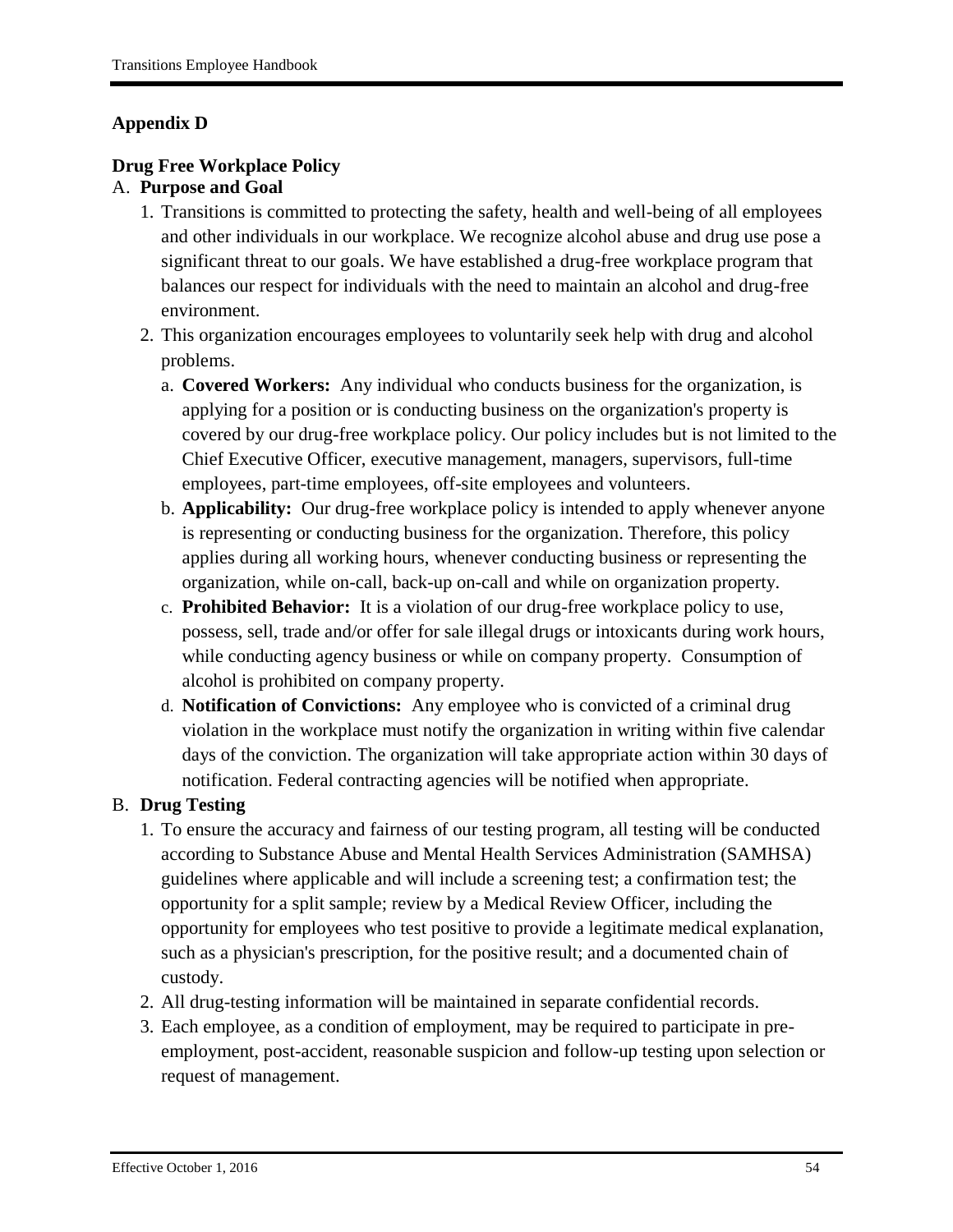- 4. The substances that will be tested for are Amphetamines, Cannabinoids (THC), Cocaine, Opiates, Phencyclidine (PCP), Barbiturates, Benzodiazepines, Methaqualone, Methadone and Propoxyphene.
- 5. Testing for the presence of the metabolites of drugs will be conducted by the analysis of urine.
- 6. Any employee who tests positive will be suspended without pay for a period of 30 days, referred to a substance abuse professional for assessment and recommendations, required to successfully complete recommended rehabilitation including continuing care and required to pass a Return-to-Duty test and sign a Return-to-Work Agreement. Employees who test positive a second time or violate the Return-to-Work Agreement will be terminated immediately.
- 7. Employees will be subject to the same consequences of a positive test if they refuse the screening or the test, adulterate or dilute the specimen, substitute the specimen with that from another person or send an imposter, will not sign the required forms or refuse to cooperate in the testing process in such a way that prevents completion of the test.

# C. **Consequences**

- 1. One of the goals of our drug-free workplace program is to encourage employees to voluntarily seek help with alcohol and/or drug problems. If, however, an individual violates the policy, the consequences are serious. The agency provides an Employee Assistance Program that will assist with seeking help.
- 2. In the case of applicants, if they violate the drug-free workplace policy, the offer of employment can be withdrawn. The applicant may reapply after one year and must successfully pass a pre-employment drug test.
- 3. Employees who violate the policy will be subject to progressive disciplinary action and may be required to enter rehabilitation. An employee required to enter rehabilitation who fails to successfully complete it and/or repeatedly violates the policy will be terminated from employment. Nothing in this policy prohibits the employee from being disciplined or discharged for other violations and/or performance problems.
- D. **Return-To-Work Agreements:** Following a violation of the drug-free workplace policy, an employee may be offered an opportunity to participate in rehabilitation. In such cases, the employee must sign and abide by the terms set forth in a Return-to-Work Agreement as a condition of continued employment.

### E. **Assistance**

- 1. Transitions recognizes that alcohol and drug abuse and addiction are treatable illnesses. We also realize that early intervention and support improve the success of rehabilitation. To support our employees, our drug-free workplace policy:
	- a. Encourages employees to seek help if they are concerned that they or their family members may have a drug and/or alcohol problem.
	- b. Encourages employees to utilize the services of qualified professionals in the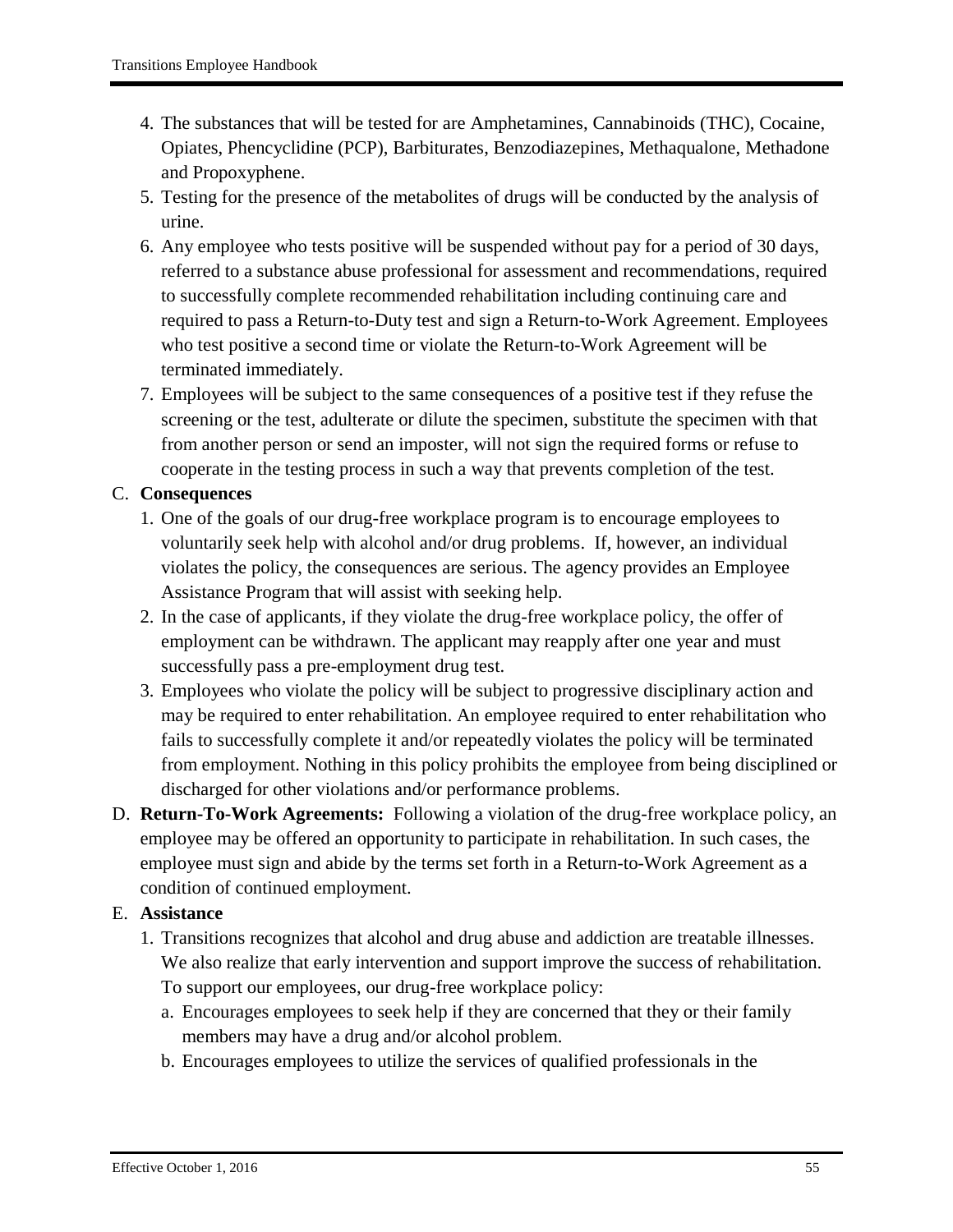community to assess the seriousness of suspected drug or alcohol problems and identify appropriate sources of help.

- c. Encourage the use of the agency-provided Employee Assistance Program that will assist with seeking help.
- d. Ensures the availability of a current list of qualified community professionals.
- e. Allows the use of accrued paid leave while seeking treatment for alcohol and other drug problems.
- 2. Treatment for alcoholism and/or other drug use disorders may be covered by the employee benefit plan. However, the ultimate financial responsibility for recommended treatment belongs to the employee.
- F. **Confidentiality:** All information received by the organization through the drug-free workplace program is confidential communication. Access to this information is limited to those who have a legitimate need to know in compliance with relevant laws and management policies.

# G. **Shared Responsibility**

- 1. A safe and productive drug-free workplace is achieved through cooperation and shared responsibility. Both employees and management have important roles to play.
- 2. All employees are required to not report to work or be subject to duty while their ability to perform job duties is impaired due to on- or off-duty use of alcohol or other drugs.
- 3. In addition, employees are encouraged to:
	- a. Be concerned about working in a safe environment.
	- b. Support fellow workers in seeking help.
	- c. Report dangerous behavior to their supervisor.
- 4. It is the supervisor's responsibility to:
	- a. Inform employees of the drug-free workplace policy.
	- b. Observe employee performance.
	- c. Investigate reports of dangerous practices.
	- d. Document negative changes and problems in performance.
	- e. Counsel employees as to expected performance improvement.
	- f. Clearly state consequences of policy violations.
- H. **Communication:** Communicating our drug-free workplace policy to both supervisors and employees is critical to our success. To ensure all employees are aware of their role in supporting our drug-free workplace program:
	- 1. All employees will receive a written copy of the policy.
	- 2. The policy will be reviewed in orientation sessions with new employees.
	- 3. The policy and assistance programs will be reviewed at safety meetings.
	- 4. All employees will receive an update of the policy annually with their paychecks.
	- 5. Posters and brochures will be available at all locations.
	- 6. Employee education about the dangers of alcohol and drug use and the availability of help will be provided to all employees.
	- 7. Every supervisor will receive training to help them recognize and manage employees with alcohol and other drug problems.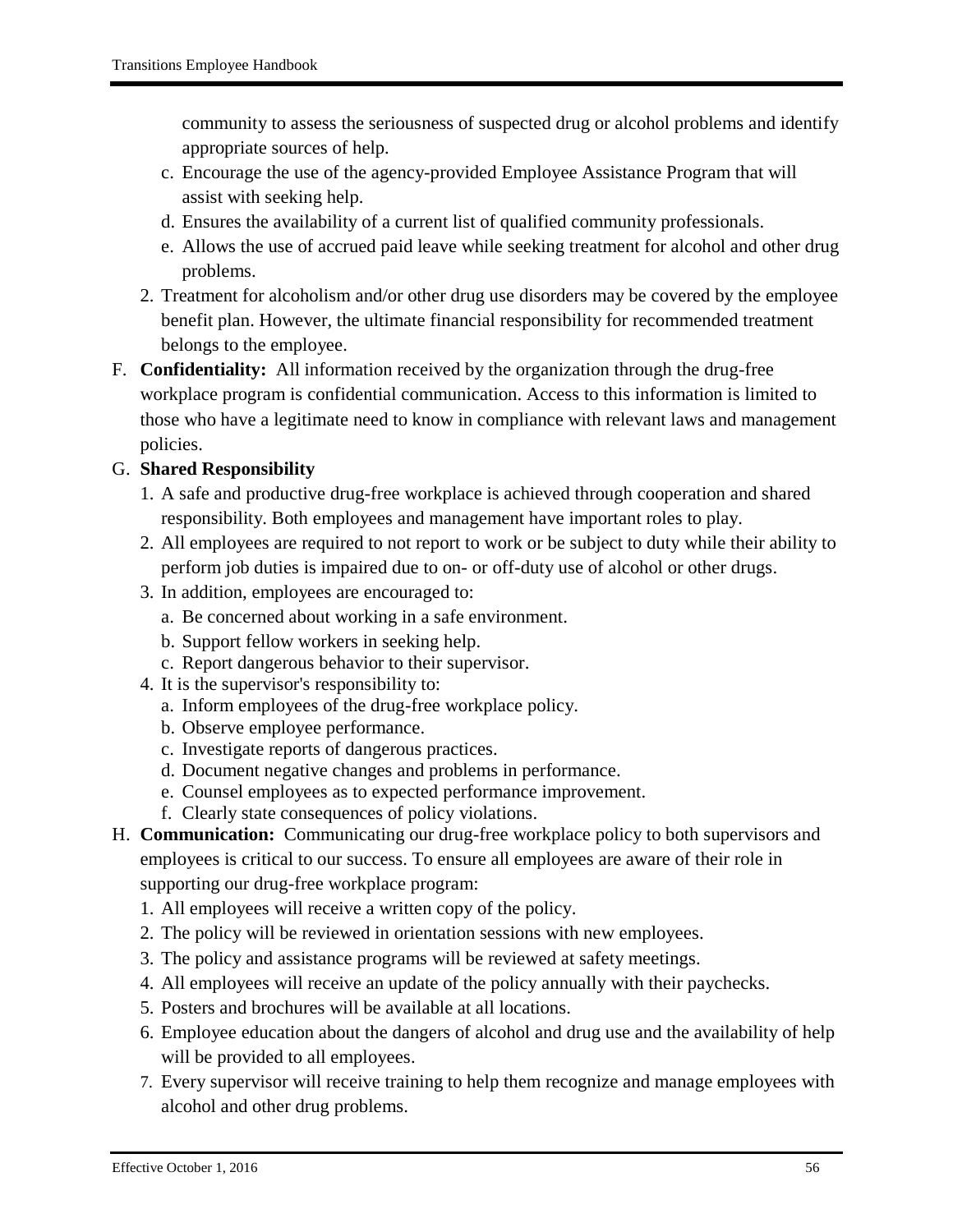# **APPENDIX E**

### **On-Call Policy**

This policy is directed to the staff, trained volunteers and management of Transitions.

The purpose of this policy is to implement and maintain an on-call schedule for the counties covered in the Transitions service area. Each staff member, excluding administrative and fiscal staff, shall participate in the on-call and back-up on-call rotations as directed by this policy unless the Chief Executive Officer and/or the Programs Director of this agency approve other arrangements.

This policy ensures that the staff and/or trained volunteers of this agency will provide 24-hour service to victims and survivors of domestic violence, sexual assault and other serious crimes.

The staff and management of Transitions will participate in the on-call rotation as follows:

- 1. There will be a sign-up sheet distributed to staff every few weeks. Every staff member is required to sign up for a set amount of weeks of on-call per rotation, dependent on the number of employees.
- 2. Every supervisor is required to sign up for a set number of weeks of back-up on-call per rotation, dependent on the number of supervisors.
- 3. Staff has the option to ask another staff person to cover their on-call or back-up on-call week with the approval of the staff member's immediate supervisor. The staff member requesting the change should also ensure that it is updated on the On-Call Schedule. If staff cannot find a substitute, then it is their responsibility to provide the coverage for that assigned week.
- 4. On-call and back-up on-call weeks will normally begin on a Friday at the end of the regular business day and will end the following Friday morning at 8:00 a.m.
	- a. Note that when an on-call week begins on a holiday, the coverage week will begin at 8:00 a.m. that Friday morning and will finish at 8:00 a.m. the following Friday morning. Those coming off of on-call and back-up on-call must make arrangements with the staff providing coverage for the next week, to exchange cell phones.
- 5. Staff is responsible for picking up the on-call cell phone on the first day of their on-call or back-up on-call week, as well as bringing them back to the appropriate office on the last day of their coverage.
- 6. Staff is responsible for their week of on-call coverage even when scheduled for vacation, sick and/or holiday time.
- 7. The Programs Director reserves the right to assign staff to the on-call and back-up on-call schedules should a staff person not voluntarily sign up.
- 8. Consumption of alcoholic beverages during an assigned on-call week is prohibited, as oncall staff need to be available to respond quickly to emergencies at all times.
- 9. Staff will be compensated for their on-call and back-up on-call participation.
	- a. Each on-call staff person will receive a \$100 stipend for each week on-call.
	- b. Each on-call staff person will also receive payment at a rate of time and a half for each hour spent on on-call duties. Compensation for back-up on-call is included in supervisors' salary.
	- c. Each staff member must submit an on-call or back-up on-call time sheet after every on-call participation. Time will be logged by tracking phone calls, travel time, case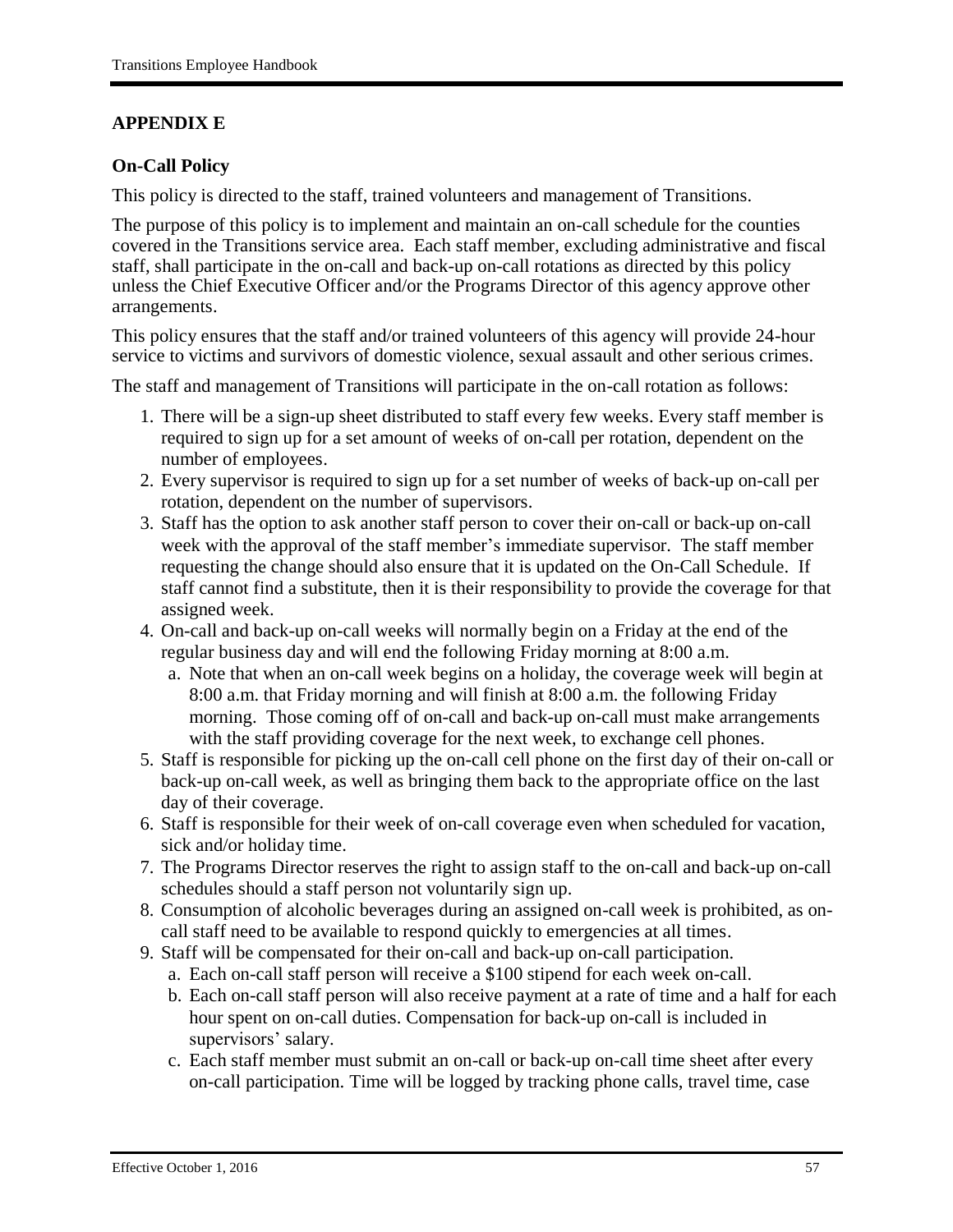management, accompaniment, safe house intakes, etc. Phone calls are counted by actual time, indicated on the on-call phone, rounding to the nearest whole minute.

The responsibilities of the on-call staff include the following:

- 1. Provide case management and support to staff/volunteers as needed.
- 2. When there is no staff coverage in the office(s), respond within 15 minutes to calls from victims of domestic violence, sexual assault and other serious crimes.
- 3. Provide transportation and safe house intakes for victims of domestic violence and/or sexual assault during evenings, weekends, holidays and at other times when there is no staff coverage in the office(s).
- 4. Provide accompaniment at area hospitals for victims of domestic violence, sexual assault and other serious crimes as needed during on-call hours.
- 5. Provide accompaniment for victims of domestic violence, sexual assault and other serious crimes to the District Magistrates offices and the police departments as needed during oncall hours.
- 6. The on-call staff person is responsible to know who is in the safe houses and how many additional people our safe houses can accommodate.
- 7. The on-call staff person is responsible to notify the back-up on-call person once they have reached six (6) hours of on-call time.
- 8. The on-call staff person must complete all paperwork (i.e. new files, case notes, etc.) in a timely manner to be reviewed by the County Coordinator.
- 9. At the end of the on-call week, the on-call staff will restock the on-call bag with files, other necessary forms and gift cards to ensure it is ready for the next person.

The responsibilities of the back-up on-call staff include the following:

- 1. Provide case management and support to on-call staff as needed.
- 2. Respond within 15 minutes to calls from on-call staff and from victims of domestic violence, sexual assault and other serious crimes.
- 3. Provide transportation and safe house intakes for victims of domestic violence and/or sexual assault during evenings, weekends, holidays and at other times when there is no staff coverage in the office(s) and when the on-call person is unavailable due to response to another call.
- 4. Provide accompaniment at area hospitals for victims of domestic violence, sexual assault and other serious crimes as needed during on-call hours when the on-call staff is unavailable due to response to another call.
- 5. Provide accompaniment for victims of domestic violence, sexual assault and other serious crimes to the District Magistrates offices and the police departments as needed during oncall hours when the on-call staff is unavailable due to response to another call.
- 6. The back-up on-call staff person is responsible to know who is in the safe houses and how many additional people our safe houses can accommodate.
- 7. The back-up on-call staff must complete all paperwork (i.e. new files, case notes, etc.) in a timely manner to be reviewed by the County Coordinator.
- 8. When the on-call staff person reaches six (6) hours of on-call time, the back-up on-call person takes over the responsibilities of the on-call staff person.
- 9. At the end of the on-call week, the back-up on-call staff will restock the back-up on-call bag with files, other necessary forms and gift cards, to ensure it is ready for the next person.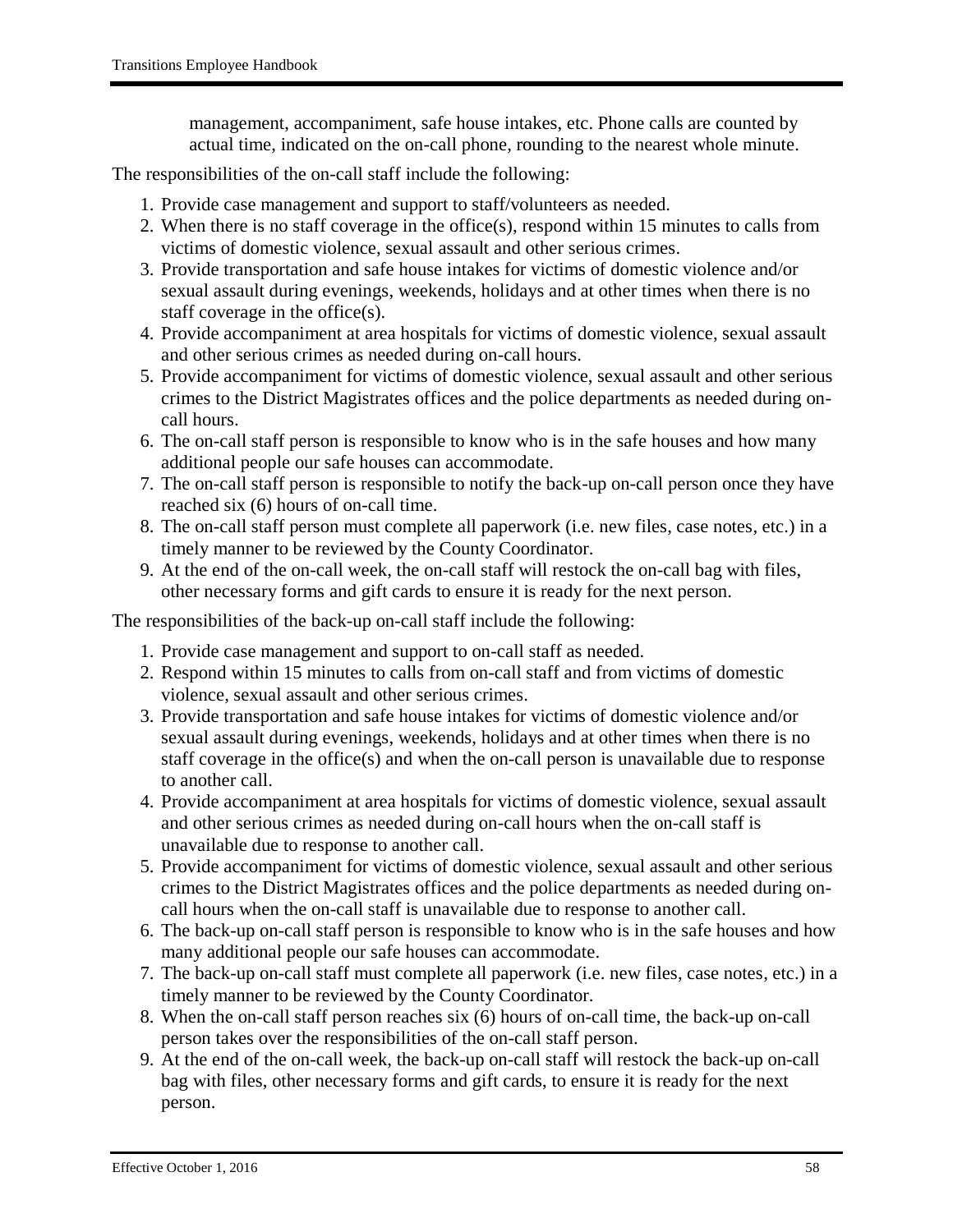#### **\*\*By agreement between on-call and back-up on-call staff, the back-up on-call person may respond to calls if the on-call person is unavailable due to extenuating circumstances (such as illness, vehicle failure, etc.) unrelated to provision of services.\*\***

Although the likelihood of the back-up on-call person being utilized for the provision of services is less expected than when on-call, the back-up on-call person must be available in the same manner as when performing on-call responsibilities. In order to ensure the safety needs of the victims and survivors that our agency serves, it is critical that the on-call and back-up on-call staff respond in a timely manner. On-call and back-up on-call staff must respond to calls within fifteen (15) minutes.

If on-call staff calls the back-up on-call staff and there is no response, the on-call staff should leave a message on the first attempt. If there is no response after 15 minutes, the on-call person should make a second attempt to reach the back-up on-call person. If there is no answer, the oncall person shall **not** leave a message. Instead, the on-call person shall contact another supervisor, starting with the Programs Director.

Failure to respond to calls that are the responsibility of the on-call or back-up on-call person may lead to disciplinary action.

Staff shall not be held accountable for technological failures beyond the on-call or back-up oncall person's control. However, it is the responsibility of the on-call and back-up on-call staff to ensure that they have the necessary equipment with them and fully charged at all times. It is the responsibility of staff to be aware of their cell phone signal and make accommodations if necessary.

#### **\*\*If the individuals who are on-call are requested to respond to a call they feel would put them in physical danger, they must call their back-up on-call person immediately.\*\***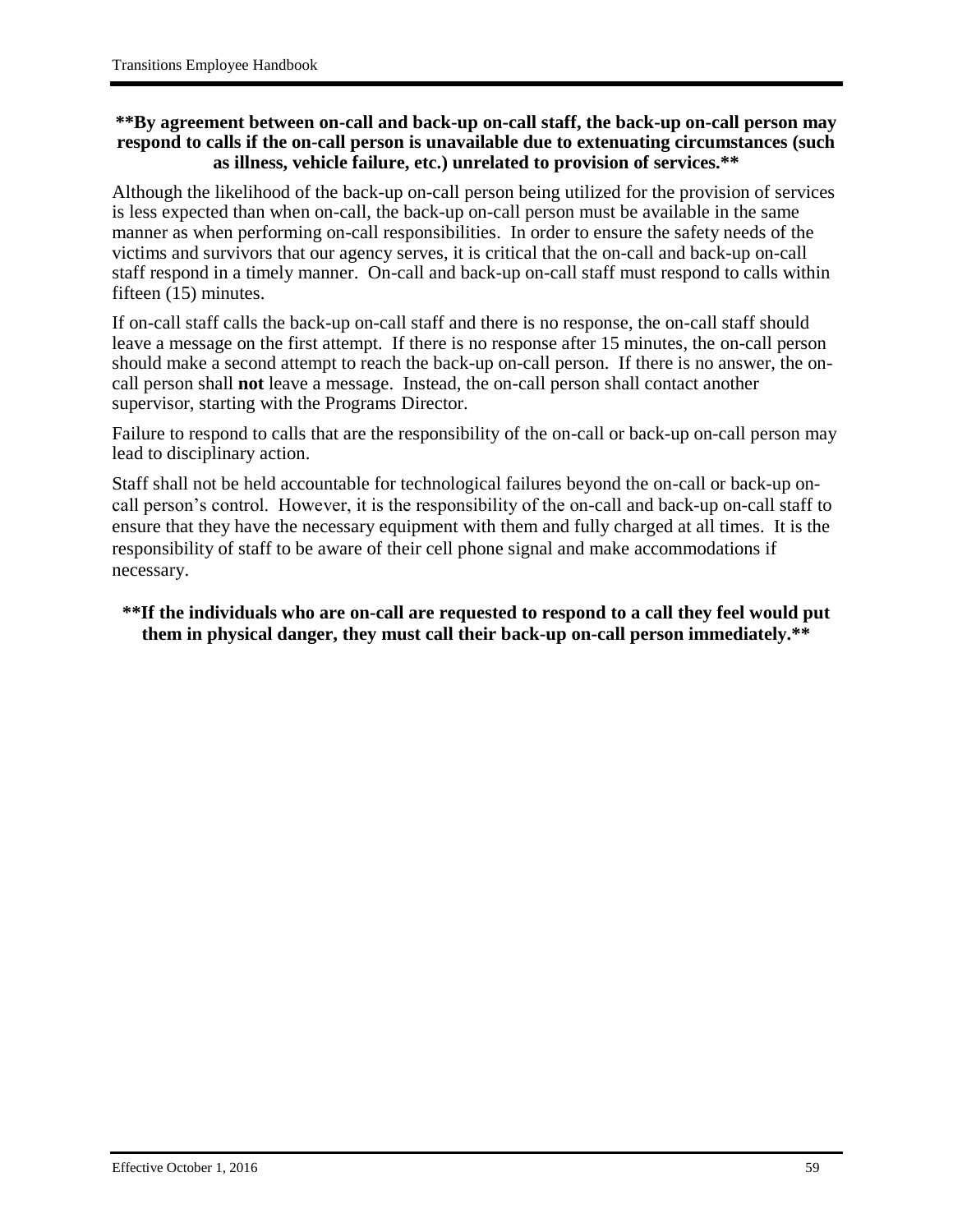# **Appendix F**

### **Cell Phone Reimbursement Policy**

Transitions staff may have to use a personal cell phone for work purposes. This policy will define who is eligible for reimbursement for business use of personal cell phones. This policy does not address business cell phones purchased by Transitions. Employees who have a business cell phone, purchased by Transitions, are not eligible for reimbursement. No retroactive payments will be made, unless approved by the Chief Executive Officer.

- A. **Policy Statement:** An employee's supervisor may authorize a cell phone reimbursement for employees who must use a personal cell phone for Transitions business. Simple convenience is not a criterion for cell phone reimbursement. A reimbursement may be authorized if **at least one** of the following criteria is met:
	- 1. The job function of the employee requires significant time outside of the assigned office or work area **and** it is important to Transitions that the employee is accessible during those times. Simply working out of different Transitions offices does not meet the requirement for this condition as all offices have agency phones available. "Significant time" is defined as 30% or more of the employee's scheduled work time; and/or
	- 2. The job function of the employee requires them to be regularly accessible outside of scheduled normal working hours. Simply participating in the on-call rotation does not meet the requirement of this condition as Transitions provides agency cell phones for use during this time.

### B. **Procedures:**

- 1. Request for Reimbursement: The employee must start the request process by completing a Request for Cell Phone Reimbursement Form. Once employees complete the request, they should submit it to their supervisor.
- 2. Business Justification: The supervisor must review the request and determine if the request meets the criteria. If the policy criteria are met, the supervisor will sign the request and submit it to the Programs Director or the Chief Executive Officer who will determine if funds are available to cover the cell phone reimbursement. If the request is denied, a written explanation must be provided to the employee. A copy of the request is kept on file in the employee's personnel file. Note: If funds are not available, cell phone reimbursement will not be possible.
- 3. Determination of Reimbursement Amount:
	- a. The monthly reimbursement amount for smartphone use is the lesser of:
		- i. \$30/month; or
		- ii. 75% of the cost of a line or the average per line cost of a family plan.
	- b. The monthly reimbursement amount for a standard cell phone is the lesser of:
		- i. \$20/month; or
		- ii. 75% of the cost of a line or the average per line cost of a family plan.
- 4. Establishing the Reimbursement: Once approval is made, the employee will need to provide a copy of the cell phone bill attached to a check request on a monthly basis. Note: It will be the supervisor's responsibility to verify the use of the employee's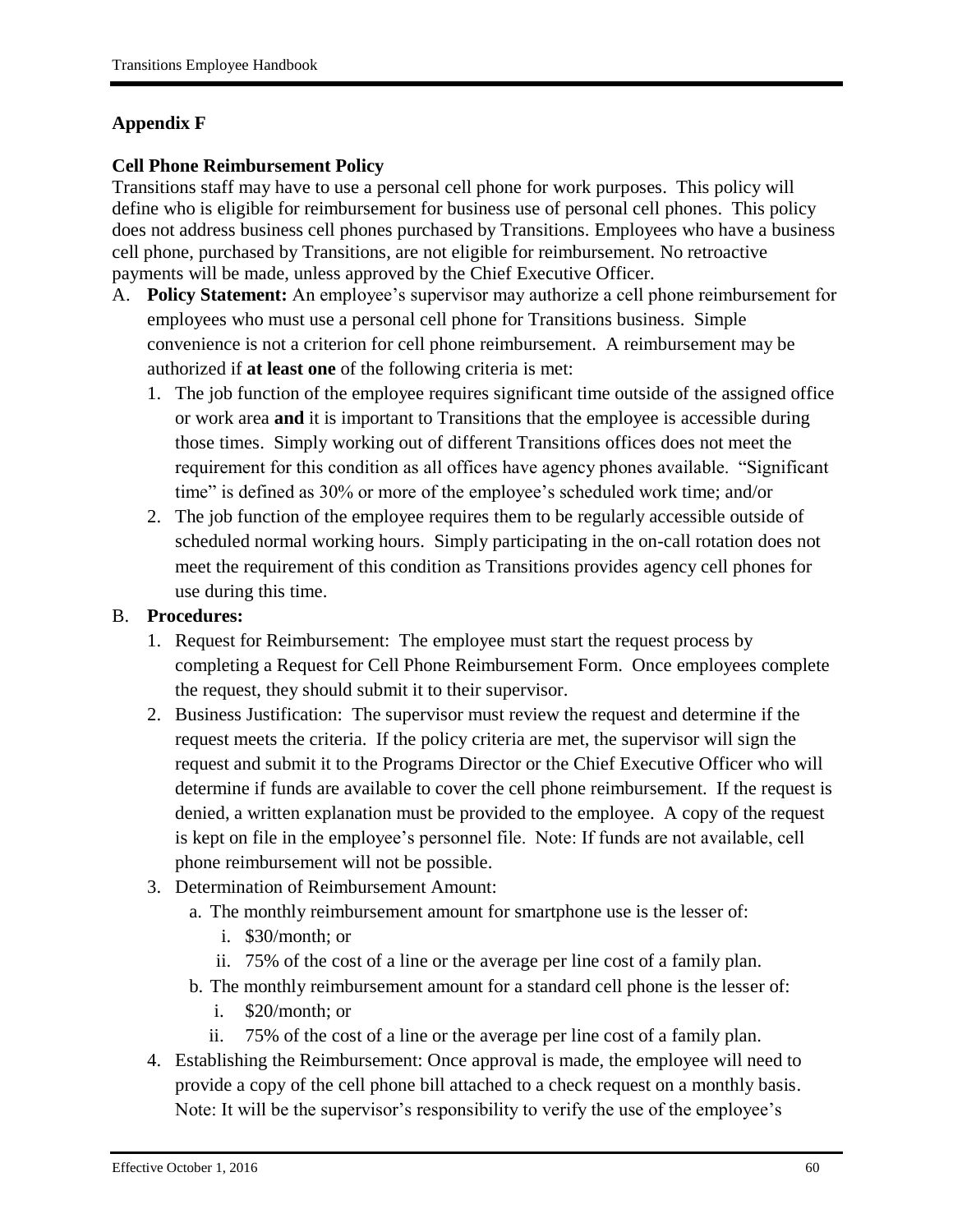personal cell phone for business purposes, including phone calls, text messages, e-mail and other data plan usage.

- 5. Payment: Once approved, reimbursement for cell phone will be made by the Fiscal Manager on the most current check processing date (similar to payment for travel reimbursements).
- 6. Termination of Reimbursement: Every 6 months, the supervisor must review the cell phone policy agreement to determine if reimbursement is still indicated. At any time, a supervisor may decide to discontinue the reimbursement and must notify the employee of the change in writing.
- 7. Transitions reserves the right to discontinue cell phone reimbursement at any time if the Fiscal Manager indicates that funding is no longer available or if the supervisor or CEO deems the employee is no longer eligible for this benefit.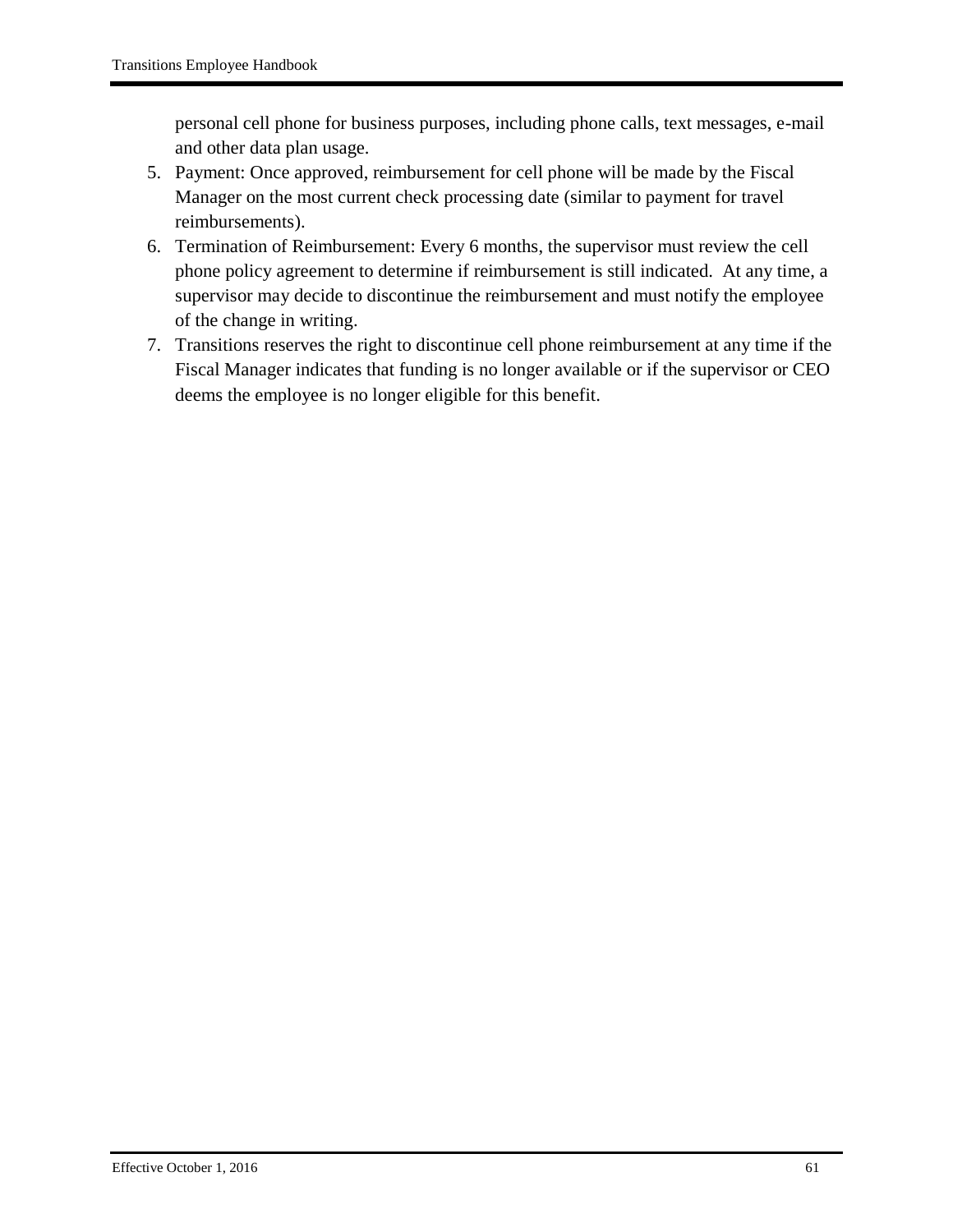# **APPENDIX G**

#### **Travel Policy:**

- A. Reimbursement for travel on Transitions' business excluding travel to and from work will be reimbursed at the current Commonwealth travel reimbursement rates.
	- 1. In the event the agency owns/leases a vehicle, it is Transitions' policy that all client transportation and other safe house-related trips will be completed in the agency vehicle whenever possible. If staff members want to use their personal vehicles for these specified trips while the agency vehicle is available, prior approval for travel reimbursements will be required, with the exception of the Legal Advocacy Staff. If staff members want to use the agency vehicle for travel to trainings, court or other agencyrelated business not pertaining to the safe house or client transportation, the safe house manager must give prior approval.
	- 2. Prior approval is not necessary for travel reimbursements for the following reimbursable travel expenses:
		- a. Transporting clients to a safe house, support group, the Transitions office, other agencies or completing other safe house errands in an emergency situation, including on-call situations.
		- b. Transporting clients to a safe house, court, the Transitions office, other agencies or completing other safe house errands when the agency vehicle is unavailable.
	- 3. Reasonable and necessary expenses for lodging and food may be submitted for reimbursement with prior approval of the Chief Executive Officer or Programs Director and accompanying receipts.

### B. **Related Policies and Procedures**

### 1. **Reimbursement**

- a. **Mileage Reimbursement:** Transitions will reimburse approved mileage expenses. Mileage costs will be reimbursed at the current Commonwealth approved rate.
- b. If employees have a meeting somewhere other than a Transitions' office first thing in the morning or the end of the work day that is **NOT** on their normal route to or from work, employees can collect mileage from their home to the meeting and from the meeting to the office (or vise versa) minus one way travel from their house to the office.
- c. If employees have a meeting somewhere other than a Transitions' office and they do not travel to the office that day, they can claim mileage from their house to the meeting minus their normal day's mileage to and from the office.
- d. **Inter-Office Travel:** Mileage will be reimbursed for travel between Transitions' offices during a staff member's normal work hours when that staff member must leave their assigned office for the day to travel to another Transitions' site. When a staff person is on-call, that staff can collect mileage reimbursement both to and from offices *and* between offices, on condition that the on-call staff is responding to client needs.
- e. **Parking and tolls:** Transitions will reimburse for parking and tolls associated with travel for a client or agency-related local or long distance trip.
- f. **Lodging Costs:** At times, it may be necessary for staff to obtain overnight accommodations during periods of long distance travel for training purposes. Accommodations that meet business and personal needs and offer good value should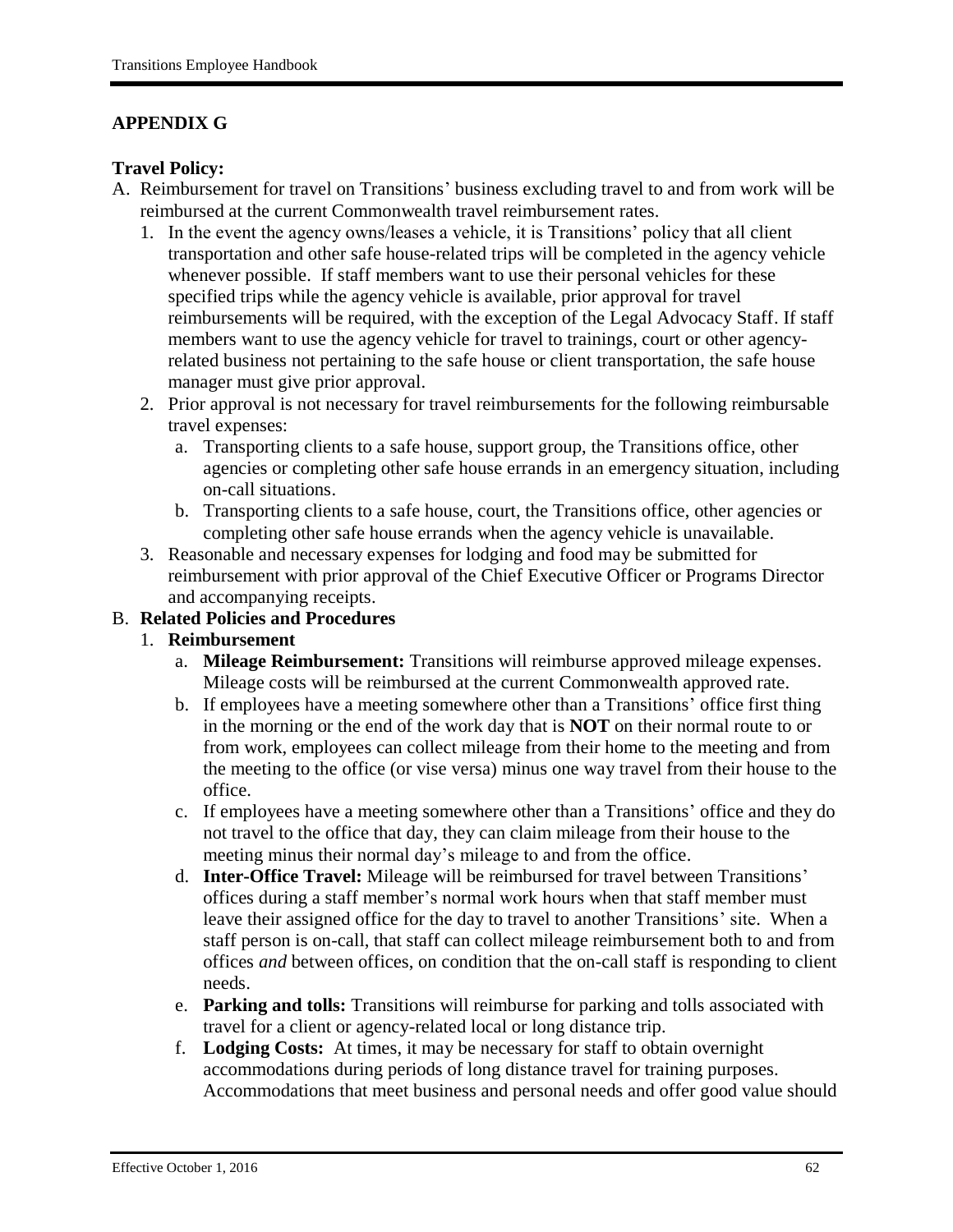be selected. *All overnight accommodation expenses must have prior approval from a Transitions supervisor.* Staff should use their agency credit card to pay for overnight accommodations whenever possible.

- g. **Hotel Phone Surcharges:** Personal phone calls using the hotel's phone service are *not* reimbursable.
- h. **Meals:** Meal reimbursement during seminars, conferences, trainings, etc., includes breakfast, lunch and dinner. Staff should use their agency credit card to purchase meals whenever possible. Excluded are alcoholic beverages, entertainment expenses and other types of personal expenses not relating to these specific meals. When meals are provided at no additional cost, staff is not eligible for meal reimbursement for that particular meal. Meals will be reimbursed at the current federal reimbursement rate. Please see the Fiscal Manager prior to purchase to determine rate ahead of time. When use of credit card is not possible, employees should see their supervisor prior to attending the event.
- i. **Air travel:** *Any expenses for air travel must have prior approval from the Chief Executive Officer or Programs Director.*

# 2. **Receipt and Form Requirements**

- a. Original receipts with the preprinted/stamped name and address of the establishment must substantiate all expenses incurred. *For meals*, *an itemized meal receipt (listing all items purchased) must be provided, in addition to a credit card receipt, if Transitions credit card was used).*
- b. All receipts should be stapled to a Check Request and/or a Purchase Request Form as appropriate and submitted to staff's direct supervisor for approval.
- c. If staff is unable to produce a receipt, reimbursement may not be possible.
- d. For mileage reimbursement, a Travel Form and Check Request Form must be completed and signed by the staff's supervisor and/or the Chief Executive Officer or Programs Director.

# 3. **Timely Submission of Report**

- a. The suggested timeframe for reimbursement request submission is within one week of travel.
- b. *Purchase and Check Requests filed more than 60 days after expenses are incurred will not be reimbursed without the approval of the Chief Executive Officer.*

# 4. **Tips to Expedite Payment of Travel Reimbursement**

- a. Written explanations are needed for missing receipts or exceptions to the policy.
- b. Ensure the Staff Name, Date, Starting Location, Ending Location, Number of Miles, Purpose of the Trip and County are clearly identified when using the Travel Form.
- c. Requests for reimbursement must include all appropriate receipts.
- d. All receipts should be stapled to the appropriate forms and submitted to the staff's direct supervisor for approval.
- e. Make copies of all documentation with receipts for your records.

# C. **Non-Reimbursable Expenses**

- 1. Non-reimbursable expenses are identified throughout this policy. The following items are typically non-reimbursable expenses:
	- a. Mileage between Transitions office locations during staff's normal work week;
	- b. Mileage to and from work (except during on-call activities, as outlined above);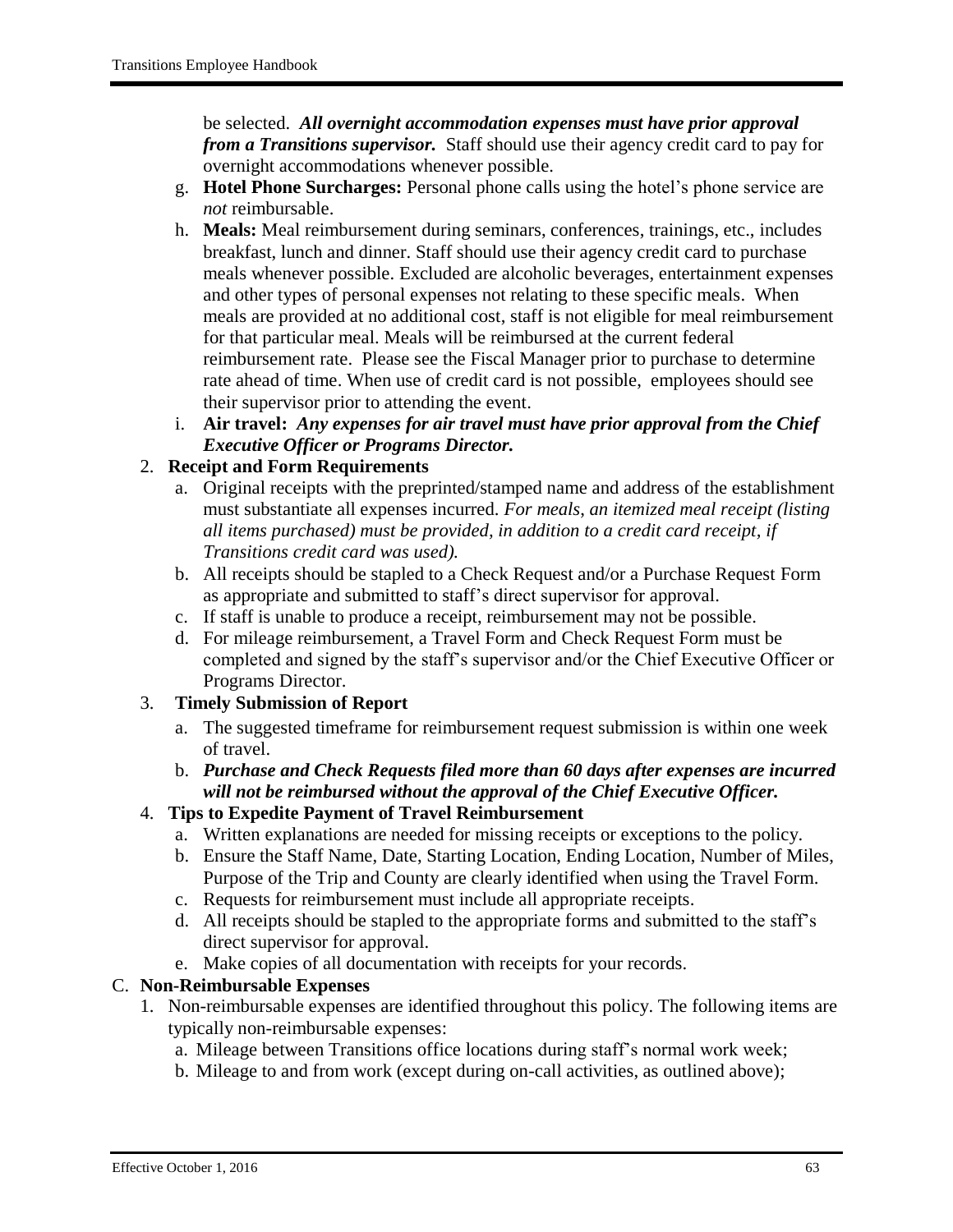- c. Mileage to work related activities that either start or end an employee's workday and are on the employee's normal route to or from home;
- d. Fines, penalties or legal fees; and
- e. Personal entertainment, recreational expenses or alcoholic beverages.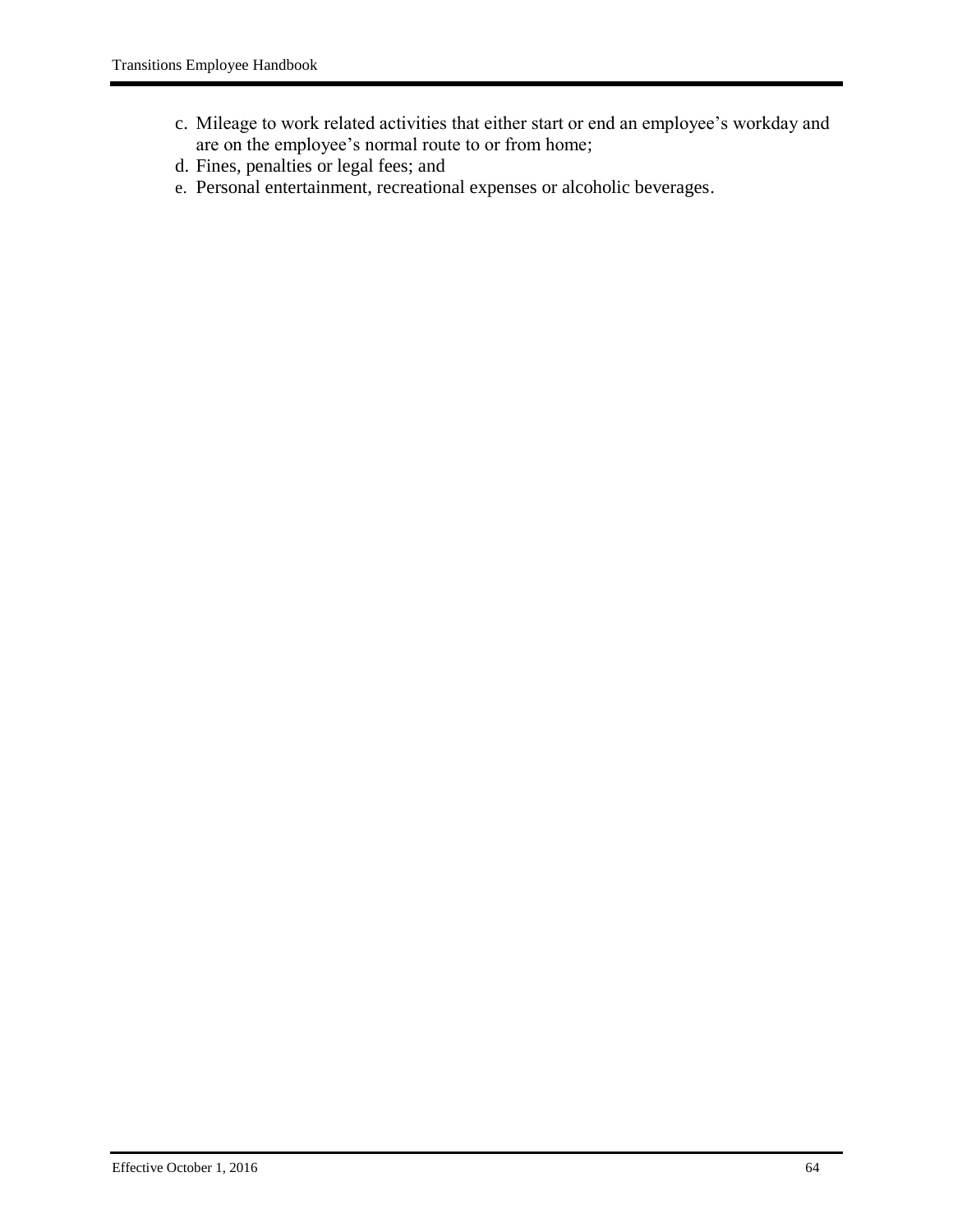# **APPENDIX H**

#### **Conflict of Interest Policy:**

- A. **Purpose:** To eliminate potential conflicts of interest of the appearance of conflicts or selfdealing transactions by Transitions' Board members, staff, volunteers and contractors/vendors who do business with Transitions.
- B. **Definitions:** 
	- 1. A conflict of interest is defined as a situation, behavior or arrangement which allows an inappropriate benefit to accrue to a person or firm and/or when there is a corresponding adverse impact on the agency. This also includes the appearance of a conflict of interest. Examples: hiring a relative of staff or Board members; influencing a contract award which benefits a relative; having a business as well as an official relationship (e.g., Board or staff) with the agency.
	- 2. The definition of conflict of interest extends to non-monetary transactions as well as direct financial gain. A person or firm should not use or consume for private gain or advantage Transitions' facilities, equipment, mailing lists, computer data, employee time, library or any other resource or asset.
	- 3. Transitions will not condone or accept arrangements or behavior which violates these conflict of interest standards. If such an instance comes to the attention of the agency and is found to be a valid conflict of interest, action to terminate the situation or behavior will be taken as soon as possible. A separate committee of Board members will be appointed (to exclude the party with a potential conflict of interest). This committee will review all evidence and documents carefully and make a determination regarding the conflict of interest. This committee's decision will be final.
- C. **Contractors:** Any contractor's policy and procedure must provide for full disclosure of all potential or actual conflicts of interests. The Board must be able to validate or invalidate transactions between the agency and the associated person and/or firm.
- D. **Board Members:** Any Board members applying for a paid staff position must resign from the Board of Directors before they will be considered for the position, with the exception of the Chief Executive Officer, who is a paid staff member and non-voting member of the Board of Directors. Board members who resign from the Board and do not receive the staff position may be re-elected to the Board of Directors no sooner than three (3) months after the position is filled.
- E. **Staff**: If staff members end their paid employment with Transitions and wishes to serve on the Board of Directors, they must wait at least six (6) months after the date of separation to be considered for Board membership.
- F. With the exception of the Chief Executive Officer, who is a non-voting member of the Board of Directors, membership on the Board of Directors shall not include paid staff or other compensated individuals or clients who have received services within the last six (6) months.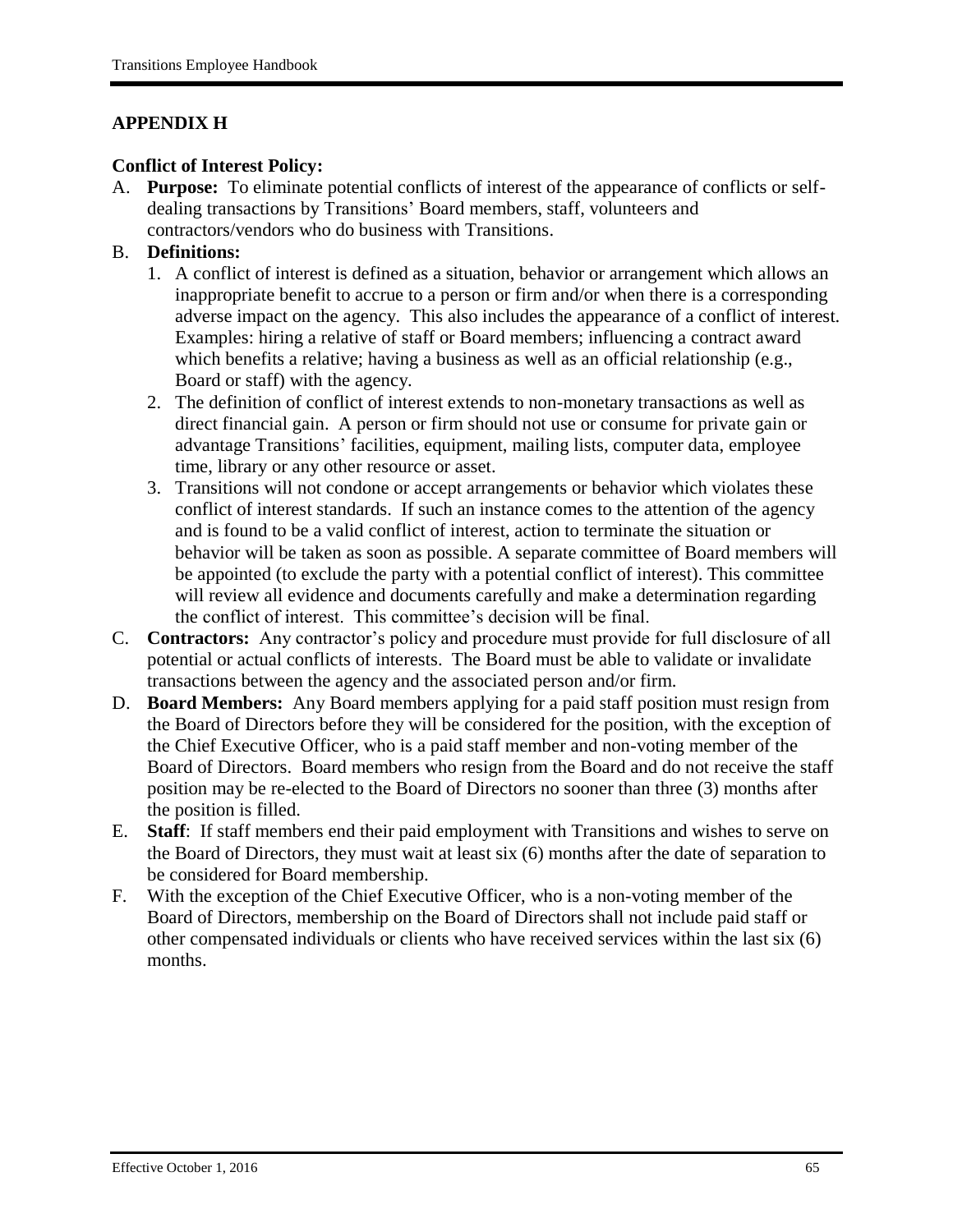# **APPENDIX I**

# **Human Immunodeficiency Virus (HIV) and Acquired Immune Deficiency Syndrome**

**(AIDS) Policy:** A staff person with HIV/AIDS has a right to employment. A person's HIV status will not be utilized in any way to deny, reduce or terminate employment; however, policies regarding contagious diseases and availability of safe house, if appropriate, may be applied in individual situations. As with all information shared between a staff persons and their supervisor and/or Chief Executive Officer this information is confidential and should not be passed to any other person; confidentiality policy and procedures are applicable. Persons with HIV/AIDS disease are protected by the Americans with Disabilities Act.

#### **Service Recipients and HIV Disease/AIDS**

#### **A. Policy:**

- 1. Clients with HIV disease/AIDS, who are victims of domestic violence, sexual violence or human trafficking, have a right to all services offered at Transitions. HIV status will not be used to deny, reduce or terminate services; however, policies regarding contagious disease will be followed on an individual basis.
- 2. Information shared with direct service staff member and the victim/survivor about HIV status is not to be shared, and the confidentiality policy and procedures are applicable. Clients with HIV are protected by the Americans with Disabilities Act. Staff will be trained regarding HIV post exposure prophylaxis best practices and options for access. Transitions will inform the victim and support the right of the victim/survivor to give informed consent for testing, treatment and/or procedure. Transitions staff will also support victims/survivors in exercising their right to make an informed request for relevant testing of the offender.

### **B. Procedures:**

- 1. If clients share with staff that they are HIV infected, staff will thank them for trusting them enough to share the information. Clients will be informed that it is not required to share this information unless there are medical complications with their health. Staff should also recommend that this information is personal and clients need not share it with other staff or clients.
- 2. When there is a medical complication from HIV, other staff members who have direct contact should be notified. FYI: HIV is transmitted in limited ways that require blood to blood or body fluid to blood contact.
- 3. HIV status/AIDS is not documented in the client file; in the case of a medical emergency ask if the person is willing for staff to pass along this information to the medical treatment team. All medical information is completed by the client and placed in a lock box. Clients determine what information is on the paperwork that is used in case of an emergency. Medication is also the responsibility of the client; Clients complete a medication summary that is placed in their lock box.
- 4. The CEO, Programs Director or the County Coordinator shall be informed when there is a client who is HIV infected, if that client's status becomes known to other clients in the facility.
- 5. If a problem arises, the staff will make every effort to defuse the situation by providing education regarding HIV/AIDS. Staff will inform the CEO about the incident and need for further resolution.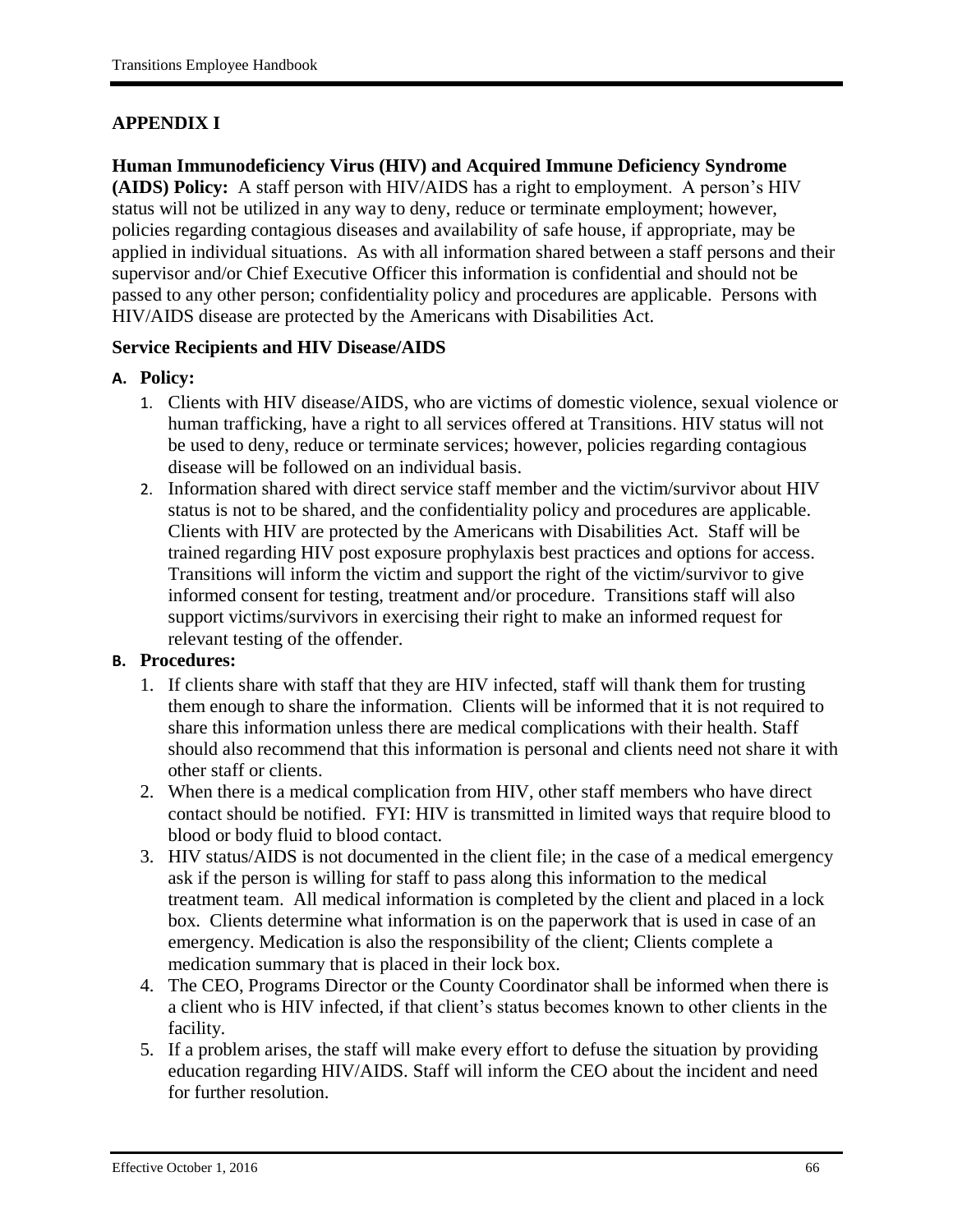- 6. Universal precautions will be followed in the handling of body fluids or materials which have body fluids present. These precautions will be used for all clients, staff and volunteers.
- 7. Transitions staff will receive training and information on HIV/AIDS, universal precautions, the ADA Act, community resources, HIV post exposure prophylaxis best practices and options for access and the programs HIV policy and procedures.
- 8. Any client who has complaints has the right to utilize the Grievance Procedure.
- 9. Transitions does not support mandatory testing of victim/survivors as part of the rape exam conducted at the hospital. If the client desires HIV testing, Transitions will assist with pre- and post-testing counseling and testing with informed consent at a free and anonymous test site.
- 10. Transitions does not support mandatory testing of offenders. When a victim/survivor desires HIV testing of the offender, Transitions staff will assist the victim/survivor to make an informed request for relevant testing.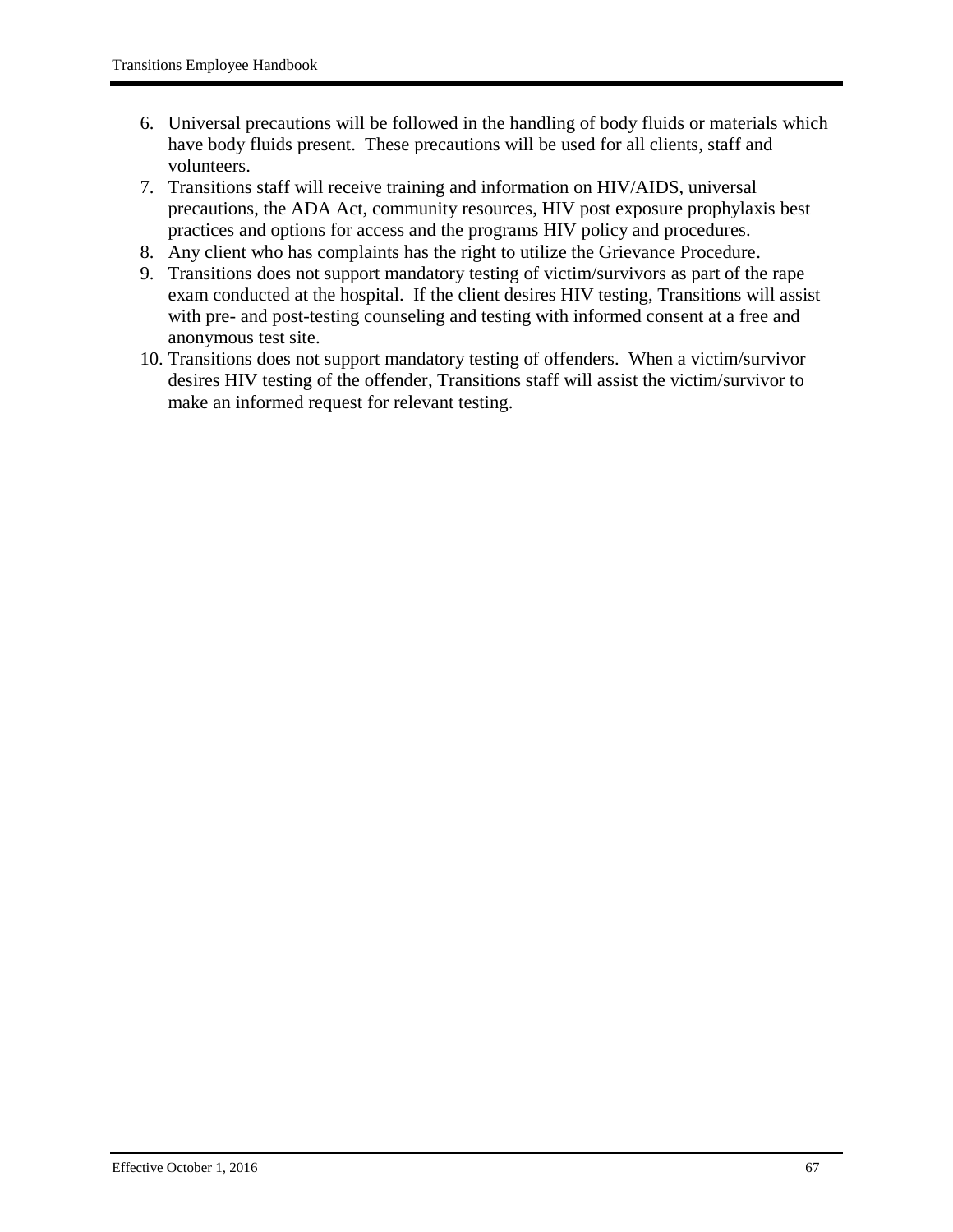# **APPENDIX J**

**Religious Non-Affiliation Policy:** In recognition of the fact that clients can represent the full range of religious beliefs and affiliations, the volunteers and staff members shall not advance any religious doctrine, practice or affiliation in any training, public speaking, community education, client or other contact. Every effort shall be made to find an appropriate referral for those who express a need for some type of religious or spiritual support or counseling. When a client mentions or discusses some religious beliefs in the course of the counseling relationship, the counselor should listen and withhold judgment. The religious beliefs or practices of any contributor or other individual must not influence counseling relationships. Where, for example, a client has become pregnant as a result of a crime, the full range of options, including termination of the pregnancy, must be discussed.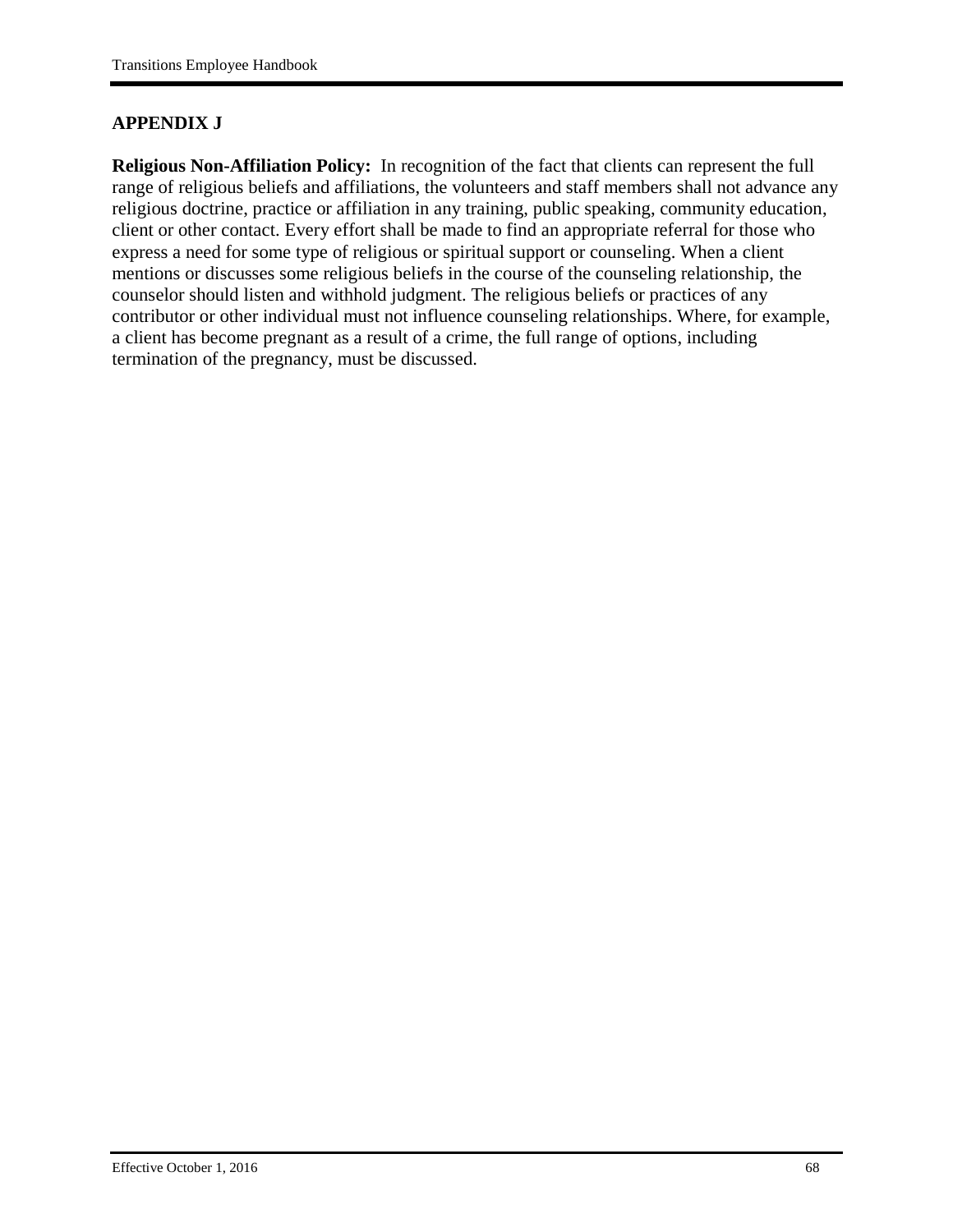### **APPENDIX K**

#### **Nondiscrimination Policy**

Transitions follows the NASW Code of Ethics with regard to discrimination. Discrimination against staff, volunteers, clients or others will not be tolerated by Transitions. Staff shall not practice, condone, facilitate or collaborate with any form of discrimination based on race, creed, national origin, ethnicity, color, culture, language, gender, gender identity, sexual orientation, age, marital status, political belief, religion, economic status, education, HIV status or mental or physical ability.

Transitions has an ongoing commitment to the creation of a workplace free of discrimination and harassment. Every employee and supervisor has the responsibility to uphold this policy. Any questions or concerns regarding any aspect of this policy should be directed to the County Coordinator.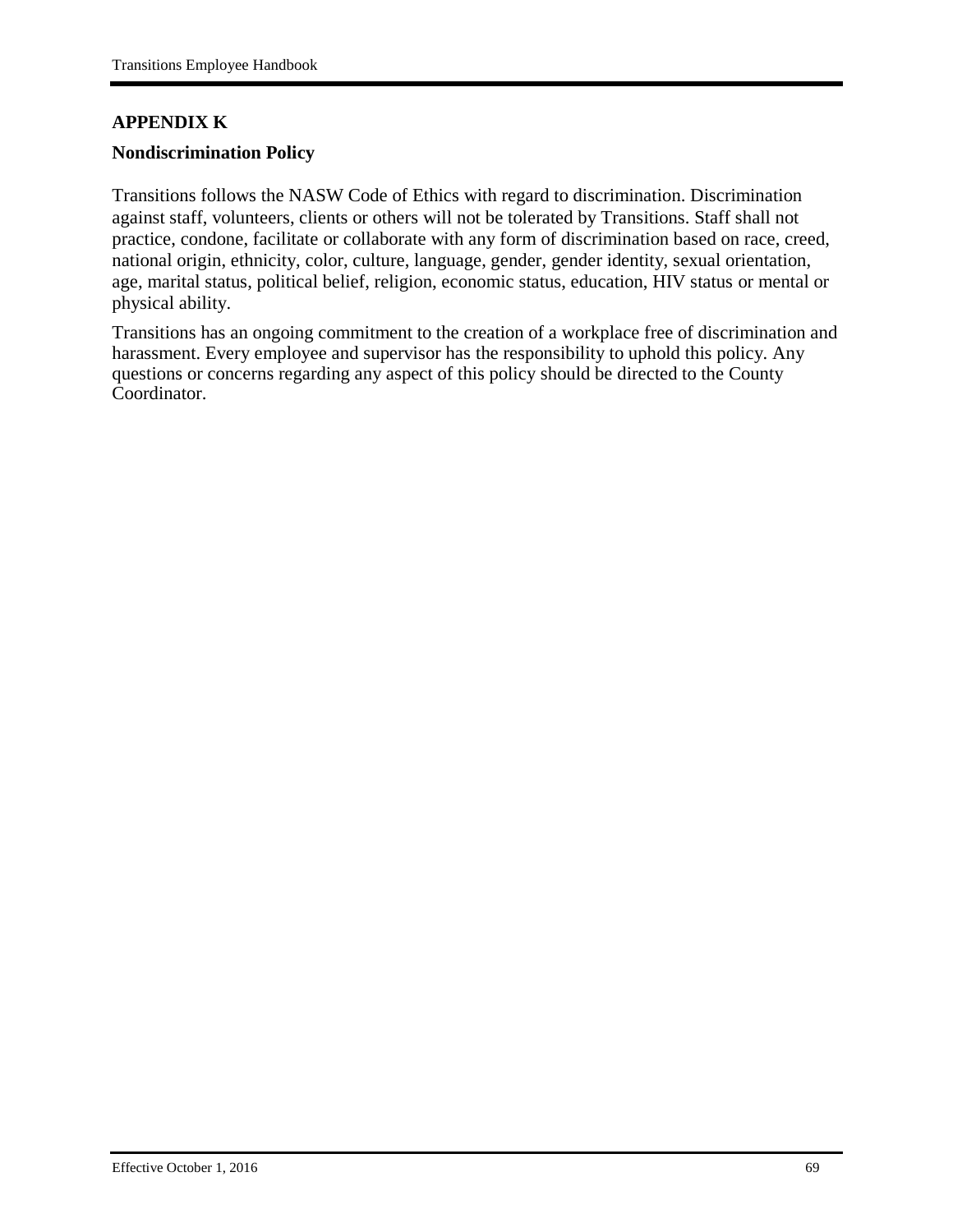# **APPENDIX L**

#### **I. POLICY ON DISCLOSURE OF CHILD ABUSE**

It is the policy of Transitions to report any disclosure of child abuse in accordance with the Child Protective Services Law (CPSL) of the Commonwealth of Pennsylvania and Transitions Confidentiality Policy. Copies of the CPSL and the legislative references for the agency's Confidentiality Policy are stored in agency policy manual and a signed copy of receipt in each personnel and volunteer file.

Child abuse reports will be made following the guidelines outlined in Transitions' Procedure for Child Abuse Reporting. Transitions staff/volunteers will report suspected child abuse whether they have been told, have reason to believe or have written proof that a report has already been made.

If possible, Transitions staff/volunteers will notify a child or anyone who discloses child abuse, that they are mandated reporters of child abuse before the disclosure is made. Also, Transitions will require that individuals disclosing information about child abuse will have to do so to only one mandated reporter for a report to be made.

Transitions staff/volunteers, in the course of their community contacts, will encourage the reporting of child abuse by other persons who are designated by CPSL to be mandated reporters.

#### **SPECIAL NOTES:**

In imminent life-threatening circumstances (when any delay could potentially make the difference between life and death) the staff member/volunteer will contact the police (911) immediately. This is the only time staff members or volunteers would contact the police in a child abuse situation.

Under normal circumstances, staff members/volunteers will immediately call ChildLine (1-800- 932-0313) or make an electronic report via the Child Welfare Portal [\(www.compass.state.pa.us/cwis\)](http://www.compass.state.pa.us/cwis) and then immediately contact the person in charge or the designated person.

#### **II. PROCEDURE FOR REPORTING CHILD ABUSE**

The law requires that a report of child abuse be made immediately. Therefore, it is crucial to move through the following steps as quickly as possible. However, if the staff member/volunteer who hears the disclosure is with the child in a counseling, advocacy or educational setting, that staff member/volunteer does not need to interrupt the current activity to make the report since the child is not in imminent danger. The report should be made immediately after the session or educational program.

#### **III. CRITERIA FOR REPORTING**

A. Staff members/volunteers must make a report of child abuse if they have reasonable cause to suspect that a child is a victim of child abuse under ANY of the following conditions: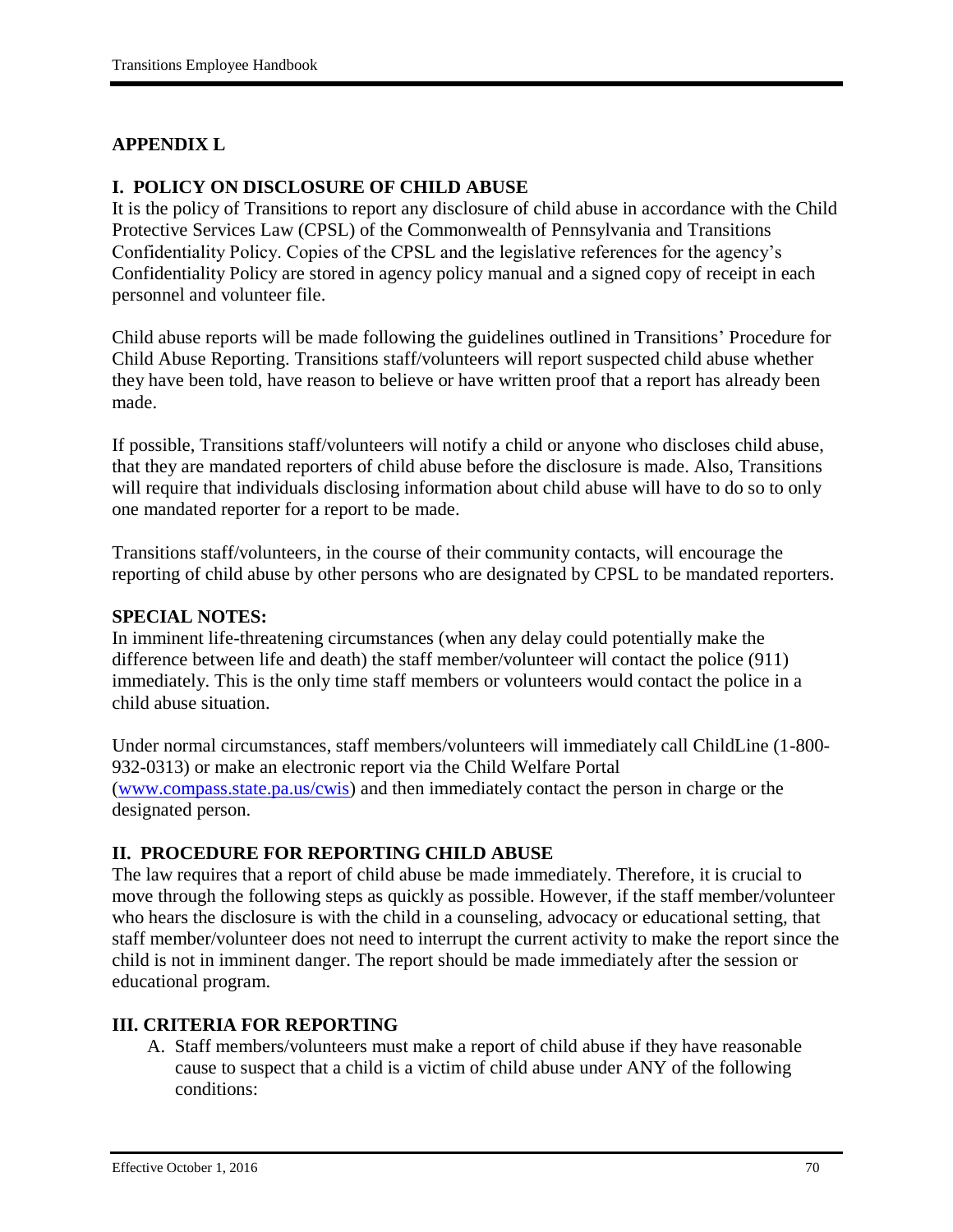Staff members/volunteers come into contact with the child in the course of their Transitions' role.

The child is under the care, supervision, guidance or training of staff members/volunteers in their Transitions' role.

A person makes a specific disclosure to the staff member/volunteer that an identifiable child is the victim of child abuse (this can occur outside of the Transitions role).

An individual 14 years of age or older makes a specific disclosure to the staff member/volunteer that the individual has committed child abuse (this can occur outside of the Transitions role).

*Note: There is no requirement for a child to come before the mandated reporter for the mandated reporter to make a report of suspected child abuse. There is no requirement for the mandated reporter to identify the person responsible for the child abuse to make a report of suspected child abuse.*

### **Additional detail:**

- 1. The staff member/volunteer has reasonable cause to suspect that a child is a victim of child abuse as defined by the CPSL.
	- a. Having reasonable cause means the staff member/volunteer has information resulting in the staff member/volunteer suspecting child abuse has occurred (see the "Definition of Child Abuse" and the "Reasonable Person Standard" in the Definitions section of this procedure).
	- b. To determine if an individual who is disclosing abuse is under the age of 18, the staff member/volunteer will ask for general information about the individual's age early in the counseling interaction.
		- i. If the disclosing person is a child, the staff members/volunteers will tell the child that they are a required reporter of child abuse and anything more the child tells the staff member/volunteer may mean that a report must be made.
		- ii. If the disclosing person is not a child, the staff member/volunteer can continue with the conversation. However, if the conversation shifts to a discussion of a minor child, the staff member/volunteer will tell the individual that if the person describes child abuse, the staff member/volunteer may have to report it as such.
- B. The staff member/volunteer has the name or other identifying information about the victim and a description of the abusive act.

### **IMPORTANT:**

As mandated reporters, staff members/volunteers must make the child abuse report even if they believe that a report has already been made by another individual outside of Transitions about the case in question. Staff members/volunteers should never assume that someone outside of Transitions has made the child abuse report, even if Child Protective Services is already involved in some way with the child or family.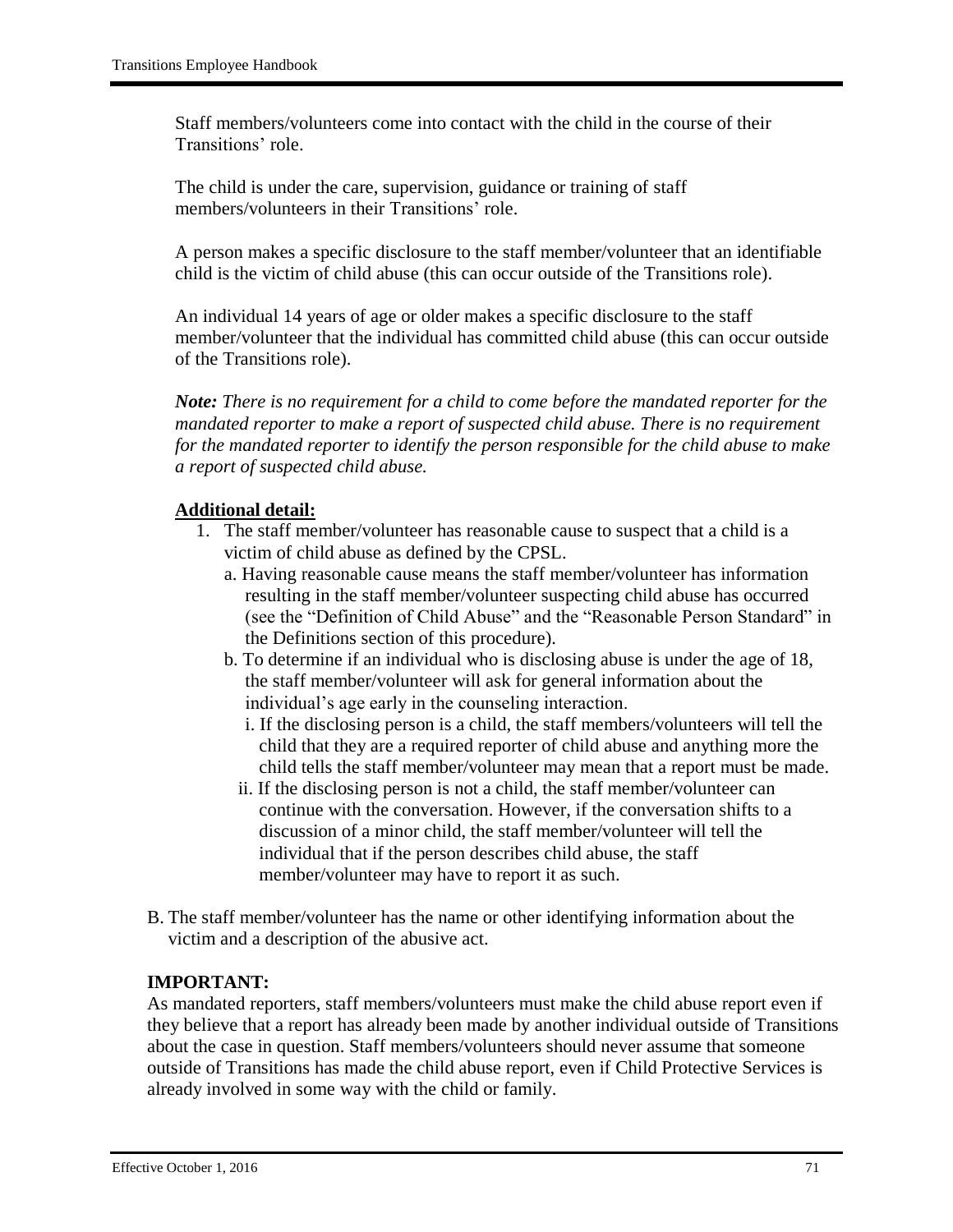*NOTE: If a counselor receives a specific disclosure of child abuse from a third party before contact with the child in question, the counselor IS mandated to report the abuse (see "Criteria for Reporting," Section III, 3 and 4).*

# **IV. RESPONSE TO THE PERSON DISCLOSING ABUSE**

When a staff member/volunteer hears about child abuse, that person will, if possible:

- A. In the case of a child who is disclosing abuse, explain to the child victim that the report is going to be made. If the child is a current client of Transitions, the staff member/volunteer will let that child's counselor or advocate know the report has been made.
- B. In the case of a third party who is disclosing child abuse, explain to the person making the disclosure that a report will be made. If the child is a current client of Transitions, the staff member/volunteer will let that child's counselor or advocate know the report has been made.

# **V. MAKING THE REPORT**

A staff member/volunteer who has a reasonable cause to suspect child abuse will follow these steps:

The staff member/volunteer will immediately make an oral report to ChildLine (1-800-932- 0313) OR make an electronic report via the Child Welfare Portal [\(www.compass.state.pa.us/cwis\)](http://www.compass.state.pa.us/cwis).

If staff members/volunteers made an oral report to ChildLine, they will then complete the CY47 form with any information that is available. *(PCAR recommends sharing known information regarding weapons in the home for the safety of other professionals involved).* No additional information about the child or the situation surrounding the abuse will be shared unless there is a written consent to release information (per Transitions' Confidentiality Policy). It is not necessary to know all the information requested on the form.

The description of the abuse must only include information identified during the disclosure. The staff member will fax a copy of the CY47 form to the appropriate county Child Protective Services within 48 hours of making the oral report to Childline.

The staff member/volunteer making the report will give a copy of the completed CY47 form or the receipt of successful submission from the Child Welfare Portal to the Child Advocacy Coordinator for Transitions' files.

*NOTE: Staff members/volunteers may choose to have a conversation with their supervisor prior to making a report. If a staff member/volunteer is unable to reach the supervisor immediately, the staff member/volunteer may immediately contact another direct services supervisor (Chief Executive Officer, Programs Director, Legal Advocacy Coordinator, County Coordinator, Child Advocacy Coordinator). If it is impossible to reach any direct services supervisor, the staff member MUST proceed with making the report.*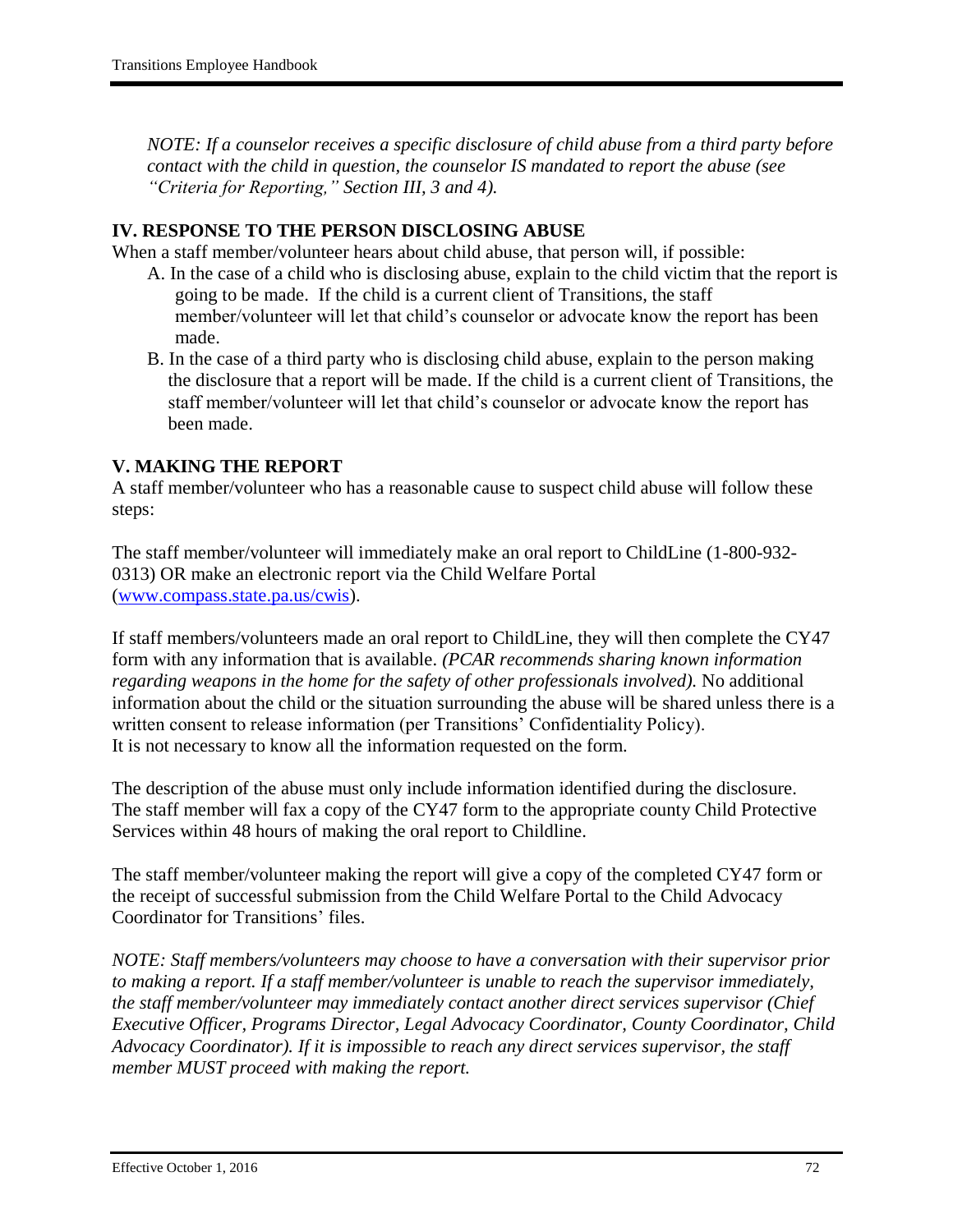The staff member/volunteer will then immediately notify the person in charge (Chief Executive Officer) or the designated person (Programs Director) that a child abuse report has been made. When the Transitions offices are closed, this notification shall be made via email.

*NOTE: If the child abuse has occurred in a different county or different state, send the CY47 to the Child Protective Services agency in the county/state in which the abuse occurred. ChildLine can supply the contact information for that agency.*

# **VI. SPECIAL CIRCUMSTANCES**

Handling reporting of child abuse when an alleged perpetrator is known to the agency: When an alleged perpetrator of child abuse is known to the agency (e.g., a staff member, volunteer, board member, client, supporter), Transitions will handle the required reporting of child abuse in a manner consistent with the existing policy and procedures regarding child abuse reporting. Early in the counseling relationship, a staff member/volunteer will review the Clients' Rights form with the client and explain the conditions in which the client may not have confidentiality privilege. This includes the circumstances under which Transitions staff members or volunteers are mandated reporters of suspected child abuse.

### **VII. DEFINITIONS:**

- A.**CHILD ABUSE**: The term "Child Abuse" shall mean intentionally, knowingly or recklessly doing any of the following:
	- 1. Causing bodily injury to a child through any recent act or failure to act.
	- 2. Fabricating, feigning or intentionally exaggerating or inducing a medical symptom or disease which results in a potentially harmful medical evaluation or treatment to the child through any recent act.
	- 3. Causing or substantially contributing to serious mental injury to a child through any act or failure to act or a series of such acts or failures to act.
	- 4. Causing sexual abuse or exploitation of a child through any act or failure to act.
	- 5. Creating a reasonable likelihood of bodily injury to a child through any recent act or failure to act.
	- 6. Creating a likelihood of sexual abuse or exploitation of a child through any recent act or failure to act.
	- 7. Causing serious physical neglect of a child.
	- 8. Engaging in any of the following recent acts:
		- a. Kicking, biting, throwing, burning, stabbing or cutting a child in a manner that endangers the child.
	- 9. Unreasonably restraining or confining a child, based on consideration of the method, location or the duration of the restraint or confinement.
	- 10. Forcefully shaking a child under one year of age.
	- 11. Forcefully slapping or otherwise striking a child under one year of age.
	- 12. Interfering with the breathing of a child.
	- 13. Causing a child to be present at a location while operation of methamphetamine laboratory is occurring, provided that the violation is being investigated by law enforcement.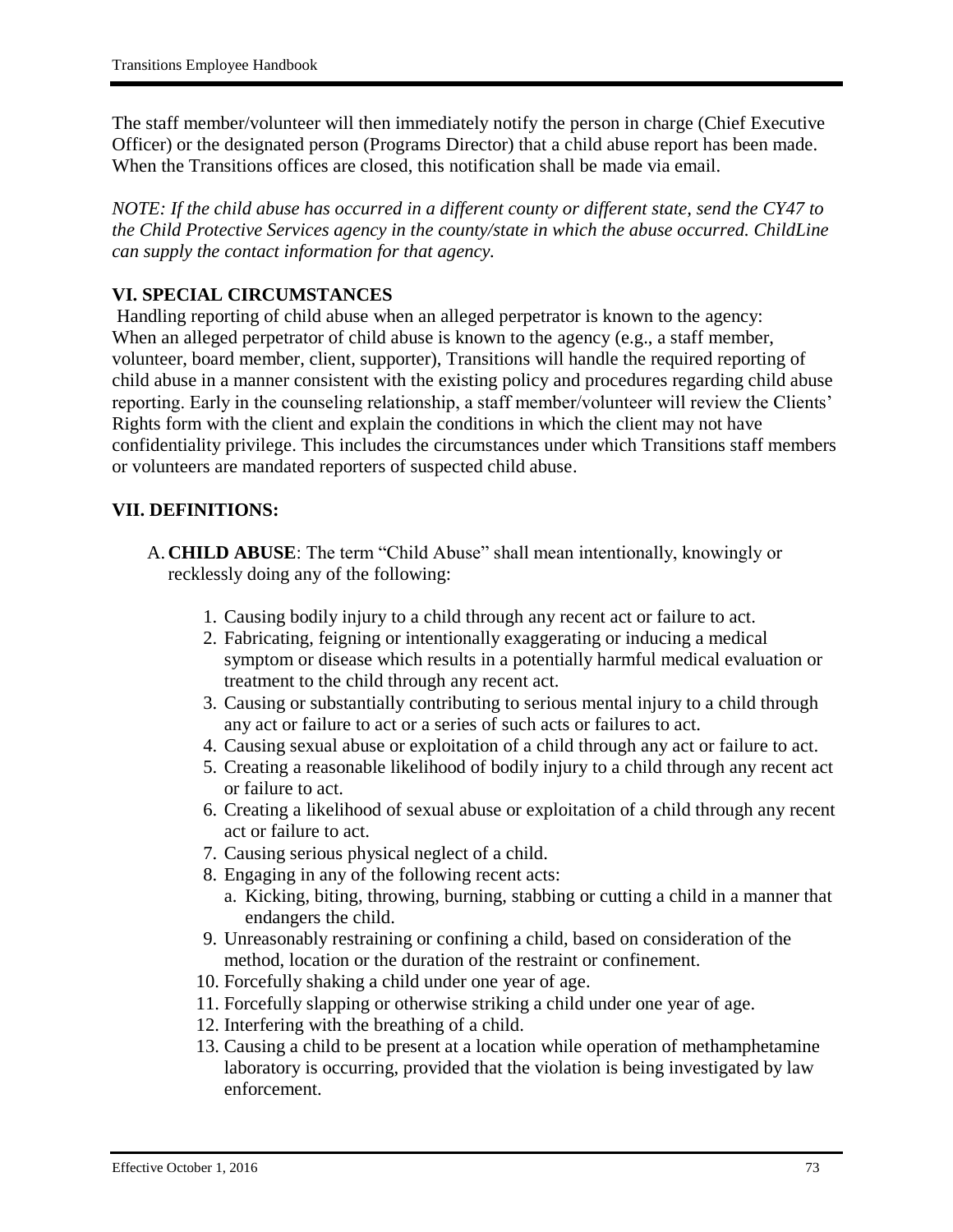- 14. Leaving a child unsupervised with an individual, other than the child's parent, who the actor knows or reasonably should have known:
	- a. Is required to register as a Tier II or Tier III sexual offender, where the victim of the sexual offense was under 18 years of age when the crime was committed.
	- b. Has been determined to be a sexually violent predator.
	- c. Has been determined to be a sexually violent delinquent child.
- 15. Causing the death of the child through any act or failure to act.
- **B. PERPETRATOR**: A person who has committed child abuse.

**C. REASONABLE PERSON STANDARD**: The reasonable person standard originated in the development of the common law. The "reasonable person" is a hypothetical, rational, intelligent individual who is intended to represent a sort of "average" citizen. The ability of this hypothetical individual to understand matters is consulted in the process of making decisions of law. The question, "How would a reasonable person act under the same or similar circumstances" performs a critical role in legal reasoning in areas such as negligence and contract law.

**D. RECENT ACT OR FAILURE TO ACT:** An act or failure to act that has occurred within the two years preceding the disclosure.

**E. MANDATED REPORTERS**: The following adults shall make a report of suspected child abuse if the person has reasonable cause to suspect that a child is a victim of child abuse: A person licensed or certified to practice in any health-related field under the jurisdiction of the Department of State.

- 1. A medical examiner, coroner or funeral director.
- 2. An employee of a health care facility or provider licensed by the Department of Health, who is engaged in the admission, examination, care or treatment of individuals.
- 3. A school employee.
- 4. An employee of a child-care service who has direct contact with children in the course of employment.
- 5. A clergyman, priest, rabbi, minister, Christian Science practitioner, religious healer or spiritual leader of any regularly established church or other religious organization.
- 6. An individual paid or unpaid, who, on the basis of the individual's role as an integral part of a regularly scheduled program, activity or service, accepts responsibility for a child.
- 7. An employee of a social services agency who has direct contact with children in the course of employment.
- 8. A peace officer or law enforcement official.
- 9. An emergency medical services provider certified by the Department of Health.
- 10. An employee of a public library who has direct contact with children in the course of employment.
- 11. An individual supervised or managed by a person listed under paragraphs (1), (2), (3), (4), (5), (6), (7), (8), (9), (10) and (11), who has direct contact with children in the course of employment.
- 12. An independent contractor.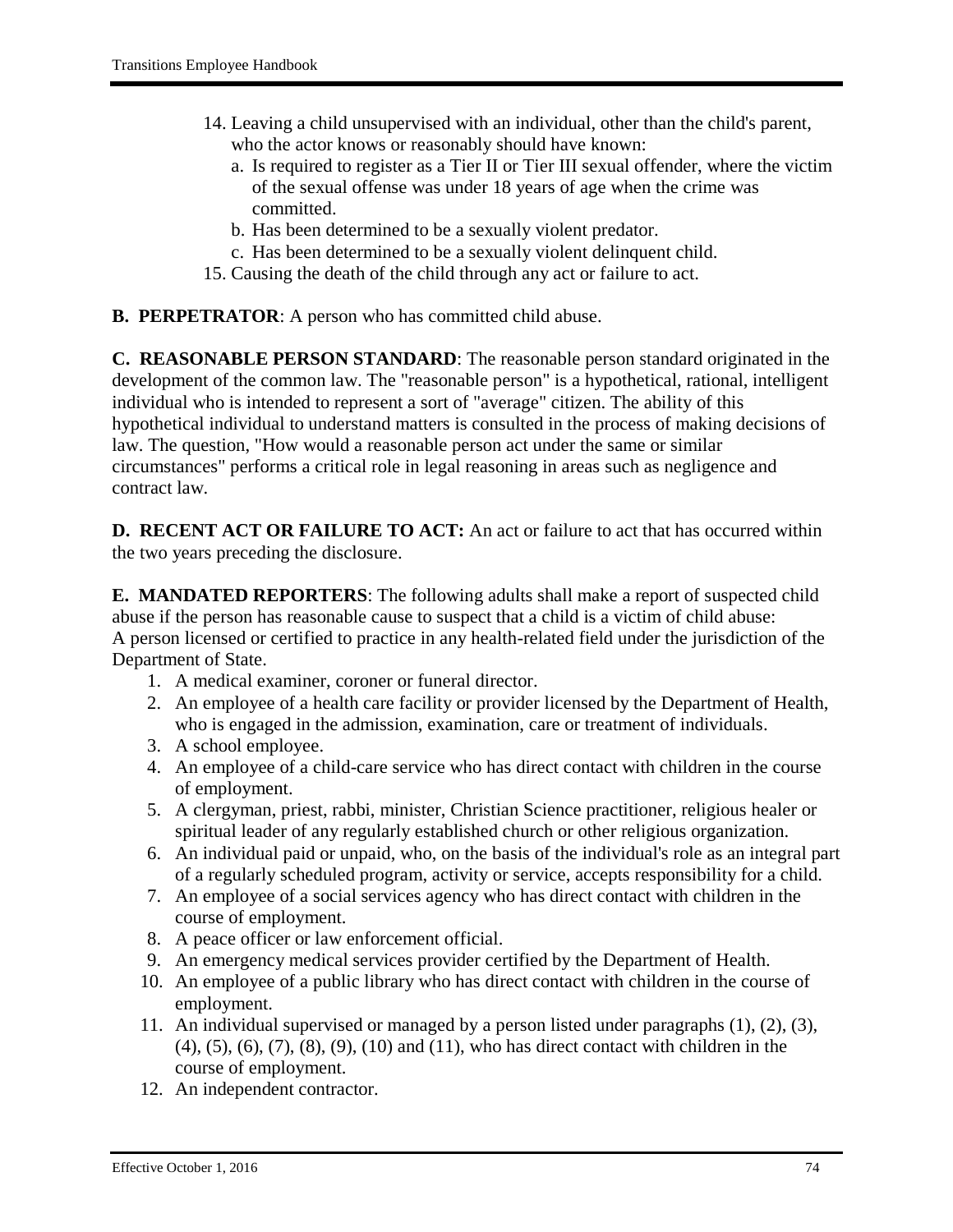- 13. An attorney affiliated with an agency, institution, organization or other entity, including a school or regularly established religious organization that is responsible for the care, supervision, guidance or control of children.
- 14. A foster parent.

**F. SERIOUS BODILY INJURY**: An injury which causes the child substantial pain or impairs physical condition.

**G. SERIOUS MENTAL INJURY**: A psychological condition, as diagnosed by a physician or licensed psychologist, including the refusal of appropriate treatment, that:

(1) Renders a child chronically and severely anxious, agitated, depressed, socially withdrawn, psychotic or in reasonable fear that the child's life or safety is threatened; or

(2) Seriously interferes with a child's ability to accomplish age-appropriate developmental and social tasks.

**E. SERIOUS PHYSICAL NEGLECT**: Any of the following when committed by a perpetrator that endangers a child's life or health, threatens a child's well-being, causes bodily injury or impairs a child's health, development or functioning:

(1) A repeated, prolonged or egregious failure to supervise a child in a manner that is appropriate considering the child's developmental age and abilities.

(2) The failure to provide a child with adequate essentials of life, including food, shelter or medical care.

### **F. SEXUAL ABUSE OR EXPLOITATION**: Any of the following:

(1) The employment, use, persuasion, inducement, enticement or coercion of a child to engage in or assist another individual to engage in sexually explicit conduct, which includes, but is not limited to, the following:

- a. Looking at the sexual or other intimate parts of a child or another individual for the purpose of arousing or gratifying sexual desire in any individual.
- b. Participating in sexually explicit conversation either in person, by telephone, by computer or by a computer-aided device for the purpose of sexual stimulation or gratification of any individual.
- c. Actual or simulated sexual activity or nudity for the purpose of sexual stimulation or gratification of any individual.
- d. Actual or simulated sexual activity for the purpose of producing visual depiction, including photographing, videotaping, computer depicting or filming. This paragraph does not include consensual activities between a child who is 14 years of age or older and another person who is 14 years of age or older and whose age is within four years of the child's age.
- e. Any of the following offenses committed against a child: Rape, Statutory sexual assault, Involuntary deviate sexual intercourse, Sexual assault, Institutional sexual assault, Aggravated indecent assault, Indecent assault, Indecent exposure, Incest, Prostitution, Sexual abuse, Unlawful contact with a minor, Sexual exploitation.

Board approved November 2015